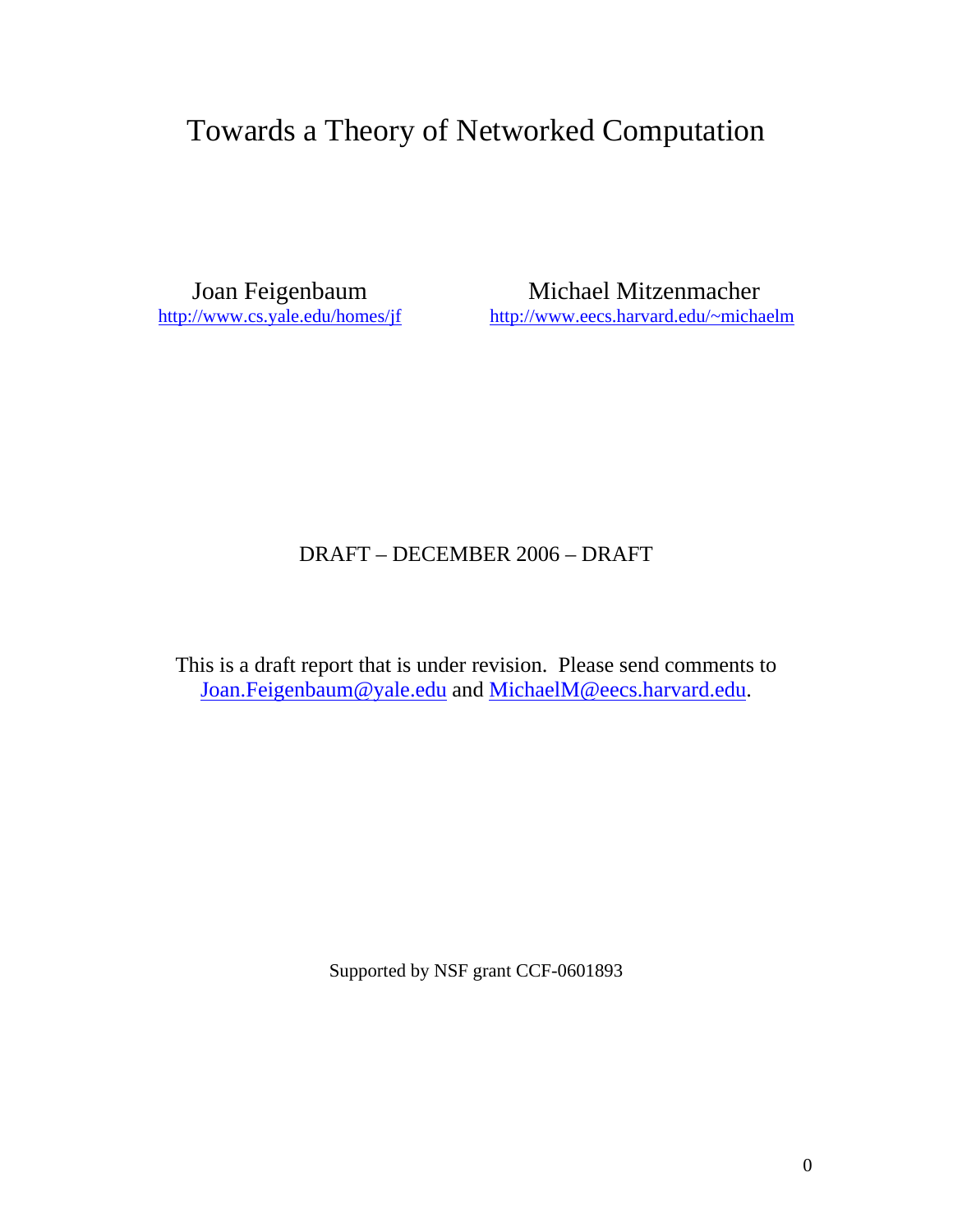## **Executive Summary**

The increasing prominence of the Internet, the Web, and large data-networks in general has profoundly affected social and commercial activity. It has also wrought one of the most profound shifts in Computer Science since its inception. Traditionally, Computer-Science research focused primarily on understanding how best to design, build, analyze, and program computers. Research focus has now shifted to the question of how best to design, build, analyze, and operate networks. How can one ensure that a network created and used by many autonomous organizations and individuals functions properly, respects the rights of users, and exploits its vast shared resources fully and fairly?

The Theory of Computation (ToC) community can help address the full spectrum of research questions implicit in this grand challenge by developing a Theory of Networked Computation (ToNC), encompassing both positive and negative results. ToC research has already evolved with and influenced the growth of the Web, producing interesting results and techniques in diverse problem domains, including search and information retrieval, network protocols, error correction, Internet-based auctions, and security. A more general Theory of Networked Computation could influence the development of new networked systems, just as formal notions of "efficient solutions" and "hardness" have influenced system development for single machines. To develop a full-fledged Theory of Networked Computation, the ToC community will build on its past achievements both by striking out in new research directions and by continuing along established directions.

Two NSF-sponsored workshops were held during the Spring of 2006 in order to flesh out the ToNC-research agenda [ToNC]. This report contains the results of those workshops. In it, we describe the state of the art of networked computation, some general research themes that constitute the heart of the ToNC scope, specific open problems in ToNC (not an exhaustive list of such problems, but enough to support our claim that progress can be made in this important area by a large segment of the ToC-research community), important issues that cut across multiple research themes, and recommendations for institutional support of ToNC research. Highlights of the report are given here in the Executive Summary, and details can be found in the following sections.

### **Research Goals**

Workshop participants identified three broad, overlapping categories of ToNC-research goals:

- **Realizing better networks:** Numerous theoretical-research questions will arise in the design, analysis, implementation, deployment, operation, and modification of future networks.
- **Computing on networks:** Formal computational models of future networks will enable us both to design services, algorithms, and protocols with provable properties and to demonstrate (by proving hardness results) that some networkedcomputational goals are unattainable.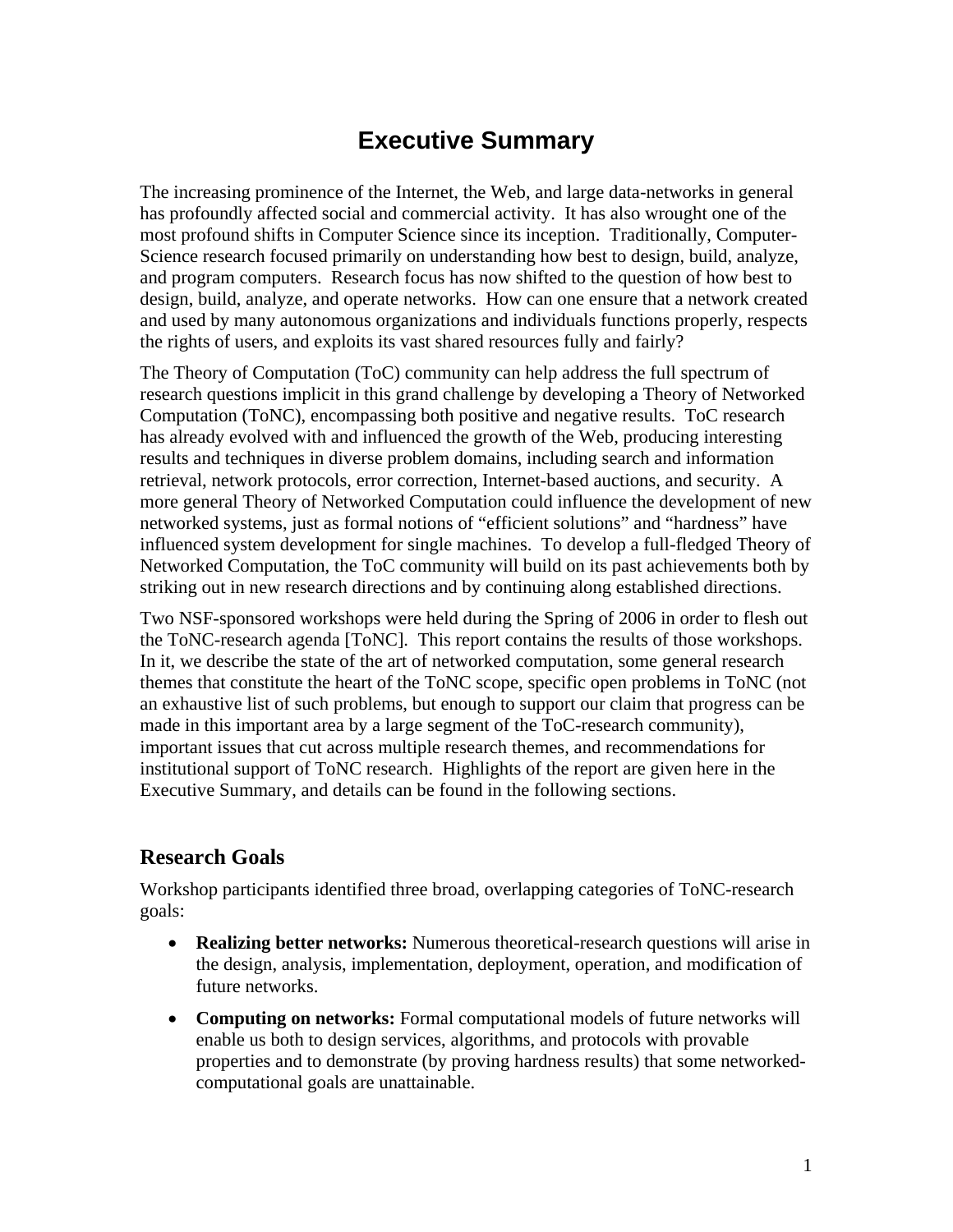**Solving problems that are created or exacerbated by networks:** Not all of the ToNC-research agenda will involve new computational models. The importance of several established theoretical-research areas has risen dramatically as the use of networked computers has proliferated, and some established methods and techniques within these areas are not general or scalable enough to handle the problems that future networks will create. Examples of these areas include massive-data-set algorithmics, error-correcting codes, and random-graph models.

We briefly give the flavor of each category here. Sections II, III, and IV below flesh out in detail the broad-ranging research agenda developed at the workshops [ToNC].

Like today's Internet, future networks may be characterized by massive scale, subnetwork autonomy, user self-interest, device heterogeneity, and/or emergent behavior. Given our limited ability to model, measure, predict, and control today's Internet, we will need a more principled approach if we are to "realize better networks." What are the right primitives and abstractions with which to study networks? Is "layering" fundamental, and, if so, what is the optimal set of layers? How should responsibility for essential network functions be assigned to various network components? How should state be allocated among components? What should the relationships be among naming, addressing, and routing; indeed, which objects in the network should have names that are meaningful network-wide? In the systems-research community, these questions are representative of "network-architecture" research. From a ToC perspective, these are the type of questions that must be answered in the process of formally defining various types of networks and rigorously formulating models of networked computation.

With one or more precise definitions of "network" in hand, it will be natural to ask what can be "computed on a network" and how efficiently computations can be done on a network. The Web-searching problem domain perfectly exemplifies both the evidence that networked computation can be tremendously powerful and the tough challenges that lie ahead if it is to be improved. Search engines that handle billions of Web pages and support a dizzying array of economic, scholarly, and social activities are remarkable technological achievements. On the other hand, numerous technical problems (including many of an algorithmic or combinatorial nature) will have to be solved if we are to have "personalized search" (which strongly implicates privacy), defenses against "Google bombing" and other adversarial or strategic behavior by webpage owners, the ability to search for video or audio clips as well as keywords, and many other search capabilities that users clearly want. The existing bodies of theory on parallel and distributed computing may provide partial answers to the questions of what can be "computed on a network" and how efficiently, but the massive scale, subnetwork autonomy, user selfinterest, device heterogeneity, and emergent behavior that characterize present and future networks are not satisfactorily dealt with by either of these existing theories.

More generally, a formal complexity-theoretic approach will enable investigation of the *inherent power and limitations* of networked computing. Notions of "resources" and "reductions" will allow us to determine which fundamental networking problems are easy, which are hard, and why. One approach to the development of "complexity theory of networked computation" is the *black-box channel* approach (described in detail in Section III below). In this model, communication channels are described by properties ("bit-hiding channels," "anonymous channels," "authenticated channels," *etc.*); the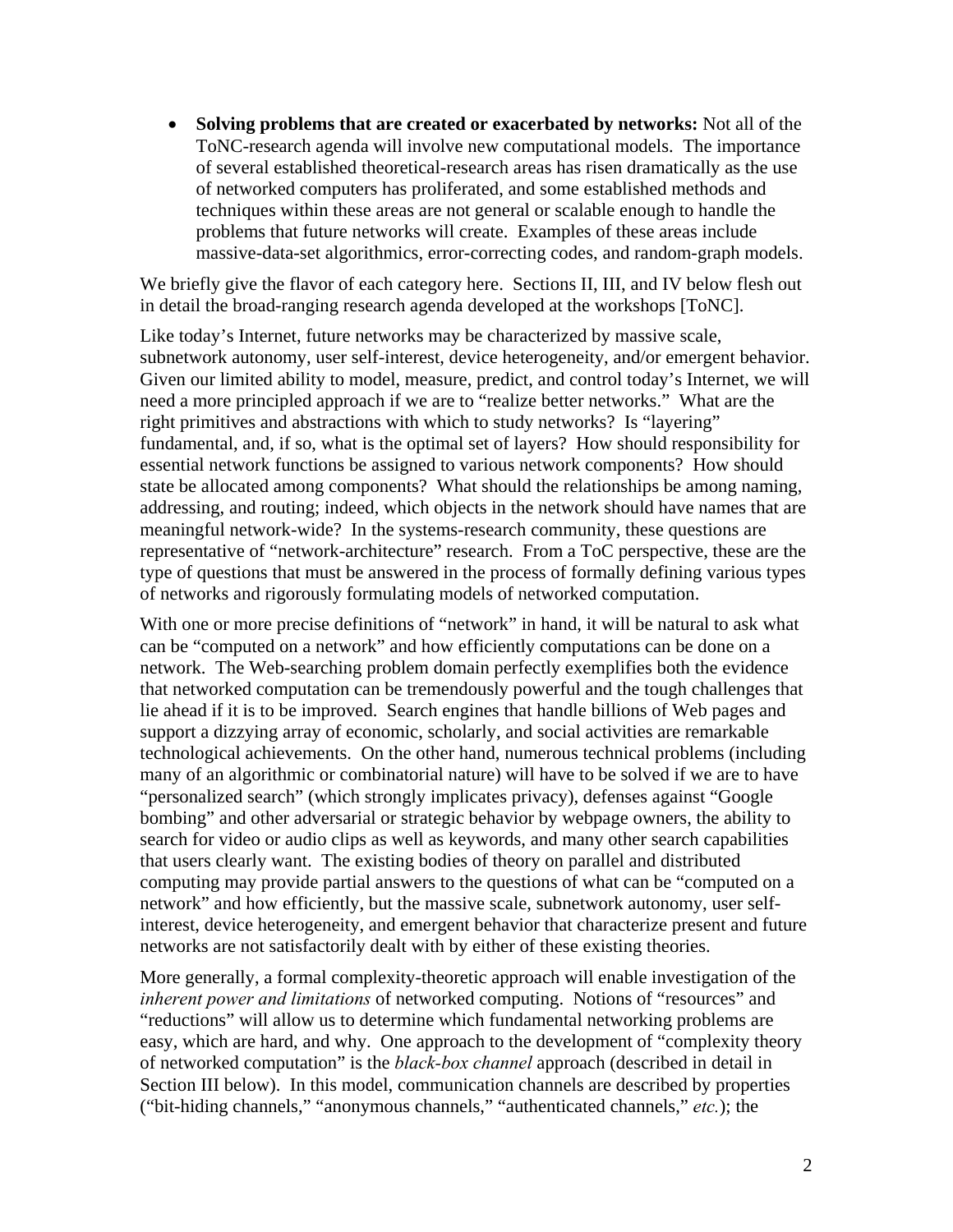composition of two channels is a channel, and thus "protocols" that are themselves channels can be built by composing channels. It may be possible to leverage known reductions among properties to prove both upper and lower bounds on the complexity of protocol-design tasks and to develop a useful notion of "universality" in networked computation (analogous to the notions of universality in circuit computation or Turing-Machine computation).

In the third category ("problems created or exacerbated by networks"), the focus is on scaling up and improving existing models and methods (*e.g.*, streaming, sampling, and sketching) to meet the challenges posed by modern networks. For example, given a massive, evolving graph presented as a stream of edge-insertions and -deletions, are there one-pass, space-efficient algorithms to compute (or approximate) key graph properties, *e.g.*, conductance, eigenvalues, and bad cuts? If a (single) computer (that is not a node in the evolving graph under consideration) can compute or approximate these values, can it also efficiently prescribe corrective action when problems are detected?

## **Cross-Cutting Issues**

Several cross-cutting, high-level issues are relevant to all three categories and arose repeatedly during plenary and breakout sessions at both workshops

- **Incentive compatibility:** Perhaps the most important distinguishing feature of modern networks is that they are simultaneously built, operated, and used by multiple parties with diverse sets of interests and with constantly changing mixes of cooperation and competition. Formal models of networked computation and notions of hardness and easiness of computation will have to incorporate subnetwork autonomy and user self-interest in an essential way.
- **SPUR:** Achieving the broadest possible vision of "networked computation" will require substantial progress on Patterson's SPUR agenda [Patt]. In his words, "we have taken ideas from the 1970s and 1980s to their logical extreme, providing remarkably fast and cheap computing and communication (C&C) to hundreds of millions of people. … [F]or our new century, we need a new manifesto for C&C: ... Security, Privacy, Usability, and Reliability (SPUR)."
- **Build on success:** Although today's Internet may leave something to be desired with respect to security, privacy, usability, and reliability, it has far surpassed expectations with respect to several important design goals, *e.g.*, flexibility and scalability. Are the new design criteria compatible with the (manifestly successful) old criteria, and, if not, what are our priorities?
- **"Clean slate":** The phrase "clean-slate design" has become a mantra in networking-research forums and in calls for proposals. Not surprisingly, many people have raised the question of whether anything that requires a "clean slate" could ever be brought to fruition in a world in which networked computation is pervasive and mission-critical. From a research perspective, the crucial point is that clean-slate *design* does not presume clean-slate *deployment*. Part of the ToNC agenda is the evaluation of new technologies, methods, algorithms, *etc.* from the perspective of incremental deployability and paths to adoption.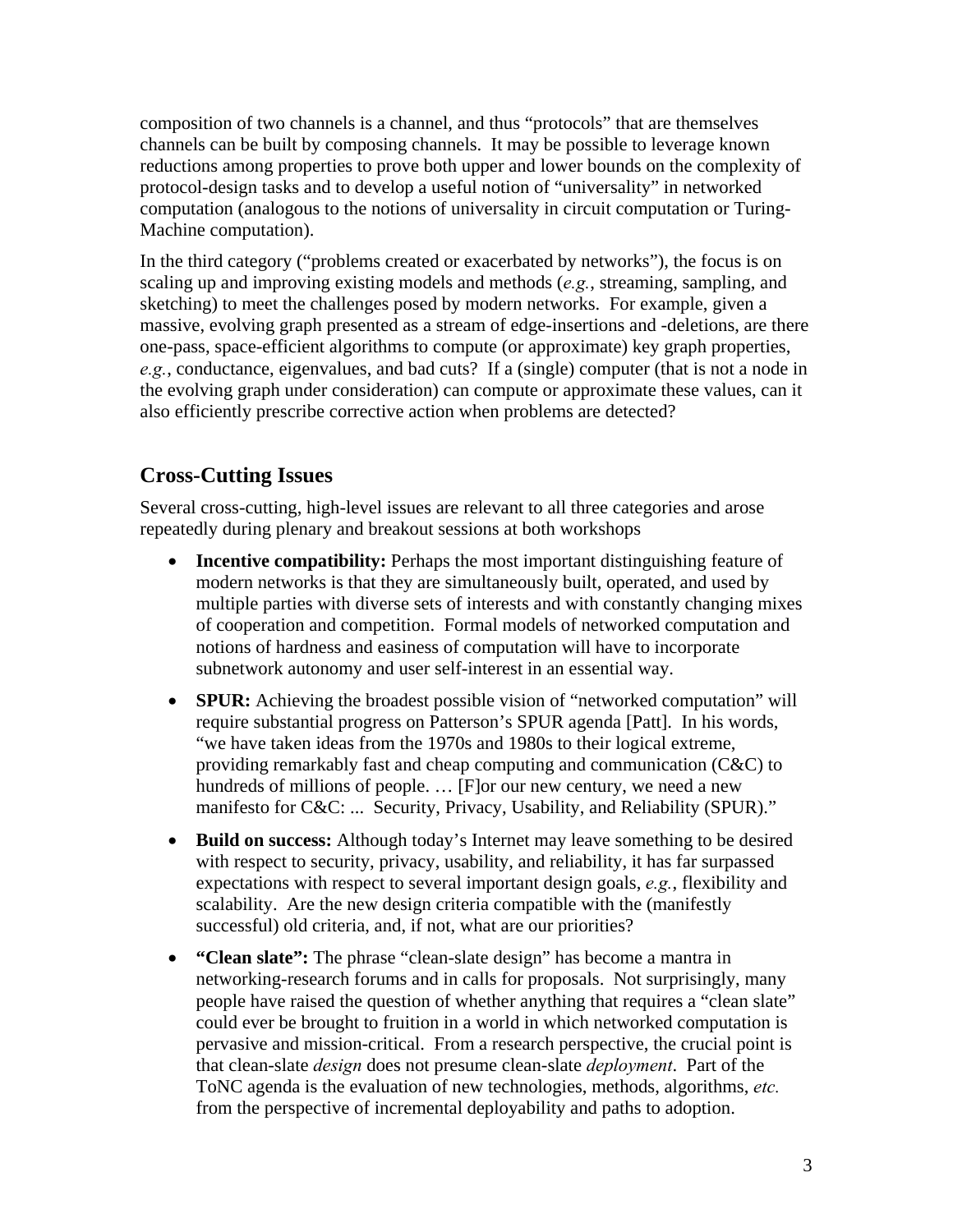• **Diversity of "networks":** The scope of the networking research agenda is broader than "next-generation Internet," and thus the ToNC agenda must be broader as well. Interesting theoretical questions arise in the study of specialpurpose networks (such as the DoD's Global Information Grid); of moderatesized but functionally innovative networks; of sensor nets and other technologically constrained networks; of mobile networks; and of P2P and other application-layer networks.

### **Institutional Support of ToNC**

The ToC community will pursue the ToNC-research agenda on many fronts and in many ways. Valuable types of research projects include but are not limited to:

- **Small, single-investigator, purely theoretical projects:** By "small," we mean funded at a level sufficient to pay for one or two months' of PI summer salary per year, one or two PhD students per year, and a few incidentals such as conference travel or commodity computers for the project participants.
- **Medium- and large-sized, multi-investigator projects involving both theory and experimentation:** The distinguishing features of such a project are (1) multiple PIs, at least one of whom is a theorist and at least one of whom is an experimentalist and (2) the inclusion of experimental work on a "real problem" arising in a network that can be built or at least envisioned in the current technological environment. Funding levels for these projects can range from anything that is bigger than "small" to the size of a large-ITR budget.

Program Directors in NSF's Computer and Network Systems Division have explicitly welcomed this type of medium- and large-sized project proposal, and the "distinguishing feature" text above comes from them. Careful consideration was given at the workshops to whether small, purely theoretical projects are equally important for success of the ToNC agenda, and participants decided that they are, for two basic reasons: (1) The intellectual scope of ToNC should not be limited by networks that can be built or even envisioned in the current technological environment; technologically untethered but mathematically rigorous investigation of networked computation is also worthwhile. (2) Some of the most eminent and productive members of the ToC community have traditionally worked by themselves or in collaboration with other theorists, and they have established broad and deep research track records in the process. Some have no experience working closely with experimentalists; nonetheless, they have built theories (*e.g.*, in distributed computing and in cryptography) that are of interest to practitioners as well as theorists. This subcommunity is unlikely to participate if all funded ToNC projects are medium- or large-sized projects of the type described above; yet, its potential contribution to the ToNC agenda is immense and should not be precluded by lack of funding.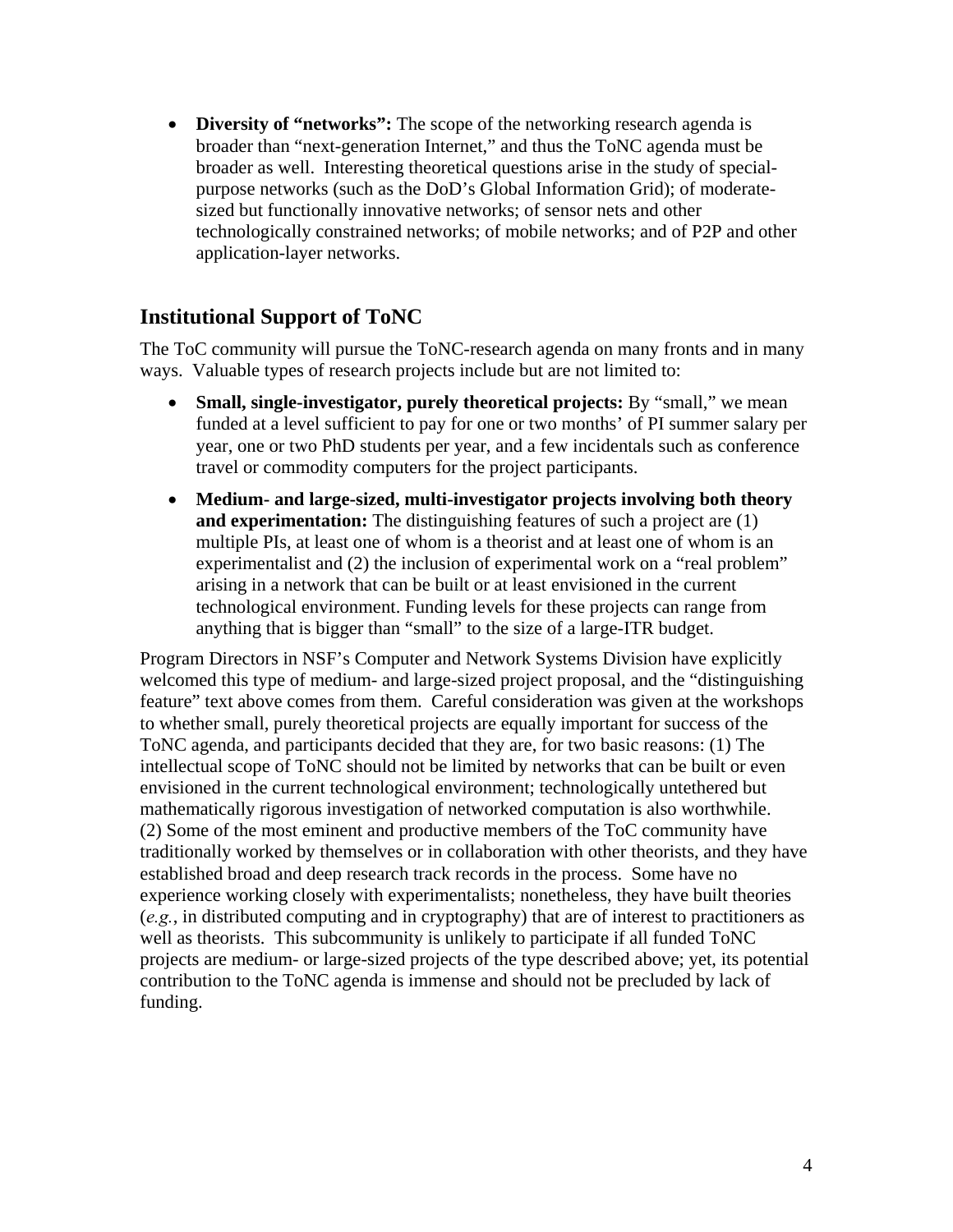## **Next Steps**

For the ToNC-research agenda to be as broad and deep as it promises to be, support will have to be obtained from diverse sources. In particular, funding will have to come from all three divisions in the CISE Directorate at NSF, from Federal agencies other than NSF, and from forward-looking IT companies. This is one of the major challenges ahead for ToNC-community leaders.

Advocacy and outreach will be important in meeting this challenge. The ToNC community will participate in the CS-research community's effort to increase support for computing research in general and for networking research in particular. The role that theory can play in improving our understanding of networked computation will be articulated in white papers, briefing slides, and popular articles. ToNC researchers will continue to promote our technical agenda both in our traditional forums (*e.g.*, STOC, FOCS, SODA, and Complexity) and in forums that unite us with other communities (*e.g.*, EC, PODC, CCS, and NetEcon).

Finally, the ToNC community will coordinate and collaborate with the broader networking community, in advocacy and in research. For example, ToNC researchers can play a vital role in the Global Environment for Network Innovations [GENI] by formulating testable hypotheses about the inherent power and limitations of networks. The architecture-research community is currently wrestling with fundamental questions about the value, costs, and tradeoffs of various networking primitives and abstractions. Very similar questions must be answered in the pursuit of a rigorous Theory of Networked Computation, and GENI would present a unique opportunity to experiment with new networks that have both innovative functionality and rigorous foundations.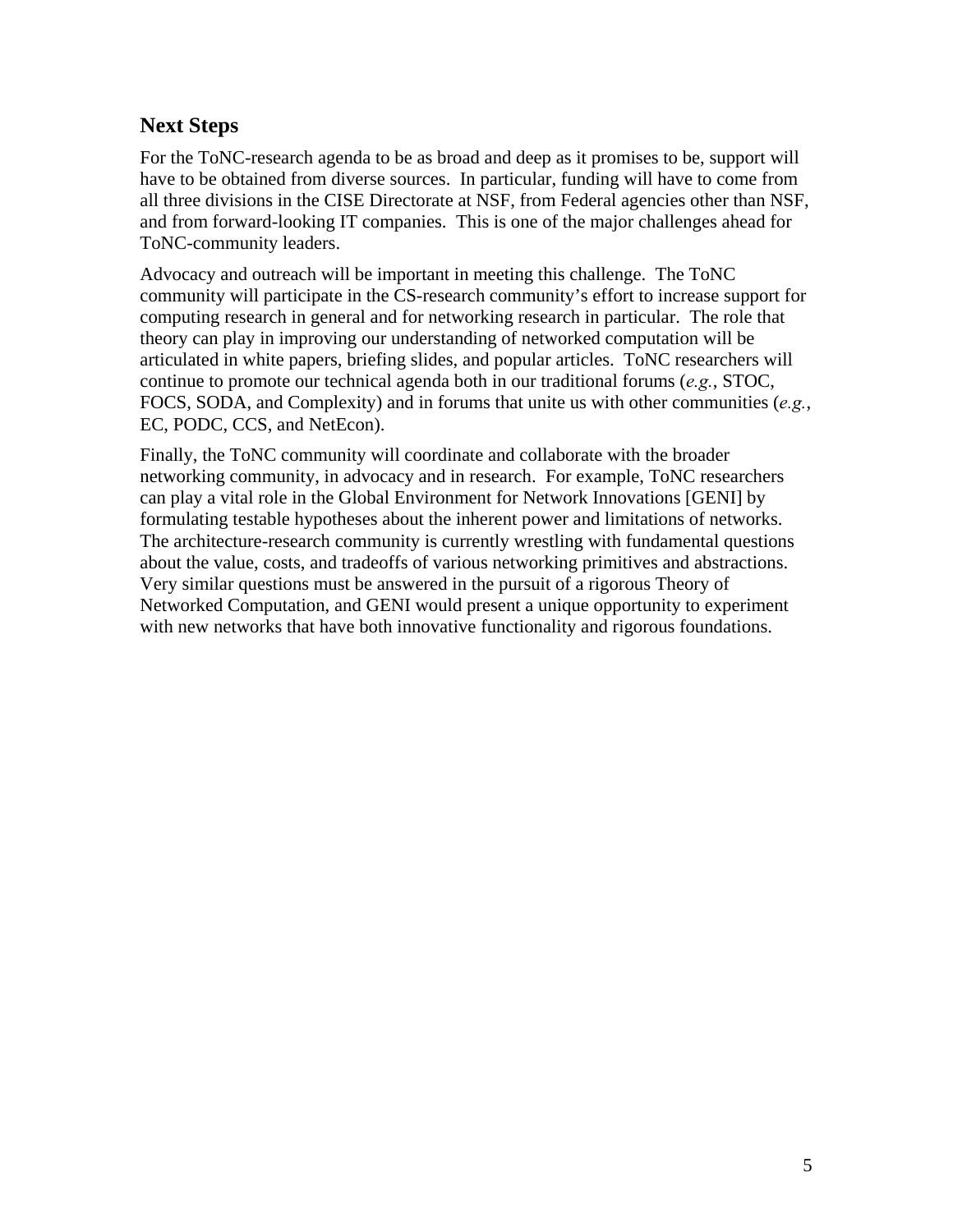# **I. Introduction**

The increasing prominence of the Internet, the Web, and large data networks in general has profoundly affected social and commercial activity. It has also wrought one of the most profound shifts in Computer Science since its inception. Traditionally, Computer-Science research focused primarily on understanding how best to design, build, analyze, and program computers. Research focus has now shifted to the question of how best to design, build, analyze, and operate networks. How can one ensure that a network created and used by many autonomous organizations and individuals functions properly, respects the rights of users, and exploits its vast shared resources fully and fairly?

Members of the Theory of Computation (ToC) community held two NSF-sponsored workshops during the Spring of 2006 in order to explore ToC's (ongoing) contribution to research in next-generation networking. Workshop participants presented and developed three broad categories of research challenges in the emerging area of Theory of Networked Computation (ToNC):

- **Realizing better networks:** Numerous theoretical-research questions will arise in the design, analysis, implementation, deployment, operation, and modification of future networks. They are discussed in Section II below.
- **Computing on networks:** Formal computational models of future networks will enable us both to design services, algorithms, and protocols with provable properties and to demonstrate (by proving hardness results) that some networkedcomputational goals are unattainable. They are discussed in Section III below.
- **Solving problems that are created or exacerbated by networks:** Not all of the ToNC-research agenda will involve new computational models. The importance of several established theoretical-research areas has risen dramatically as the use of networked computers has proliferated, and some established methods and techniques within these areas are not general or scalable enough to handle the problems that future networks will create. Examples of these areas include massive-data-set algorithmics, error-correcting codes, and random-graph models. They are discussed in Section IV below.

In fleshing out these three types of ToNC-research challenges, this report has aimed for an intermediate level of specificity. Some explanation is provided for each of the 62 open questions presented, but further problem formulation would be needed on each question before one could hand it off to a beginning graduate student. The hope is that each question or small set of questions will inspire a diverse set of investigators to generate research proposals, either individually or in small teams.

These are three overlapping categories, and thus decisions about which research problems belong in each section are necessarily subjective and imperfect. Indeed, there are several important cross-cutting issues that arise in all three sections: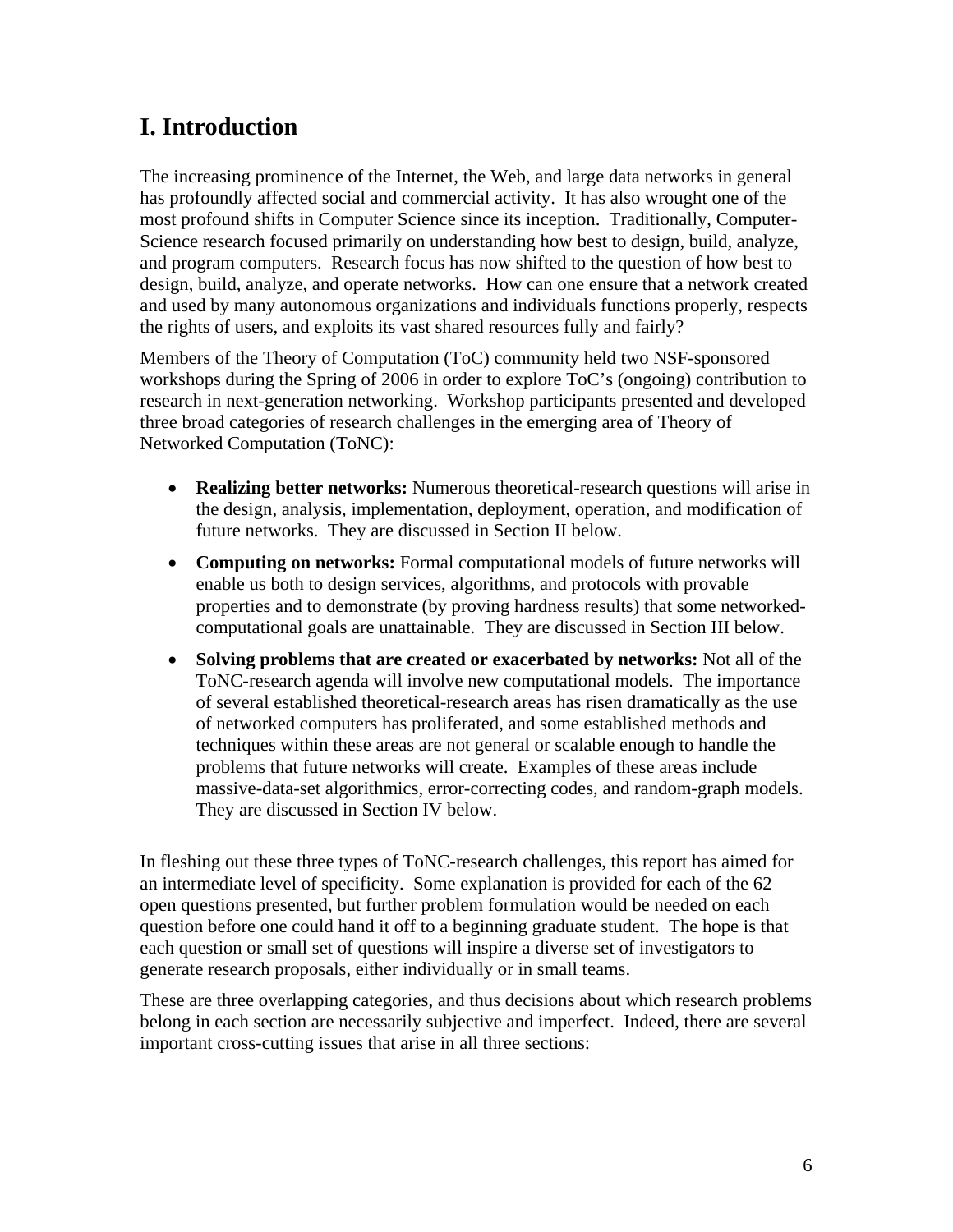- **Incentive compatibility:** Perhaps the most important distinguishing feature of modern networks is that they are simultaneously built, operated, and used by multiple parties with diverse sets of interests and with constantly changing mixes of cooperation and competition. Formal models of networked computation and notions of hardness and easiness of computation will have to incorporate subnetwork autonomy and user self-interest in an essential way.
- **SPUR:** Achieving the broadest possible vision of "networked computation" will require substantial progress on Patterson's SPUR agenda [Patt]. In his words, "we have taken ideas from the 1970s and 1980s to their logical extreme, providing remarkably fast and cheap computing and communication (C&C) to hundreds of millions of people. … [F]or our new century, we need a new manifesto for C&C: ... Security, Privacy, Usability, and Reliability (SPUR)."
- **Build on success:** Although today's Internet may leave something to be desired with respect to security, privacy, usability, and reliability, it has far surpassed expectations with respect to several important design goals, *e.g.*, flexibility and scalability. Are the new design criteria compatible with the (manifestly successful) old criteria, and, if not, what are our priorities?
- **"Clean slate":** The phrase "clean-slate design" has become a mantra in networking-research forums and in calls for proposals. Not surprisingly, many people have raised the question of whether anything that requires a "clean slate" could ever be brought to fruition in a world in which networked computation is pervasive and mission-critical. From a research perspective, the crucial point is that clean-slate *design* does not presume clean-slate *deployment*. Part of the ToNC agenda is the evaluation of new technologies, methods, algorithms, *etc.* from the perspective of incremental deployability and paths to adoption.
- **Diversity of "networks":** The scope of the networking research agenda is broader than "next-generation Internet," and thus the ToNC agenda must be broader as well. Interesting theoretical questions arise in the study of specialpurpose networks (such as the DoD's Global Information Grid); of moderatesized but functionally innovative networks; of sensor nets and other technologically constrained networks; of mobile networks; and of P2P and other application-layer networks.

The ToNC-research agenda presented herein is the synthesis of presentations (both invited and contributed) and breakout-group discussions by workshop participants. Detailed information about workshop programs, structure, and attendees can be found in the Appendix below and in [ToNC].

## **II. Realizing Better Networks**

A broad range of theoretical research questions is likely to arise in the design, analysis, implementation, deployment, operation, and modification of future networks. Given our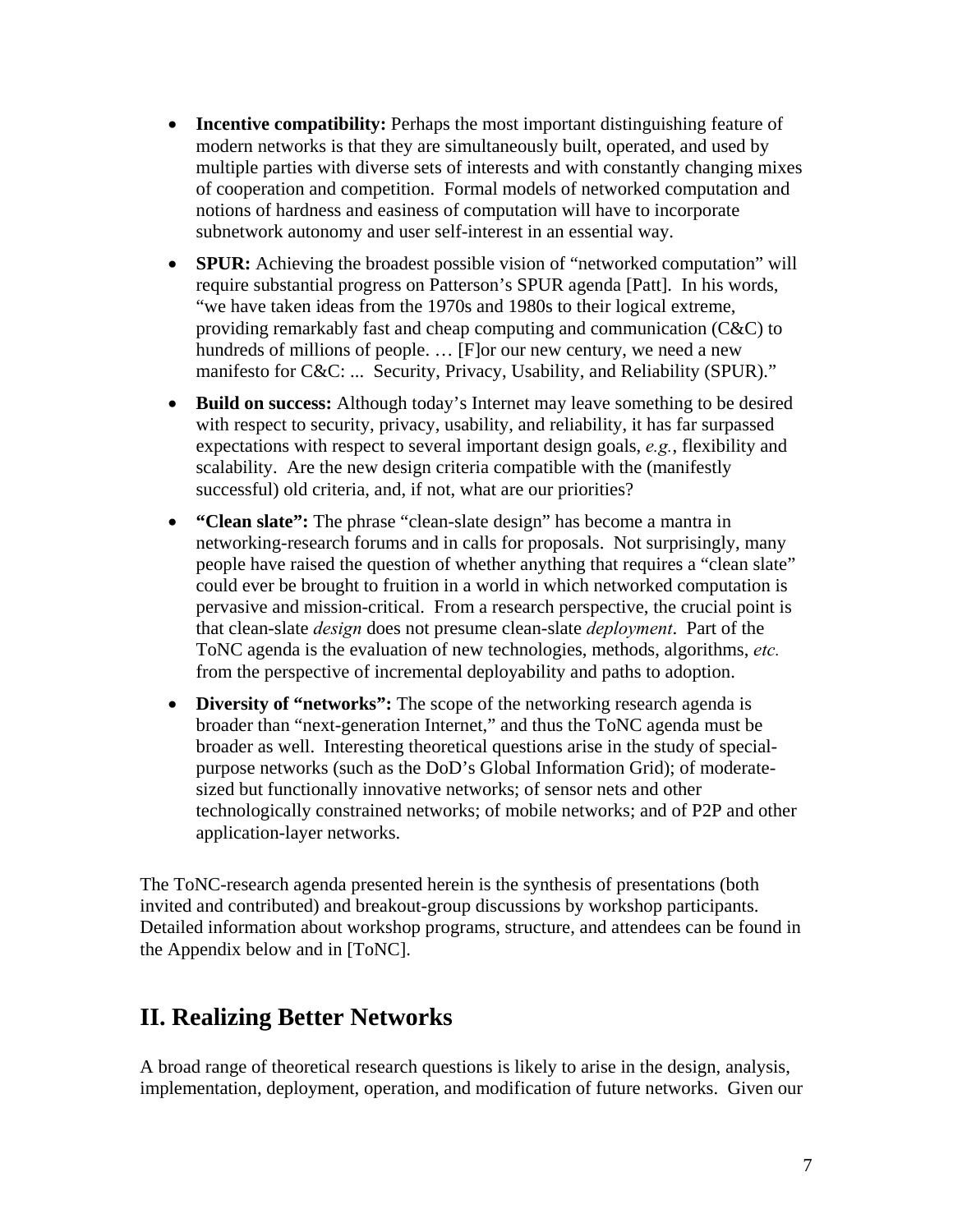limited ability to model, measure, predict, and control today's Internet, we will need a more principled approach if we are to realize the ambitious goals now under discussion. What are the right primitives and abstractions with which to study networks? How should responsibility for essential network functions be assigned to various network components? How should state be allocated among components? What should the relationships be among naming, addressing, and routing; indeed, which objects in the network should have names that are meaningful network-wide?

In the systems-research community, these questions are representative of "networkarchitecture" research. From a ToC perspective, this type of question must be answered in the process of formally defining various types of networks and rigorously formulating models of networked computation. Many of the talks and breakout-group discussions at the ToNC workshops were focused on these issues. We summarize some of these discussions in this section.

## **II.A Formal Models**

From a ToNC perspective, one of the most basic unanswered questions is exactly what we mean by "a network" and by "networked computation." Clearly, networks have been in use for quite a while, and some of their computational capabilities and limitations have been formalized. However, existing definitions and models are not precise or comprehensive enough to enable us to prove the type of rigorous, general theorems about what can and cannot be computed on various sorts of networks that would constitute a rich and powerful "Theory of Networked Computation." Part of the difficulty is that the notion of a network has been a moving target, with new types of networks (such as sensor nets and wireless networks) gaining in prominence, making formal definitions a challenge. Our experience with networks is now sufficiently advanced that this difficulty can be overcome.

**Question II.A.1:** Formulate the definition(s) that a computational system must satisfy if it is to be called a "network." Which critical resources are consumed in networked computation, and what upper bounds on the consumption of these resources must be satisfied for a networked computation to be considered "efficient"? Formulate notions of "reduction" that can be used to prove that one networked-computational problem is at least as hard as another or that two such problems are equivalent.

Multiple definitions and formal models may be needed, because "future networks" means more than just "next-generation Internet." The ToNC scope will also include theoretical aspects of the DoD's Global Information Grid [GIG], sensor networks, MANETS<sup>1</sup>, closed "enterprise" networks, *etc*. Should each type of network be formulated independently, or is there one basic model with a few key parameters? What are the key properties that these parameters would have to capture? Open and evolving vs. closed and stable? Mobile vs. stationary? Designed vs. observed? Homogeneous vs. heterogeneous? Controllable vs. emergent? Is there a formal theory in which all of these network types are actually distinct, and how does one prove that a given

 $\overline{a}$ 

<sup>&</sup>lt;sup>1</sup> "MANET" stands for Mobile Ad-hoc NETwork.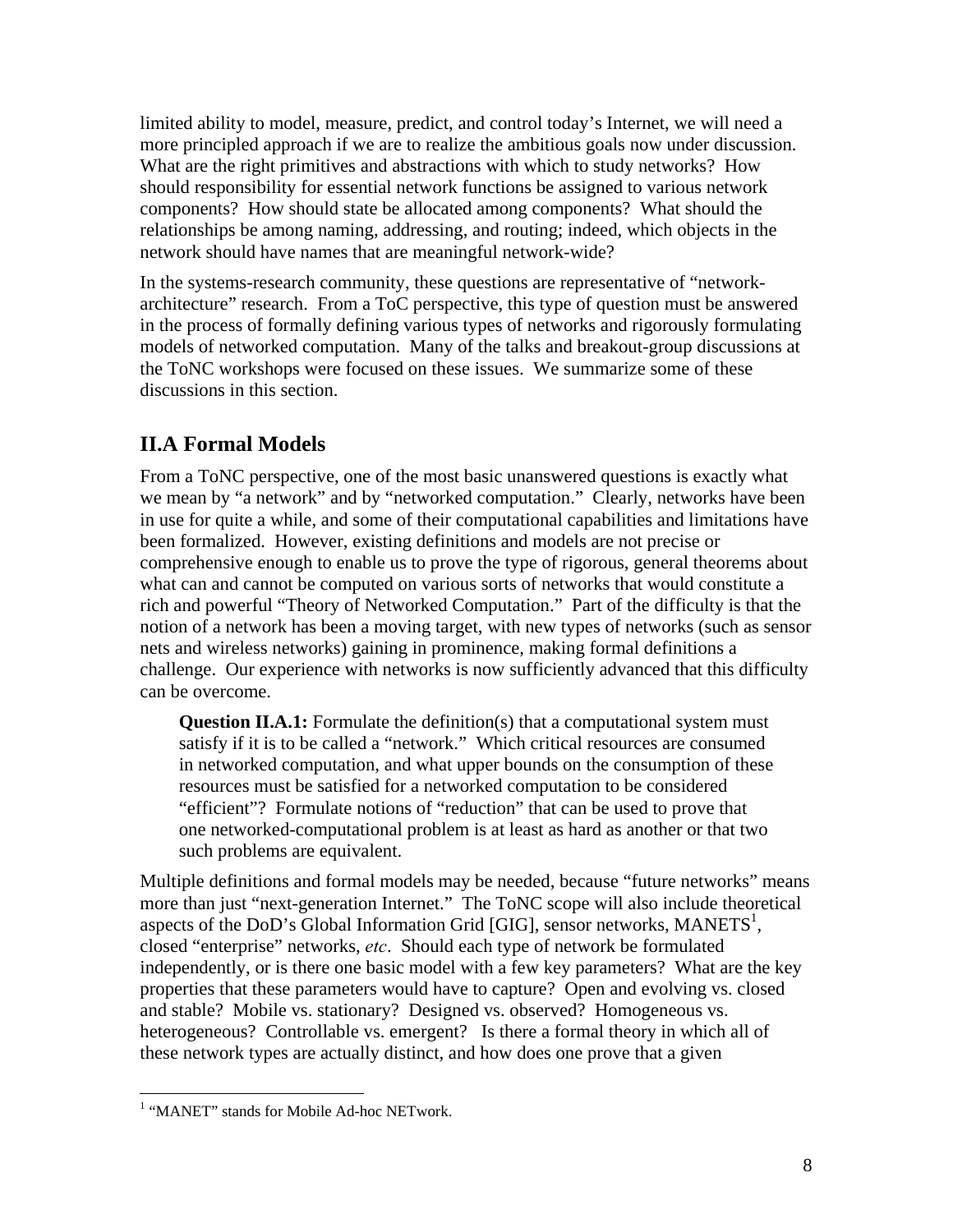computational system falls into one particular category but not another? These questions may seem overly ambitious, but similar theoretical frameworks have been developed and have proven highly useful in the related areas of parallel and distributed computing; examples include various PRAM models [Harr, Vish], Valiant's BSP model [Vali], the LogP model [CKP+], and Byzantine error models [LPS] .

**Question II.A.2:** Develop a taxonomy of networks, with the goals of categorizing the important computational tasks that can and cannot be done efficiently on each network class and of classifying practical network designs.

Clearly, one of the defining properties of networks is that they provide computational and communication capabilities that permit multiple, physically separate machines to compute something jointly. This property has been the subject of intensive study in the fields of parallel computation and distributed computation, and these existing bodies of theory should have much to contribute to ToNC.

**Question II.A.3:** Is a "parallel computer" a special case of a "network"? More generally, what are the formal relationships between parallel computation and networked computation and between distributed computation and networked computation?

Part of what distinguishes the study of networked computation from the (more established) studies of parallel and distributed computing is the role of economically and organizationally independent subnetworks. In the Internet, these are the Autonomous Systems (ASes), but the phenomenon is more general. We discuss this aspect of networked computation in more detail in Section II.C below.

An important thing to consider in formulating models of networked computation is simulation and universality. Is there a notion of "universal network" that is analogous to "universal Turing Machine" or "universal circuit" and can play an analogous role in the theory? This question was raised by workshop participants in connection with the Global Environment for Network Innovations [GENI].

**Question II.A.4:** Will GENI be a "universal network"? That is, will it be able to simulate any system that is properly understood to be a "network"? More concretely, universality would require the ability to realize all legitimate naming, addressing, and routing frameworks; what classes of naming, addressing, and routing frameworks will be realizable in GENI?

We return to the subject of naming, addressing, and routing in Section III below.

#### **II.B Architectural Principles**

Basic Internet-design principles are undergoing a critical re-examination in the networking community, supported by various programs in the NSF's Computer and Network Systems Division that are complementary to the GENI initiative. These questions are also central to the formulation of models of networked computation; we briefly examine two of them here.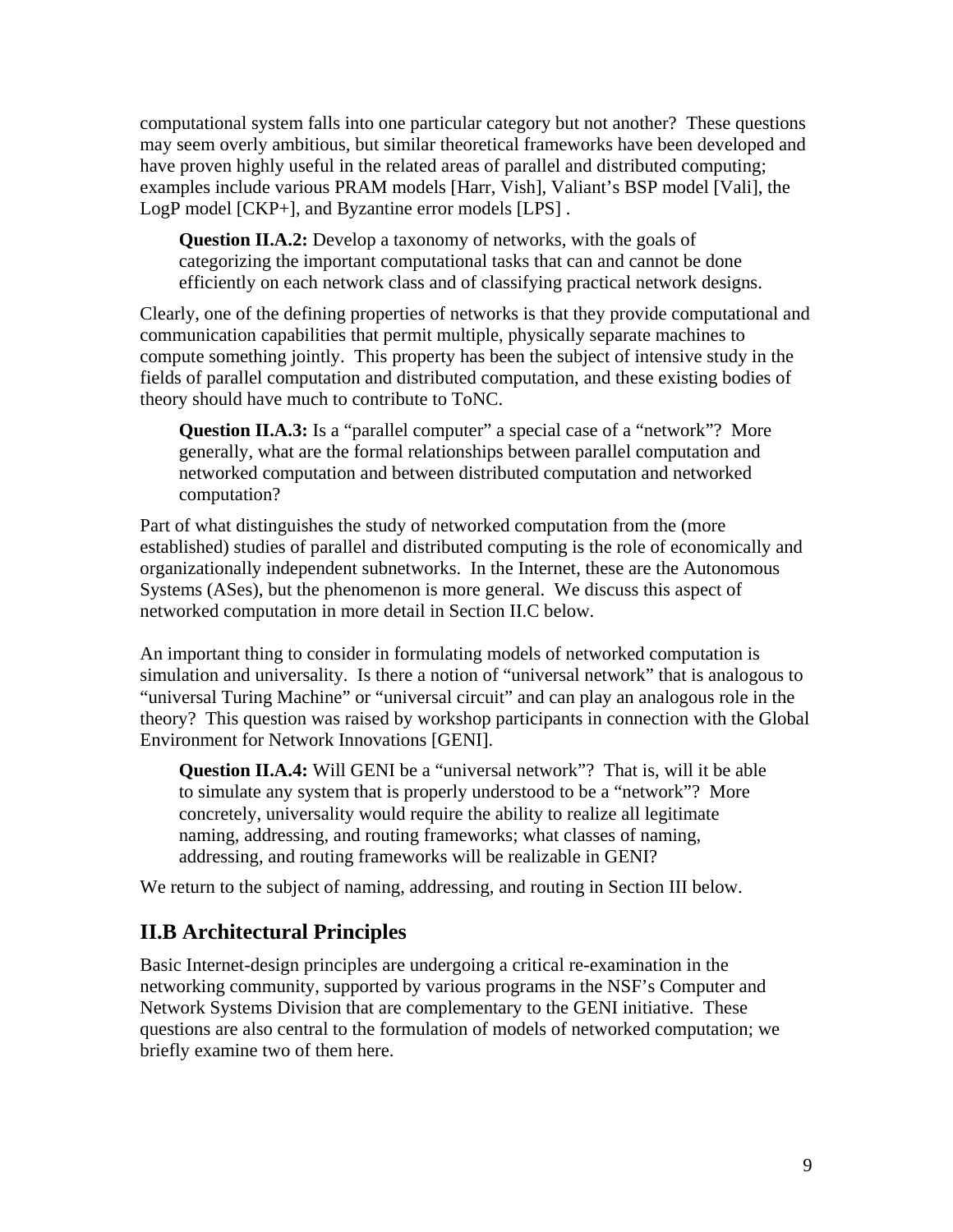The end-to-end principle is a central tenet of Internet design [SRC]. The network itself is designed merely to transport data from one machine to another. Because basic network services are quite simple and are not "content-aware," they can support a wide range of applications without modification. Moreover, these basic services conform to open protocol standards that anyone can build upon. Users are assumed to access the network through "intelligent endpoints," most notably general-purpose, programmable computers. Inventors and entrepreneurs are free to develop new applications and make them available to Internet users. As long as these applications can communicate via standard Internet protocols, individual "endpoint" owners can just install them and use them; the network itself need not be changed, and thus inventors and entrepreneurs need not go through the typically long, difficult process of designing, implementing, and deploying a modification *of the network infrastructure* in order to deploy a new product that's directed at end users. This basic design principle has led to a platform that is tremendously fertile and dynamic, both technologically and commercially. The most famous demonstration of the power that the end-to-end principle confers is, of course, Tim Berners-Lee's unilateral roll-out of HTTP, HTML, and Mosaic.

Although the end-to-end principle has enabled great things, it has not enabled everything that Internet stakeholders want, and there is mounting evidence that something new might be needed. In a highly influential paper written in the late 1990s (after the Internet, which had been a niche-market platform for more than 20 years, had finally become a mass-market platform), Blumenthal and Clark "conclude that there is a risk that the range of new requirements now emerging could have the consequence of compromising the Internet's original design principles… [They] link this possible outcome to a number of trends: the rise of new stakeholders in the Internet, in particular Internet service providers; new government interests; the changing motivations of a growing user base; and the tension between the demand for trustworthy overall operation and the inability to trust the behavior of individual users" [BC]. Among the most difficult problems to solve without compromising the end-to-end principle are copyright infringement, privacy violation, and inadequate quality-of-service guarantees; these are also among the issues that ToNC workshop participants agreed are important if the next generation's Internet is to be better than the current generation's.

**Question II.B.1:** Should the end-to-end principle be preserved in its current form, modified, or scrapped altogether in the "clean-slate Internet design" project now underway? What primitives besides transfer can offer the most additional power, while minimizing the impact on the end-to-end principle? How much application-specific functionality in the core of the network is necessary or desirable to meet emerging demands and requirements?

Like the end-to-end principle, the network-architectural principle of *layering* is central to today's Internet and is viewed by many as a crucial enabler of Internet success. The following standard diagram depicts (from bottom to top) the *physical, network, transport*, and *application* layers.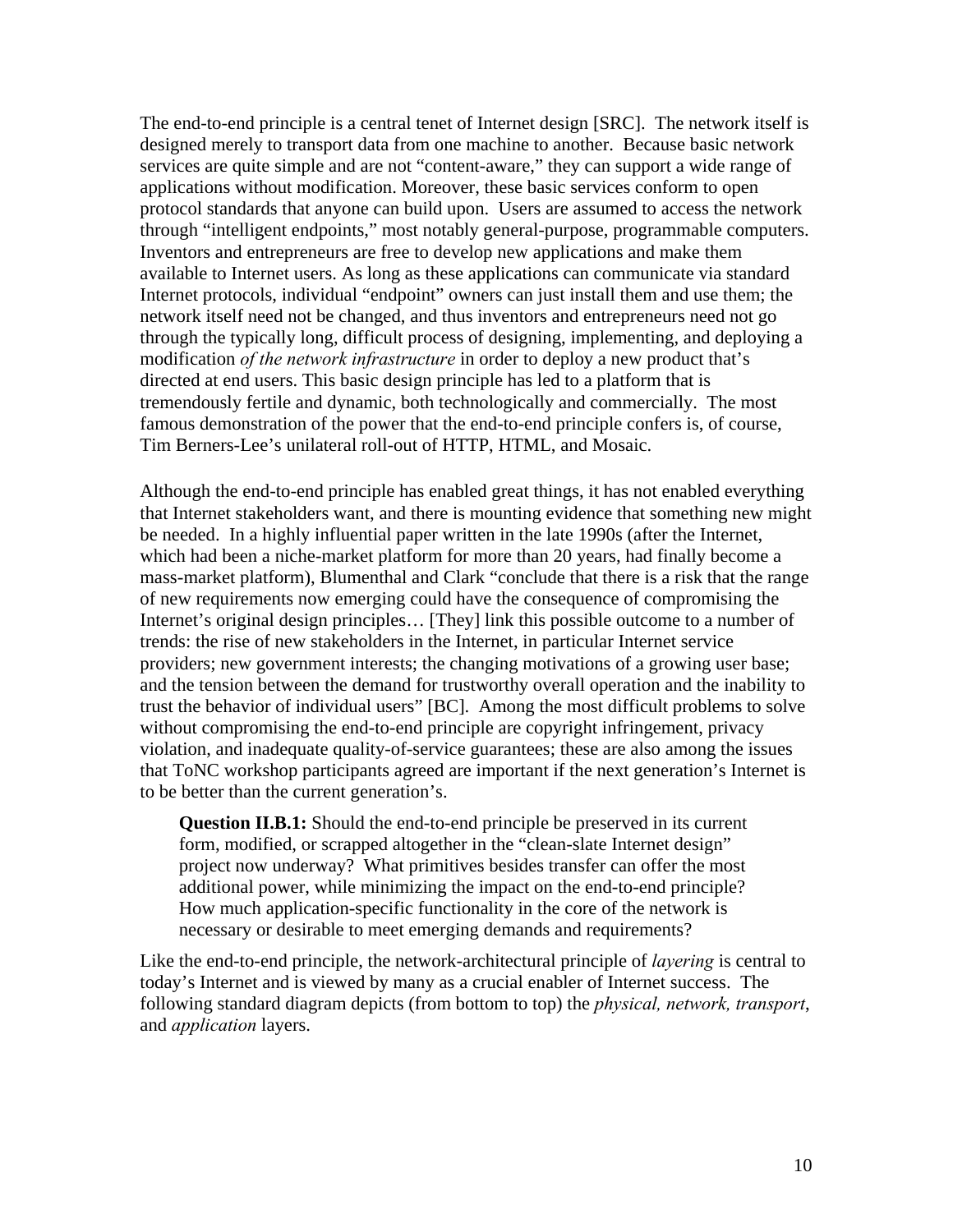

Diverse technologies and protocols have flourished at all layers except for the network layer, in which the Internet Protocol (IP) provides basic naming and addressing capability. If a novel service or device is built to fit into a particular layer L, does not require a change to the layer directly below L, and allows L to continue to provide the necessary functionality to the layer directly above L, it can be deployed without a lengthy, painful redesign of the entire network.

More recent developments in networking have led many people to conclude that the classic, simple layering model is inadequate. Wireless antennas provide one well-known example. Power control in wireless antennas depends on the end-to-end requirements of the application, because the error rate depends on the power, and different applications may have different quality requirements. Furthermore, multiple-antenna radios can (through simulation) present different numbers of channels at different times. The optimal number depends on (and influences) application-level requirements (and properties). Hence, the physical layer has to be aware of the application layer – something that would be precluded by strict enforcement of the layering principle.

Proposed solutions to this type of problem include *cross-layering* and *re-layering*. Crosslayering advocates claim that one should simply allow layers to communicate in certain circumstances, thus violating the orthodox layering philosophy. Re-layering advocates claim that the layering philosophy is sound but that the particular set of layers that has been in use for many years is now outdated; with a new set of layers that is more appropriate for today's networks, cross-layer communication should be avoidable.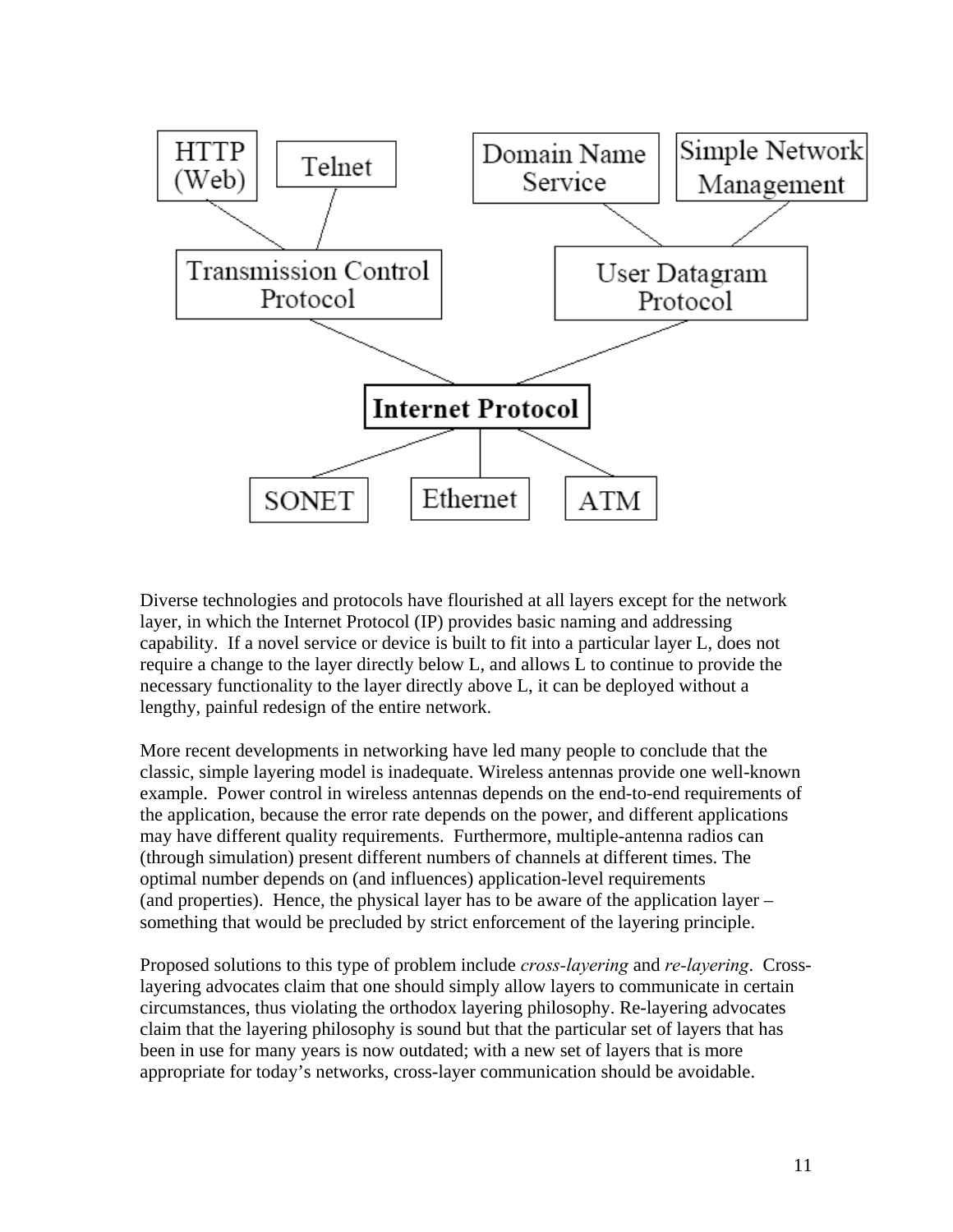**Question II.B.2:** Formulate a precise definition of "layering," a precise statement of the network-architectural problem that it solves, and criteria by which solutions can be evaluated. Are there alternatives to layering, and how do they compare? In layered network architectures, how can one arrive at an optimal set of layers?

## **II.C Incentive compatibility**

Multi-agent systems have been extensively studied in both Economics and Computer Science, but the two communities have approached the topic very differently. The Economics literature traditionally stressed incentives and downplayed the design of algorithms and protocols, and the Computer-Science literature traditionally did the opposite. The emergence of the Internet has radically changed this state of affairs: Ownership, operation, and use by many self-interested, independent parties gives the Internet characteristics of an economy as well as those of a computer.

Economic agency appears on many levels in diverse types of networks. Internet domains (aka "autonomous systems" or ASes) are the subnetworks that directly serve users, *e.g.*, those run by companies for their employees, by universities for their students, or for commercial ISPs for their customers. They are organizationally and economically independent of each other (indeed some are direct competitors), and yet they must coordinate in order to enable interdomain communication.

Nonetheless, re-examination of the autonomous-system concept is part of the clean-slate design agenda in network-architecture research:

**Question II.C.1:** Are autonomous systems an essential part of Internet architecture? Are there more monolithic alternatives that could deliver significant advantages? If autonomous systems are essential, is the current hierarchical autonomous-system structure optimal?

On another level, individual users are self-interested, and they access networks through general-purpose computers that can be reconfigured in order to improve local performance; hence, network operators have to incentivize behavior that leads to good network-wide performance. In wireless mesh and ad-hoc networks, bandwidth is typically contributed and controlled by individual participating nodes; network performance could suffer dramatically if nodes fail to forward others' traffic in order to conserve local resources and are not penalized for this failure. To some extent, it is the centrality of economic agency that is now distinguishing the study of "networking" from that of parallel or distributed computing. For example, instead of studying agents who deviate from network protocols arbitrarily, as has commonly been done in distributedsystems research, it makes sense to consider agents who deviate from network protocols rationally in order to maximize their own utility.

The ToC community has focused intently on incentive issues in recent years, especially on the design of incentive-compatible algorithms. By building explicit payments to computational agents into the protocol, a system designer can incentivize the revelation of relevant private information and the choice of strategies that drive the overall system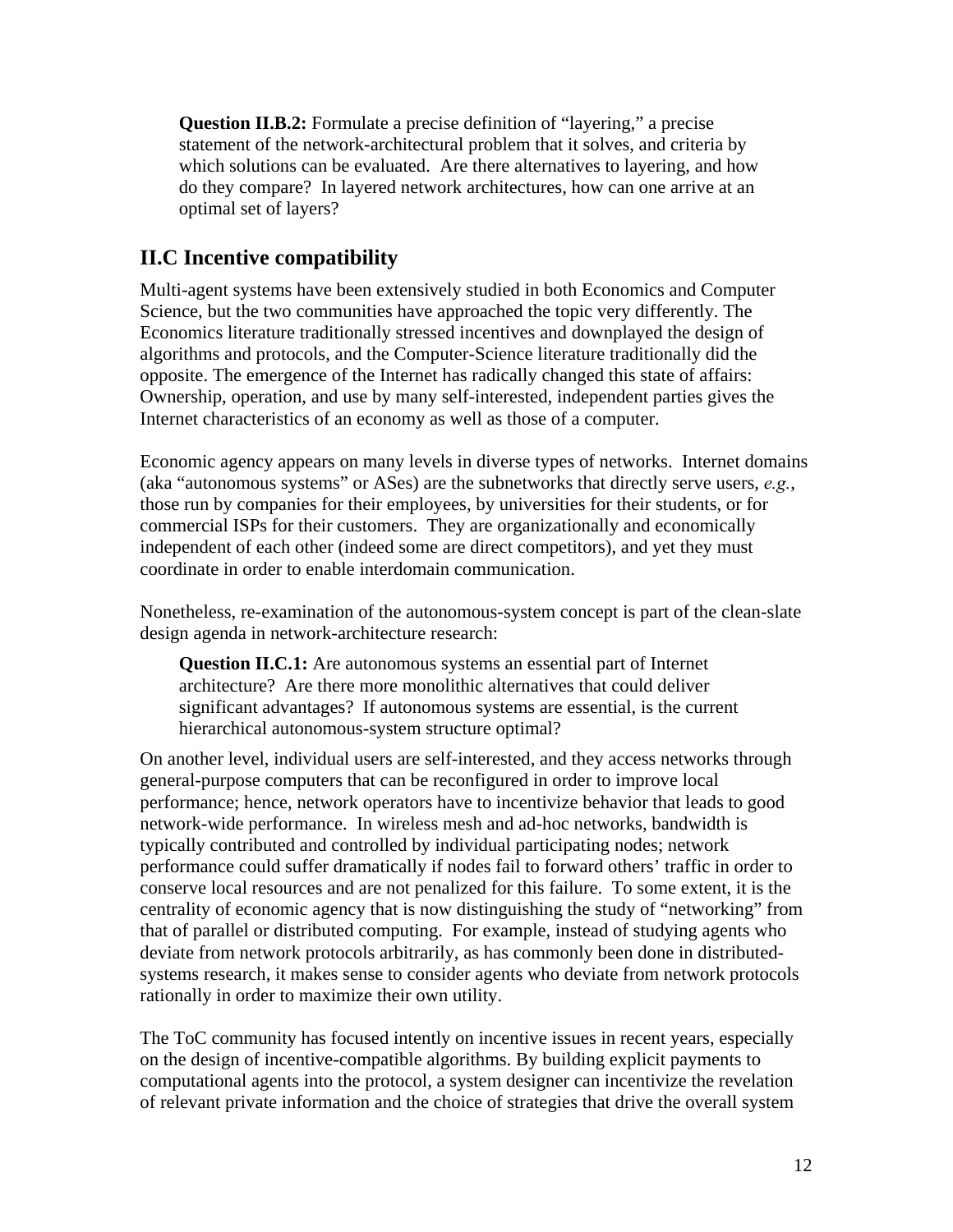into a desirable equilibrium state. Substantial progress has been made in the design of incentive-compatible protocols for routing, multicast cost sharing, Internet-based auctions, peer-to-peer file distribution, and numerous other problems, but many questions remain open. General questions that arose at the ToNC workshops include:

**Question II.C.2:** Can one agent determine, through observation, modeling, and data analysis, whether another agent is responding to incentives or rather is behaving "irrationally" in the economic sense of this term?

**Question II.C.3:** Can incentive-compatible system designs handle agents with rapidly changing and apparently self-contradictory motivations and utility functions?

**Question II.C.4:** Are existing equilibrium concepts (such as strategyproofness, Nash, Bayes Nash, and ex-post Nash), together with randomized and approximate variations put forth recently, sufficient for the analysis of Internetbased computation, or are new, more fundamentally computational definitions needed?

**Question II.C.5:** Are existing ToC concepts compatible with incentive analysis of networked computation? For example, because nodes and links fail, recover, join, and leave large networks frequently, the notion of a single problem instance on which a protocol either does or does not converge and, if it does, converges to a solution that either is or is not optimal may not be applicable. How should one evaluate incentive compatibility of a protocol that is carried out by a changing set of agents and that may never terminate?

**Question II.C.6:** Is there a significant role for algorithmic mechanism design without money? For example, when traditional monetary payments cannot be used as short-term or fine-grained incentives (*e.g.*, in battlefield scenarios), can "payments in kind" serve as incentives? The file-sharing system BitTorrent exemplifies this approach: Agents pay for the download bandwidth they consume not with money but rather by providing upload bandwidth to other agents. Can this approach can be generalized, and which system resources can be used as currency in this manner?

**Question II.C.7:** What types of coalitions should network designers be concerned about, and what types of coalitions are an acceptable and natural part of network development?

Various algorithmic, complexity-theoretic, and mathematical-modeling aspects of incentive compatibility in networks are covered in Sections III and IV below.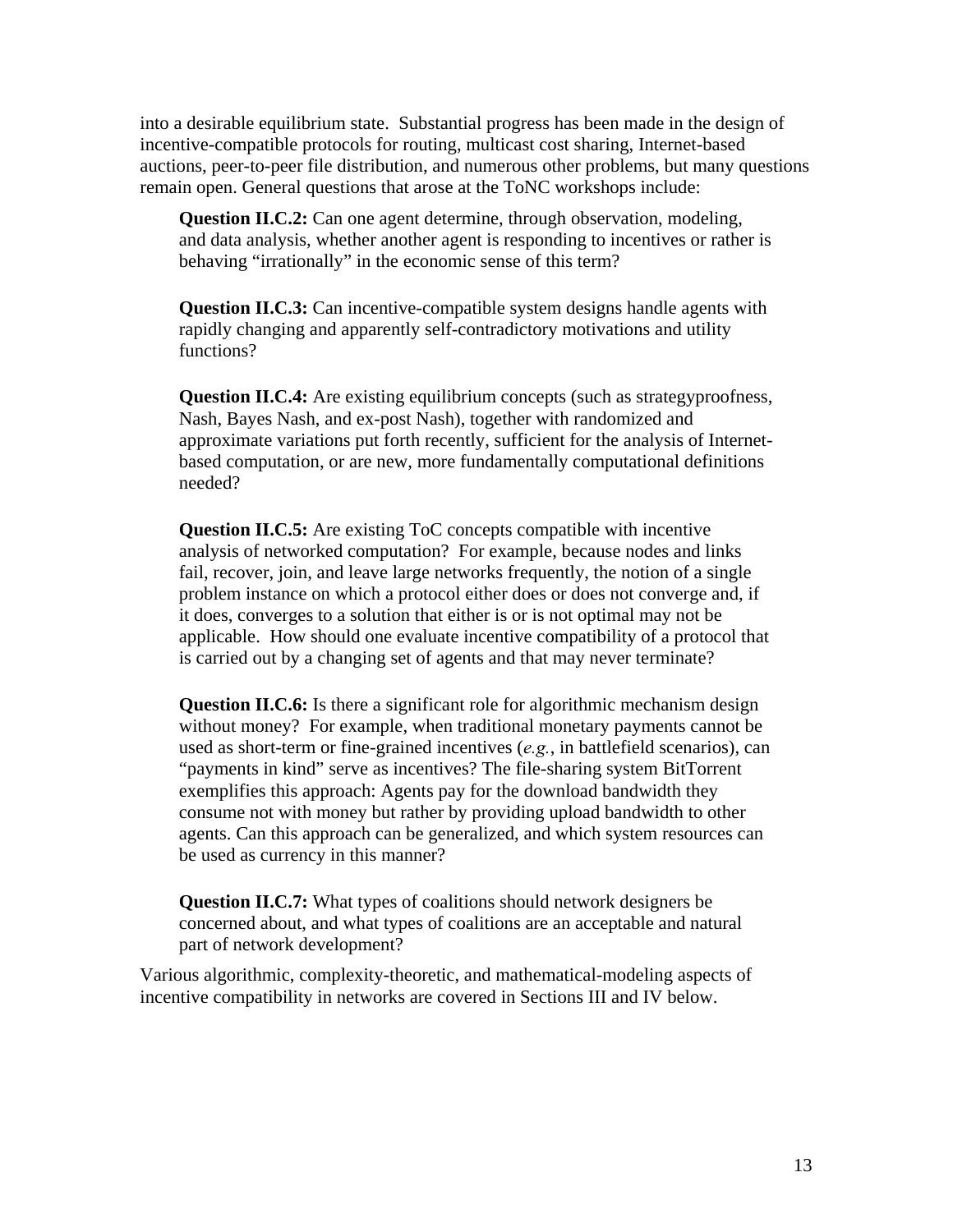### **II.D Information Privacy, Network Security, and Accountability**

Sensitive data abound in today's networked world. By "sensitive data," we mean electronic data records that, if used improperly, can harm data subjects, data owners, data users, or other stakeholders. Personally identifying information (such as names, phone numbers, addresses, social security numbers, and credit-card numbers), copyrighted works, medical records, banking records, and consumer-transaction records are all examples of sensitive data items. It is important to note that some types of sensitive data (*e.g.*, copyrighted works) are not "private" in any colloquial sense of the word and that all may prove to be quite useful for purposes that were not foreseen at the time they were first recorded. The profusion of sensitive data in a variety of public and private network environments and their increasingly pervasive role in everyday life are extremely important developments with wide-ranging social and legal consequences. Very robust technological trends (*e.g.*, the plummeting cost of mass storage and the build-out of broadband networks) ensure that potential misuse will continue to be a central concern for people and organizations.

Taking a system-centric view (instead of the data-centric or user-centric view expressed above) leads to a similarly negative assessment of security and accountability in today's networked world. Inadequate perimeter defenses, denial-of-service attacks, viruses, worms, and other types of malware constantly degrade enterprise-network performance and soak up employee time, and they occasionally disable networks and the organizations supported by them completely. Many attackers are never caught and held accountable for the damage that they cause.

Core design principles of today's Internet, such as the end-to-end principle and the layered architecture discussed in Subsection II.B above, are aimed at moving data packets from one machine to another as simply and quickly as possible. Content-obliviousness of basic communication protocols is a huge asset in the fulfillment of this over-arching goal. Unfortunately, it is also a major obstacle to stakeholder control of data and networks, *e.g.*, to the achievement of user privacy, enterprise-network security, and after-the-fact accountability. Whether one can, by modifying the basic network architecture, preserve the flexibility and scalability of today's Internet while enabling information stakeholders to achieve privacy, security, and accountability is a major open question.

**Question II.D.1:** Explore network-architectural principles that enable controlled dissemination of personal information and robust protection of network resources. Are these principles consistent with the dynamism, heterogeneity, and scalability present in today's Internet? Formulate precise definitions of these seemingly contradictory goals, and explore the existence of provable, quantifiable trade-offs among them.

Cryptographic theory offers an approach to Question II.D.1: Build into the basic network architecture some of the cryptographic primitives and "set-up assumptions" that are known to be necessary and sufficient for secure multiparty computation without an honest majority, *e.g.*, shared randomness, source authentication, or secure logging [CLOS]. We return to this subject in more detail in Sections III and V below.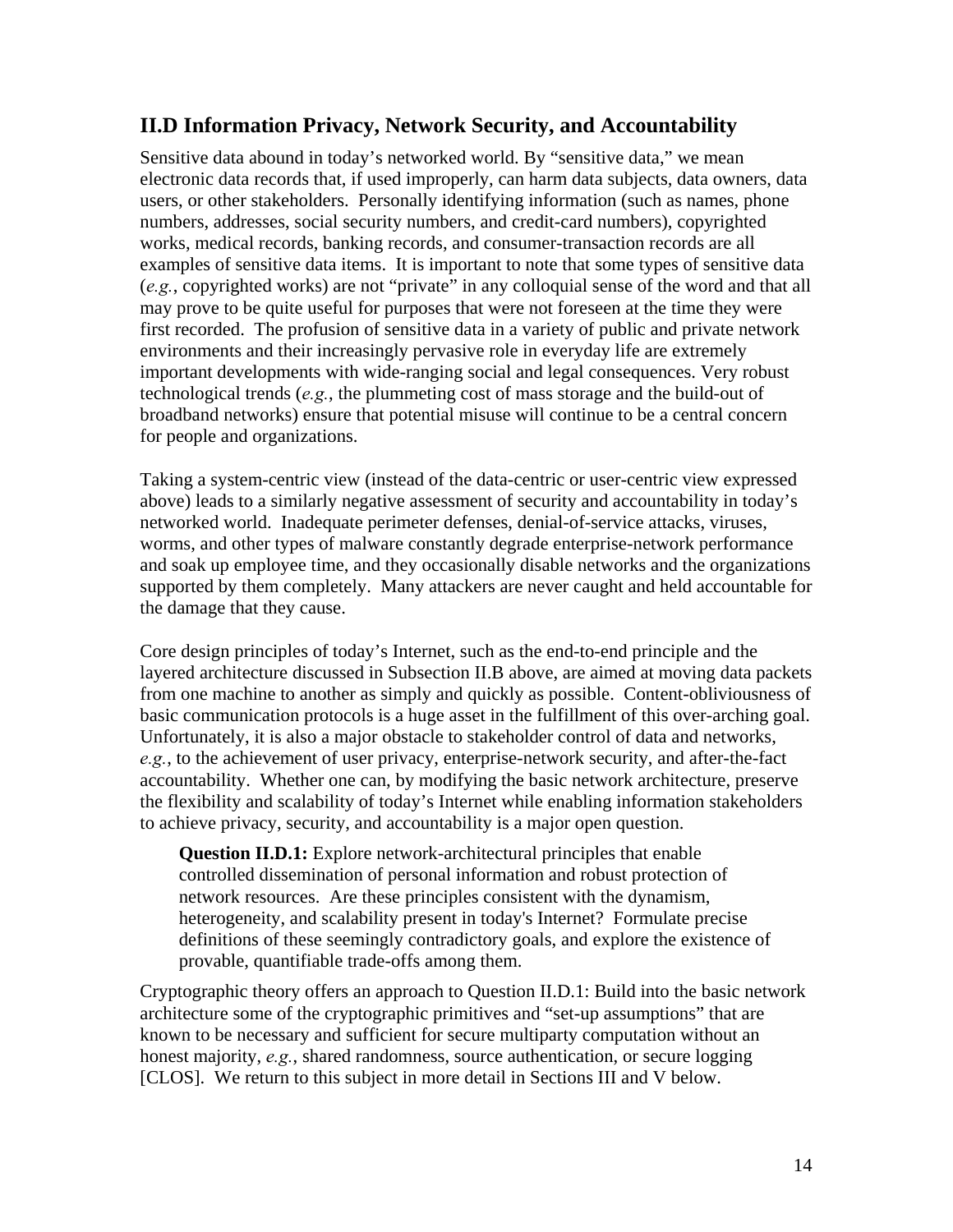If the preventive approaches that have traditionally dominated privacy and security research prove to be inadequate, it might be more productive to rely on accountability mechanisms. Broadly speaking, these are mechanisms that permit people and organizations to keep track of the uses they and others make of sensitive data and machines (together with proof of the efforts they made to obtain authorization) so that they can participate in after-the-fact adjudication procedures.

Today's Internet architecture does not provide adequate support for accountability. Fundamentally, it is based on network addresses, not names. The binding of names to addresses is neither secure nor verifiable, and the same is true of the binding of transmitted data objects to addresses. Consequently, high-level authentication, authorization, and accountability mechanisms that are based on names (as they inevitably will be, because application semantics are expressed in terms of names, not network addresses) can be completely subverted by network-level attacks: denial of service, IP spoofing, DNS spoofing, *etc*.

**Question II.D.2:** How can one create network resources with universally understood, secure, persistent, verifiable names? What are the minimal sets of securely named network resources upon which one can build proof systems for authorized or accountable access to data and machines? Are there other network-architectural approaches to enabling accountability?

#### **II.E Measurement and Monitoring**

Measurement and monitoring are important themes in networking research; to understand today's network and predict the upcoming effects of network usage, one must measure and monitor current happenings accurately and extensively, while minimizing the impact on network performance. *Measurement* tools are used to "inventory" network state, *i.e.*, to determine traffic loads on links, end-to-end packet loss rates, throughput, *etc. Monitoring* is the use of measurement to detect events of operational interest, *e.g.*, link failures, "hijacked" routes, apparent intrusions, *etc*. Both give rise to concrete problems of a complexity-theoretic, algorithmic, or combinatorial nature, some of which are addressed in Sections III and IV below. In this section, we pose several general, network-architectural questions in the measurement and monitoring area that are interesting from a ToNC perspective.

Only certain measurements can be made in today's Internet, and they may not be the most useful measurements from a monitoring point of view. For example, thresholdbased measurement schemes are fairly easy to implement and are widely used: Count BGP updates, failed TCP connections, or changes in traffic volume. A standard policy is to regard as possibly "anomalous" any counts that exceed certain thresholds. Unfortunately, many events of interest are not obviously characterized by high values of measurable parameters. A single BGP update may signal a route hijack, or a two-byte common substring may encode a polymorphic worm; there may be efficient ways to monitor for such events given the measurement opportunities offered by today's network architecture, but they have not yet been discovered, and threshold schemes in particular will not do the job. In general, the set of operationally interesting events that one may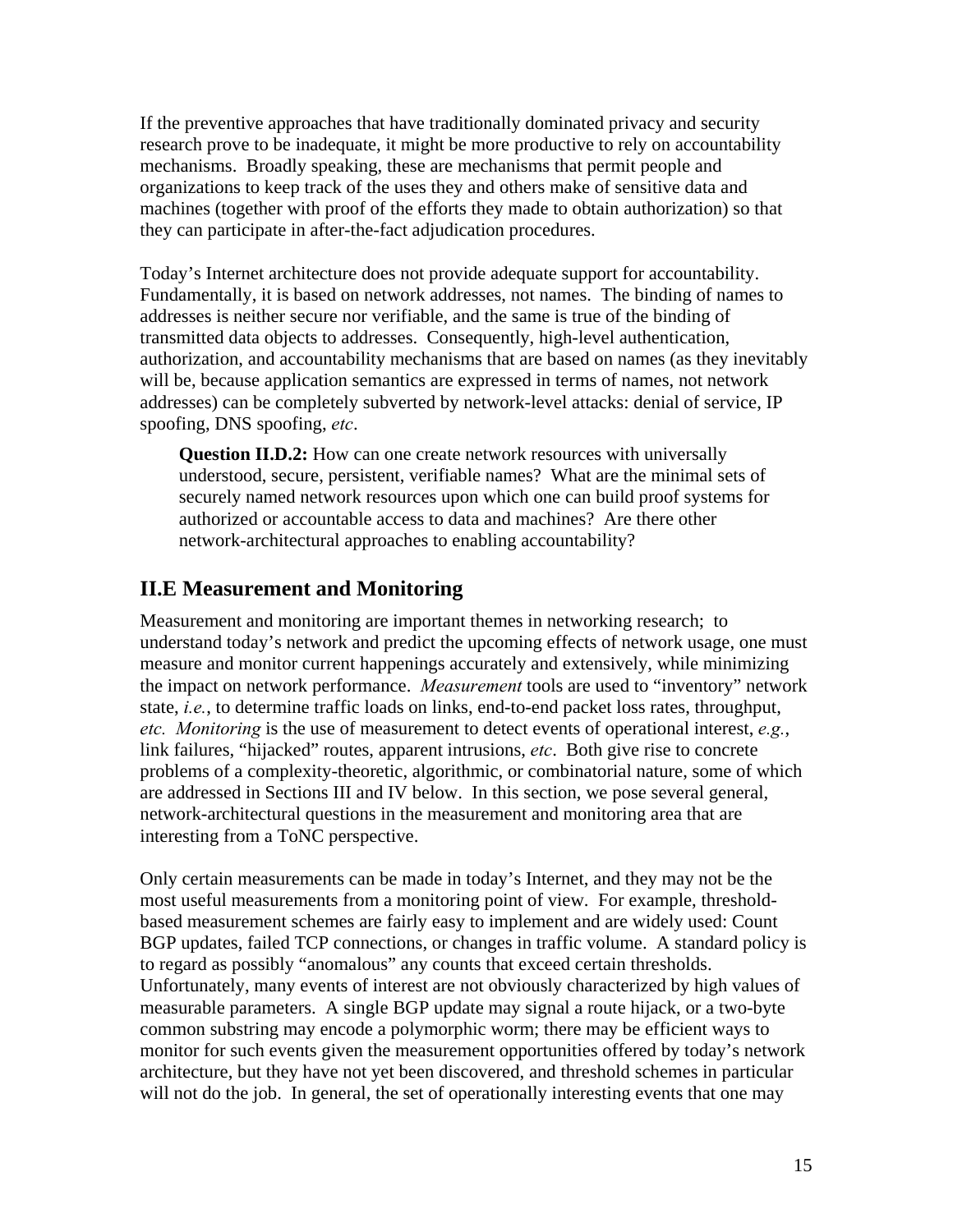want to monitor for continues to grow, but the set of network-state measurements that one can make is fixed and does not necessarily suffice for efficient (or even inefficient) detection. Clean-slate Internet design may offer an opportunity to correct this situation, and the ToNC community may be able to contribute.

**Question II.E.1:** Given a basic network architecture, how should one classify monitoring tasks? Explore the mapping from classes of monitoring tasks to sets of measurement capabilities that enable these tasks to be done efficiently. Explore the inverse of this mapping: Given a set of measurement capabilities, classify the monitoring tasks that these capabilities support.

**Question II.E.2:** Explore the co-design of functionality and monitorability. Which network architectures are both powerful (in that they provide the functionality and performance that users want) and easy to operate (in that the measurements that operators can make allow them to detect all events of interest)?

As a shared experimental platform, GENI should provide abundant opportunity to test new algorithms, protocols, and modes of analysis. Experimental algorithmic research of this sort presumes the existence of an extensive measurement and monitoring infrastructure, along with well managed data repositories, all of which the ToNC-research community is authorized to use. This leads to two basic questions that were voiced repeatedly at the ToNC workshops:

**Question II.E.3:** Which data would be most useful for experimental algorithmic research? How can we ensure that these data are collected and that ToNC researchers are authorized to use them?

**Question II.E.4:** Will steps be taken to ensure adequate security and privacy, so that users of this experimental platform will agree to be monitored?

The crypto-theory community has developed a broad range of techniques for privacypreserving computation that may be useful in addressing Problem II.E.4. We return to this subject in Section III below.

## **III. Computing on Networks**

Already, almost all computers are connected to at least one network essentially whenever they are on, and an increasing amount of computation now involves two or more machines on a network. Ordinary computation can therefore be reconceptualized to include networked communication between machines as a basic primitive. Which algorithmic and complexity-theoretic definitions best capture this new computational reality? How can we design and deploy next-generation networked computation so that it develops in a safe, secure, and efficient manner? Considerable attention was paid to this class of questions at the ToNC workshops, and we report on those talks and discussions in this section.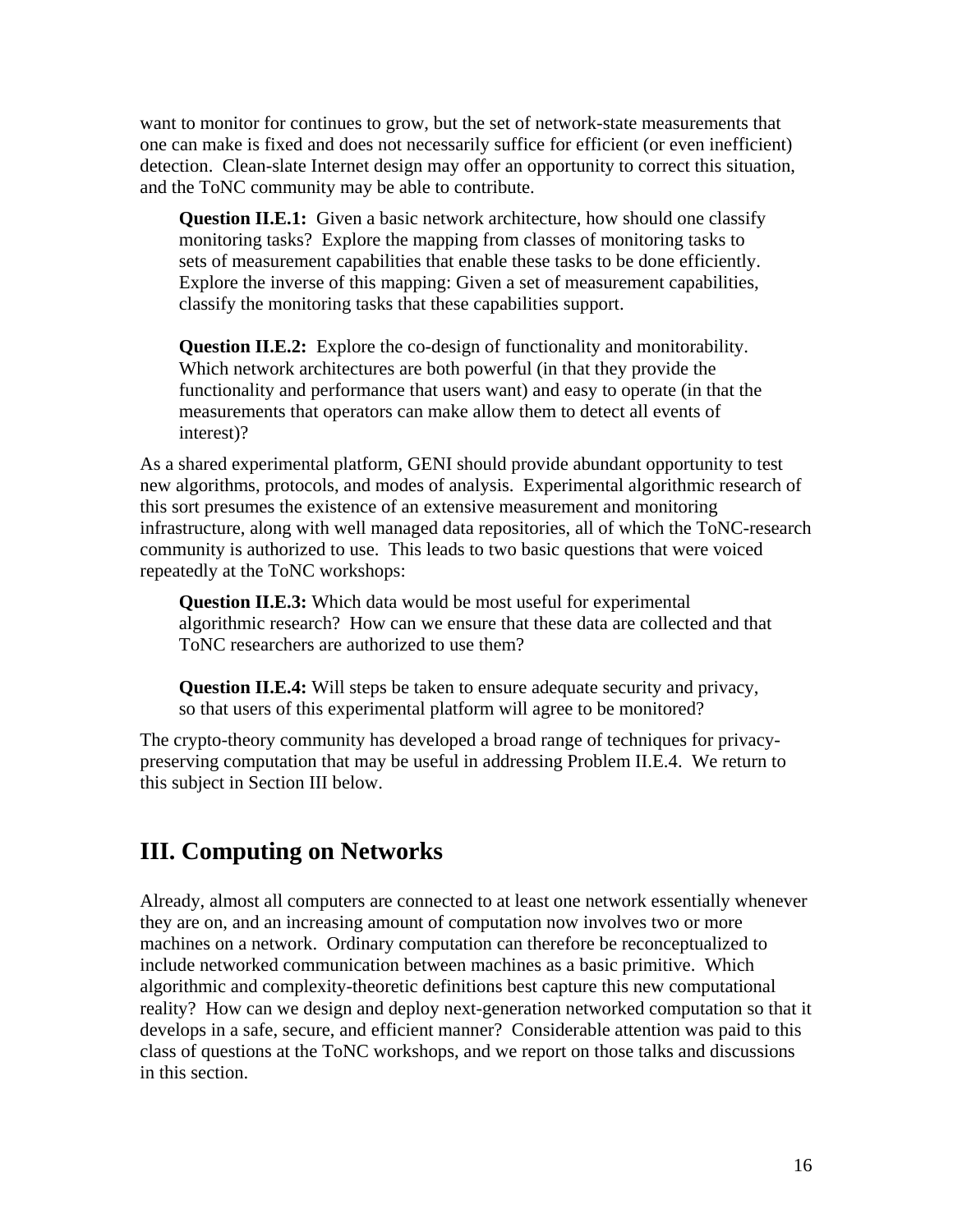## **III.A Complexity Theory of Networked Computation**

ToC research has already evolved with and influenced the growth of the Internet and the World Wide Web. Despite the existence of many interesting results, both positive and negative, in a variety of technical areas, there is as yet no coherent Theory of Networked Computation that allows us to draw stark, provable boundaries between those networkedcomputational problems that can be solved efficiently and those that cannot. Formal Theory of (single-machine) Computation has given us efficient algorithms for some basic problems, hardness results for other basic problems, and, more generally, a wealth of techniques and intellectual frameworks for formalizing, analyzing, classifying, and solving computational problems. It has also made a lasting contribution to the development of hardware and software systems. The ToC community can build on all of this experience to make a similar or greater contribution to the development of future networks.

For a comprehensive theory, the first step is a computational model in which essential features of the Internet (*e.g.*, massive scale, subnetwork autonomy, user self-interest, device heterogeneity, and emergent behavior) are modeled; this is the thrust of Question II.A.1 above. With one or more such models in hand, we could take the next steps and develop network algorithmics and network-complexity theory. Notions of "resources" and "reductions" would enable us to define complexity classes and to place fundamental networking problems in these classes. Identifying problems that are provably hard for basic network-complexity classes would not only uncover fundamental obstacles in the networking world (just as NP-hardness results uncover obstacles in the traditional computing world) but could also direct researchers to novel, unanticipated ways of approaching problems. Formal proofs of computational hardness have been used in cryptography; perhaps hardness of certain networked-computational problems will lead to networks in which certain undesirable behaviors (such as cheap mass mailing or denial of service) are provably infeasible.

"Future networks" means more than just "next-generation Internet," and that is the thrust of Question II.A.2. Thus, algorithmics and complexity theory should be developed, when appropriate, for all types of networks on which novel computation will take place.

**Question III.A.1:** Formulate notions of "efficiency" for each of the computational models in Questions II.A.1 and II.A.2. Whenever possible, develop efficient algorithms for basic problems in networked computation.

**Question III.A.2:** Formulate network-complexity classes and notions of "reduction" for each of the computational models in Questions II.A.1-2. Are fundamental networked-computational problems for which efficient algorithms have not been found complete for natural network-complexity classes?

Decades of successful distributing-computing research inspire confidence that study of networked computation will also be fruitful. However, the theory of networked computation is unlikely to be just a small variation on the existing theory of distributed computation; some radically new ideas will probably be needed. Even something as central as the classical ToC paradigm of an algorithm that operates on a fixed problem instance and terminates (or "converges") with a fixed, correct output after a maximum number of steps that is a function of the size of the problem instance is inadequate for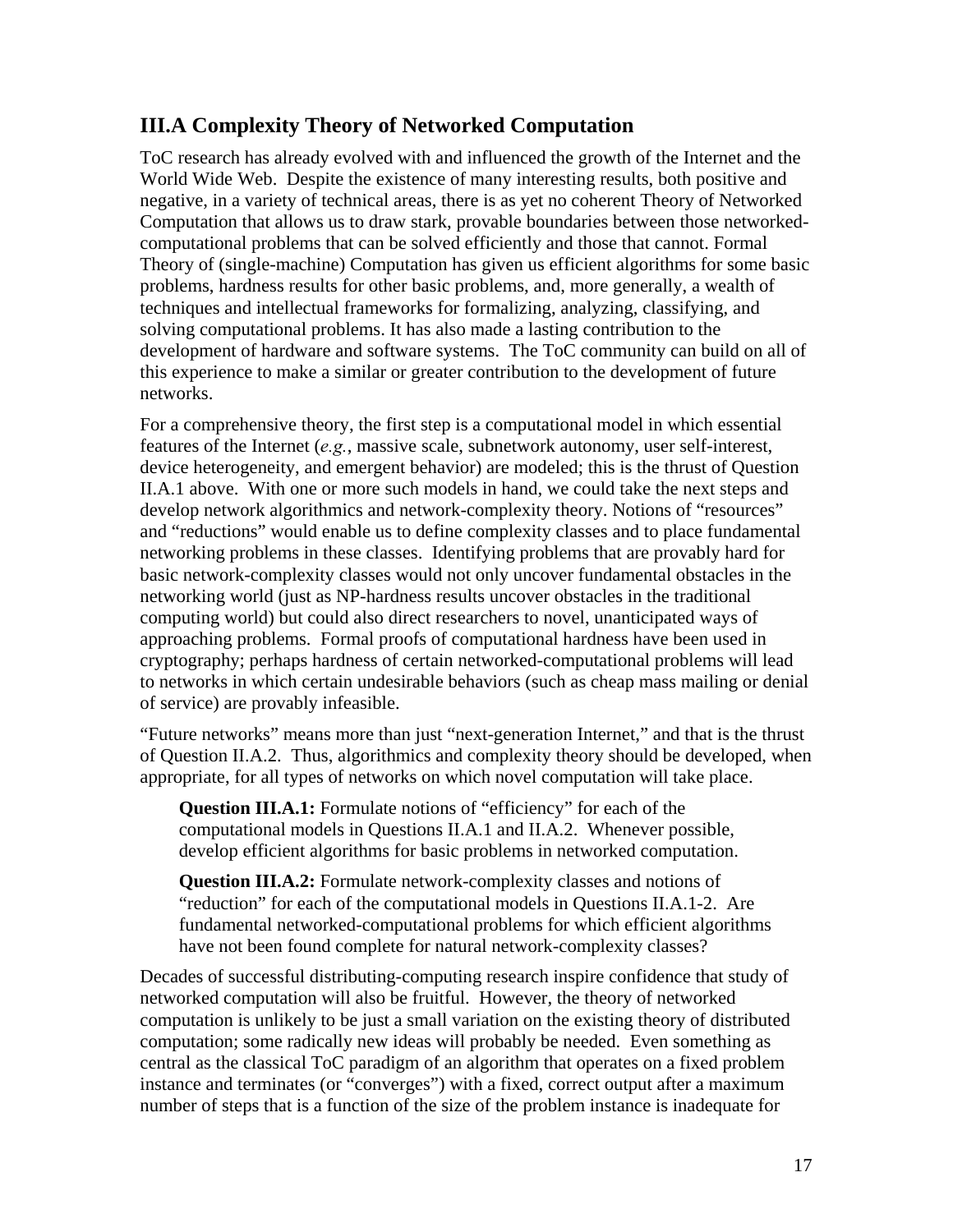Internet computation, where there may not be a fixed problem instance, and computations may never terminate. For example, despite the fact that there are many "convergence" results in the interdomain-routing literature, the Border Gateway Protocol (BGP) operates not on a fixed network but on a set of Autonomous Systems, links between them, and network conditions that are always in flux; BGP never actually "converges" on a correct set of interdomain routes but rather runs continuously, adapting to announcements of newly preferred routes and withdrawals of earlier announcements. In the application layer as well, participants come and go and in distributed auctions, teleconferences, *etc.*, and the algorithms that support these activities will have to be formulated and analyzed in novel ways.

In contrast to the existing theory of distributed algorithms that provides a starting point for a theory of network algorithms, there is no clear starting point for a taxonomy of network-complexity classes and techniques for proving hardness results. One preliminary result illustrates some of the novel features of the network setting [FKSS]. A satisfactory algorithmic solution to the problem of cost sharing for IP multicast must be both computationally efficient and incentive compatible; yet, for, certain natural formulations of "computationally efficient" and "incentive compatible," it is provably impossible to achieve both criteria simultaneously (although either can be achieved if one sacrifices the other). In another context, the success of CAPTCHAs gives us reason to hope that intractability of computational problems can be put to constructive use in networked computation as it has been in cryptography; see Section III.F below.

## **III.B Interdomain Routing**

The Internet is comprised of many separate administrative domains known as *Autonomous Systems* (ASes). Routing occurs on two levels, *intradomain* and *interdomain*, implemented by two different sets of protocols. Intradomain-routing protocols, such as OSPF, route packets within a single AS. Interdomain routing, currently handled by the Border Gateway Protocol (BGP), routes packets between ASes. Interdomain routing is currently an extremely active area of study, and it is a paradigmatic area for ToNC, because it is inherently both an algorithmic (or "protocoldesign") problem and an economic (or "mechanism-design") problem.

Question II.C.1 asks whether autonomous systems (aka domains) are an inherent part of Internet architecture. Clearly, if subnetwork autonomy were to disappear, then interdomain routing as we know it would disappear as well; in particular, we would not have to contend with all of the problems that arise when subnetworks exchange traffic by following independently developed, potentially conflicting routing policies, and these are often the problems that make interdomain routing intellectually interesting and operationally difficult. Having recalled that the necessity of autonomous systems is currently an open question in the networking world, we now put that question aside for the remainder of Section III.B and assume that anything that is properly called an "internet" will need a systematic procedure for determining how to route traffic among separately administered "nets." Algorithmic and protocol aspects of interdomain routing are dealt with in this section; other aspects, including architectural issues and mathematical and economic modeling issues, are dealt with elsewhere in the report.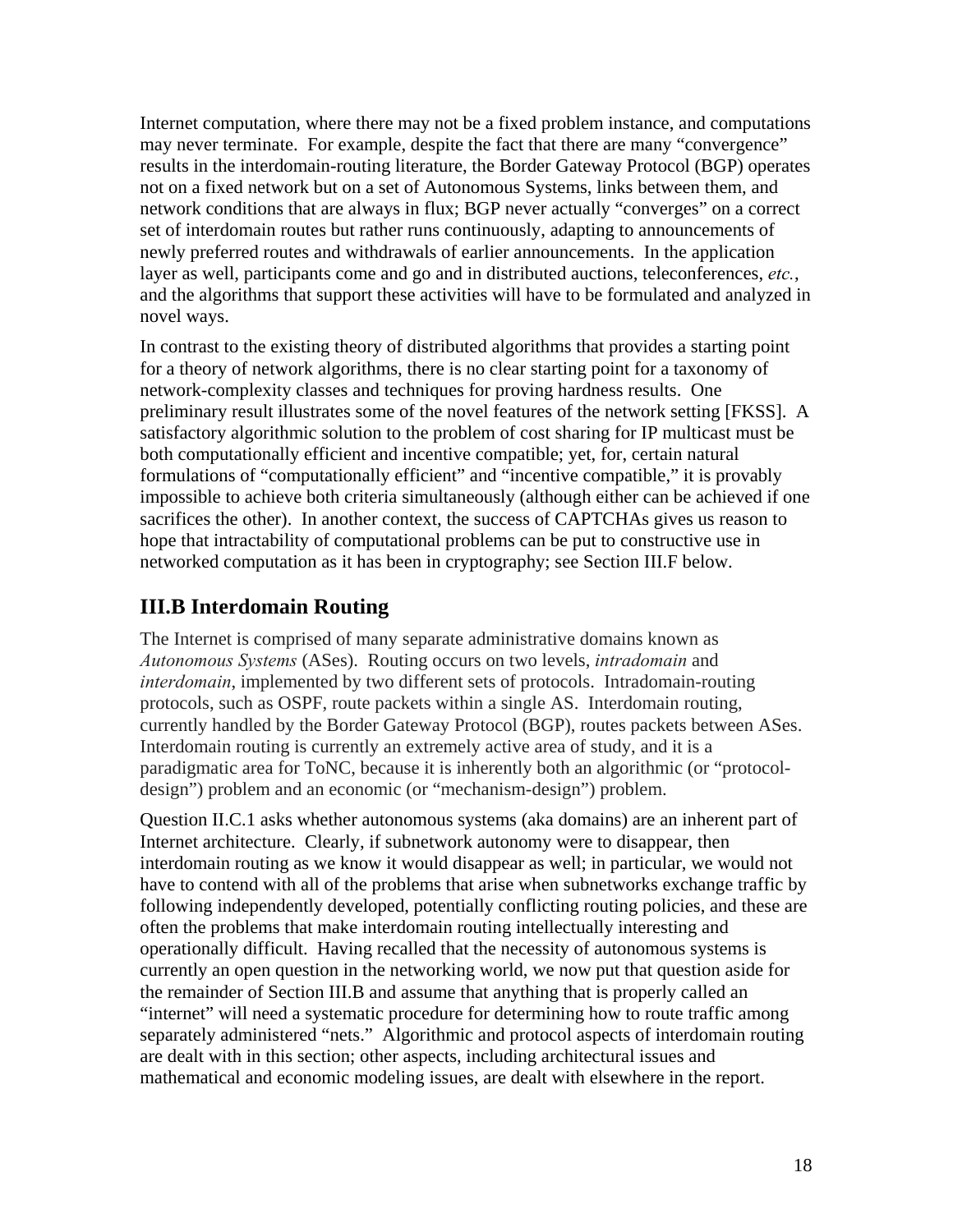Because of the scale, heterogeneity, and subnetwork autonomy exhibited by the Internet, interdomain routes are arrived at through specification and combination of complex routing policies devised locally by individual network operators with little or no global coordination. The interaction of local policies can cause a wide range of problems in the overall routing system; some of these potential problems actually occur regularly in the real network, but others don't. Better understanding of the interaction of local policies would go a long way toward improving Internet reliability; in particular, it would be very valuable to characterize fully the situations in which potential routing anomalies actually occur and, if possible, to devise local network-operating strategies that prevent those situations from occurring. By contrast, BGP grants wide latitude in configuring local policies and has evolved over decades in response to operational needs without formal guarantees about its behavior. $<sup>2</sup>$ </sup>

BGP allows adjacent nodes to exchange *update messages* that *announce* newly chosen routes and/or *withdraw* previously announced routes that are no longer available. A route announcement contains the entire path to the destination (the list of ASes in the path). BGP computes routes to every destination AS independently; so we can confine the discussion to a single destination *d*. The route-computation process is initialized when *d* announces itself to its neighbors by sending update messages. The rest of the routing tree to *d* is built recursively, as knowledge of how to reach *d* propagates through the network via subsequent update messages. Because Internet communication is *asynchronous*, update messages can be delayed. The routing process at a particular node *i* has three stages that are iteratively applied:

- **Importing routes**: Routes to *d* are received via update messages from *i's* neighbors. Node *i* has an *import policy* that specifies which of the routes it is willing to consider. All such importable routes are stored in an internal *routing table*. At any given time, *i's* internal routing table contains the latest importable routes.
- **Route selection**: If there is more than one route to *d* in the routing table, node *i* must choose one (expressing a local-policy choice among routes).
- **Exporting routes**: Whenever there is a change to *i's* best route, it announces the newly selected route to some or all of its neighbors using update messages. Node *i* has an *export policy* that determines, for each neighbor *j*, which routes it is willing to announce to *j* at any given time.

For a fixed AS graph, it is clearly desirable for the routing protocol eventually to enter a *stable* state in which every node prefers its currently chosen route to all others in its routing table, and all routing tables reflect the current route choices of its neighbors. Moreover, we would like the protocol to be *robust*, converging for every AS graph obtained by removing any set of nodes and links from the original one. It is well known that there are AS graphs and sets of routing policies for which this is not the case; furthermore, even graphs and policies that could lead to stable states may not because of the effects of asynchrony.

 $\overline{a}$ 

 $2^2$  At the Princeton ToNC workshop in February 2006, Gordon Wilfong of Bell Laboratories called the history of BGP a "horror story" that demonstrates the need for more formal, principled development of network protocols.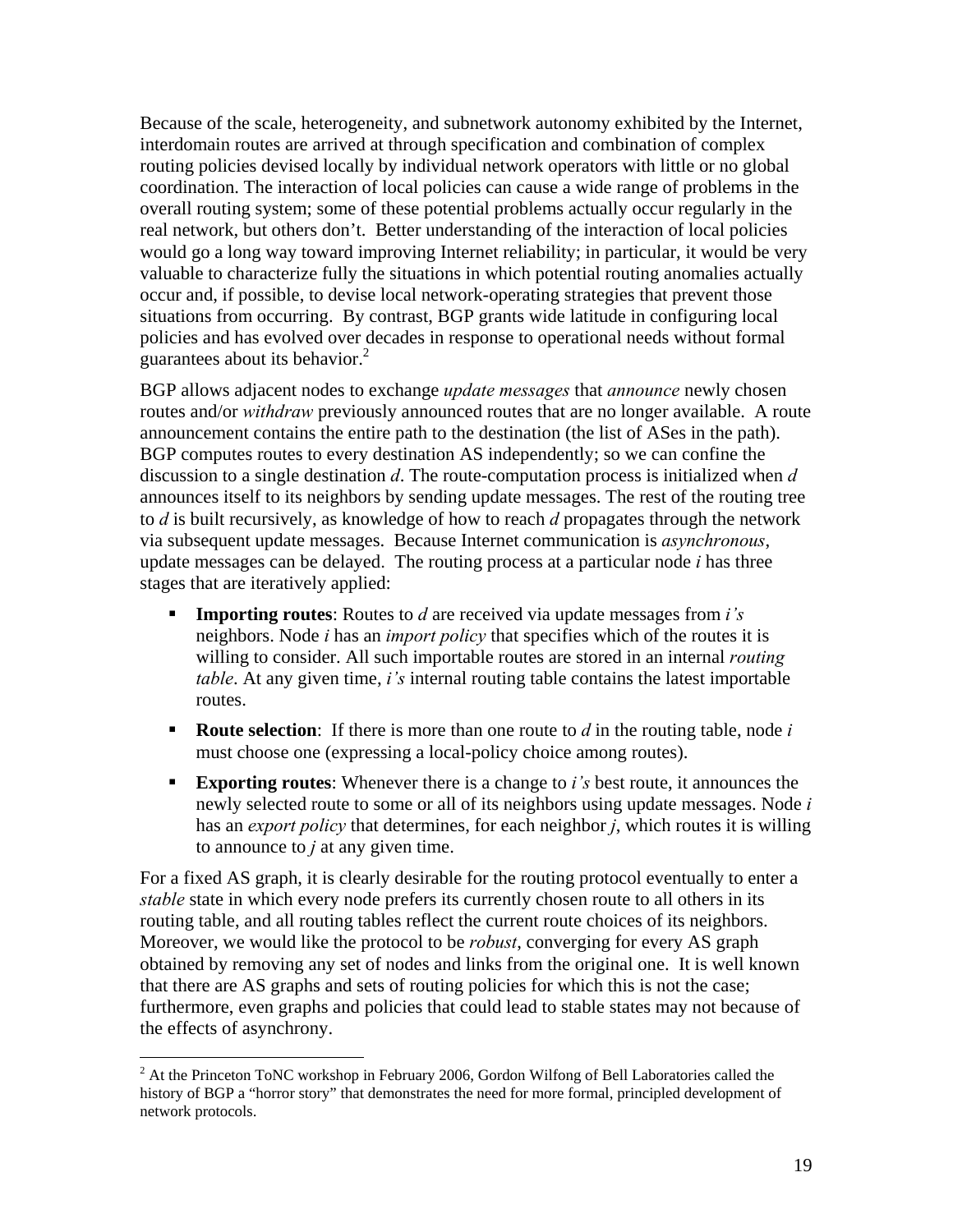A great deal of research has been done on the analysis of BGP and the design of policies that lead to good BGP behavior. Traditionally, this work has been done in the networking community, but recently the ToC community has participated as well; indeed, successful collaboration by these two communities in the study of interdomain routing bodes well for the ToNC agenda. There is now a vast literature on the subject, containing many impressive results, but basic questions remain unresolved and constitute a central ToNC challenge.

**Question III.B.1:** Complete the formal study of BGP. Topics of interest include but are not limited to

- formal frameworks for the specification, analysis, and enforcement of policies
- $\blacksquare$  tight characterization of the conditions that guarantee robustness
- analysis of the economic relationships (both actual and potential) among ASes and their effects on BGP behavior
- distributed-algorithmic analysis of the time needed to reach a stable state, including analysis of the effects of asynchrony, policy changes, and node or link failures.

AS autonomy is expressed through the freedom each AS has in choosing its routes, its import policy, and its export policy. The inclusion of the entire path in route announcements allows ASes to avoid routes with loops even while making otherwise arbitrary policy choices; the entire set of routes to a given destination will thus form a confluent tree. Inclusion of the entire path is the distinguishing feature of *path-vector protocols*, of which BGP is the best-known example. Other well studied classes include *link-state protocols*, which are commonly used in intradomain routing, and *distancevector protocols*, which are well suited for shortest-path and other metric-based routing policies.

Path-vector protocols have several advantages in the realm of interdomain routing. First, the computation is indeed performed in a distributed manner and requires communication only between neighboring ASes. Second, because the only routes considered are those announced by neighbors, and exactly one is in use at any time, the protocol enforces the requirement that routes comply with Internet *next-hop forwarding*: All routing decisions must be based solely on a packet's destination, which is accomplished if each AS has a single next hop for each destination. Third, when nodes or links join or leave the network (permanently or temporarily), these changes are announced through update messages, and nodes can quickly adapt by using alternative routes stored in their routing tables. Finally, path-vector protocols assume no prior knowledge of the AS graph; nodes learn the network topology gradually by participating in the protocol.

Although BGP and the term "path-vector protocol" have been in use for many years, formal study of this protocol class is fairly new. Algebraic methods [Sobr] and logical and combinatorial methods [GJR] have been used to formulate desirable properties of path-vector protocols, including subnetwork autonomy and policy expressiveness, and to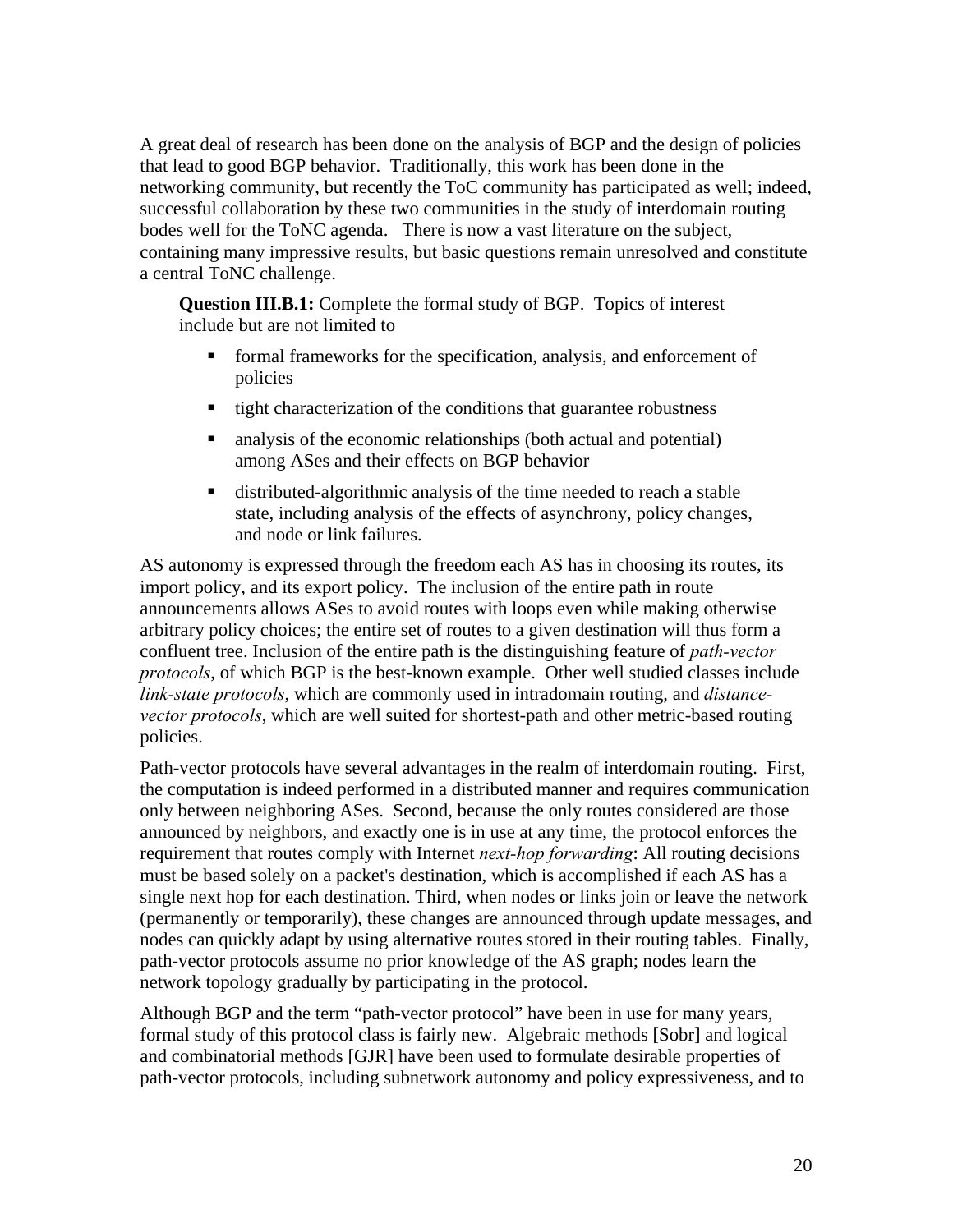uncover inherent tradeoffs among properties. Many interesting problems in this area remain open.

**Question III.B.2:** Continue the formal study of path-vector protocol systems.

Alternatives to path-vector protocols may provide advantages over BGP. For example, HLP (a "hybrid link-state path-vector protocol") sacrifices some of the generality of BGP (by building some of today's AS-hierarchy structure directly into the protocol) but achieves greater efficiency by drastically reducing both the number of route updates that are necessary and the fraction of the network that can be affected by a typical update [SCE+]. Systematic exploration of such alternatives is an important ToNC challenge.

**Question III.B.3:** Explore alternatives to path-vector protocols. For promising alternative protocol classes, develop frameworks (of the type that are now available for path-vector routing [GJR, Sobr]) that support systematic investigation of the tradeoffs among desirable protocol properties.

A detailed and highly readable introduction to the theoretical foundations of interdomain routing (including but not limited to the topics covered in this section) can be found in [Rama].

## **III.C Security and Privacy in Networked Computation**

The lack of security and privacy in today's networked world is one of the main reasons that "clean-slate design" of networks has become a top priority. Fortunately, security and privacy are areas in which the ToC community is ahead of the curve. There is an impressive body of theoretical work in cryptography and related areas, and the systemsecurity world pays attention to this work. Because security of a computational system can never be demonstrated experimentally (as opposed to insecurity, which is demonstrated every time an attack succeeds), formal specifications, analysis, and proofs are valued in the security world.

The cryptography agenda in ToC has in some ways been very broad – much broader than the word "cryptography" implies, because it encompasses more than encryption and other "transformations of data." One of the ToC community's crowning achievements in the security area is a very powerful toolkit for *using data without revealing it*. Motivating applications including voting (tallying the votes and distributing the tally without revealing the individual voters' choices) and intelligence sharing (*e.g.*, computing the intersection of two terrorist-watch lists without revealing anything about the symmetric difference of these lists). In principle, general protocol constructions enable *secure, multiparty function evaluation* (SMFE [Gold, Yao]): Under weak assumptions, for any function *f*, any *n* agents  $P_1$ , ...,  $P_n$  holding private inputs  $x_1$ , ...,  $x_n$ , respectively, can jointly compute and reveal  $f(x_1, ..., x_n)$  while hiding all other information about the distributed data set  $\{x_1, ..., x_n\}$ . (When *n* is relatively small and the private data objects  $x_i$ are relatively large, SMFE is often called *privacy-preserving data mining.*) Thus, in principle, any privacy or security regime can be achieved; one needs only to supply a circuit family  ${C_n}_{n \geq 1}$  that specifies a function family  ${f_n}_{n \geq 1}$ , and general SMFE constructions guarantee that only authorized information about  $\{x_1, ..., x_n\}$  is revealed to the participants. Note that the sensitive data set  $\{x_1, \ldots, x_n\}$  that is used without being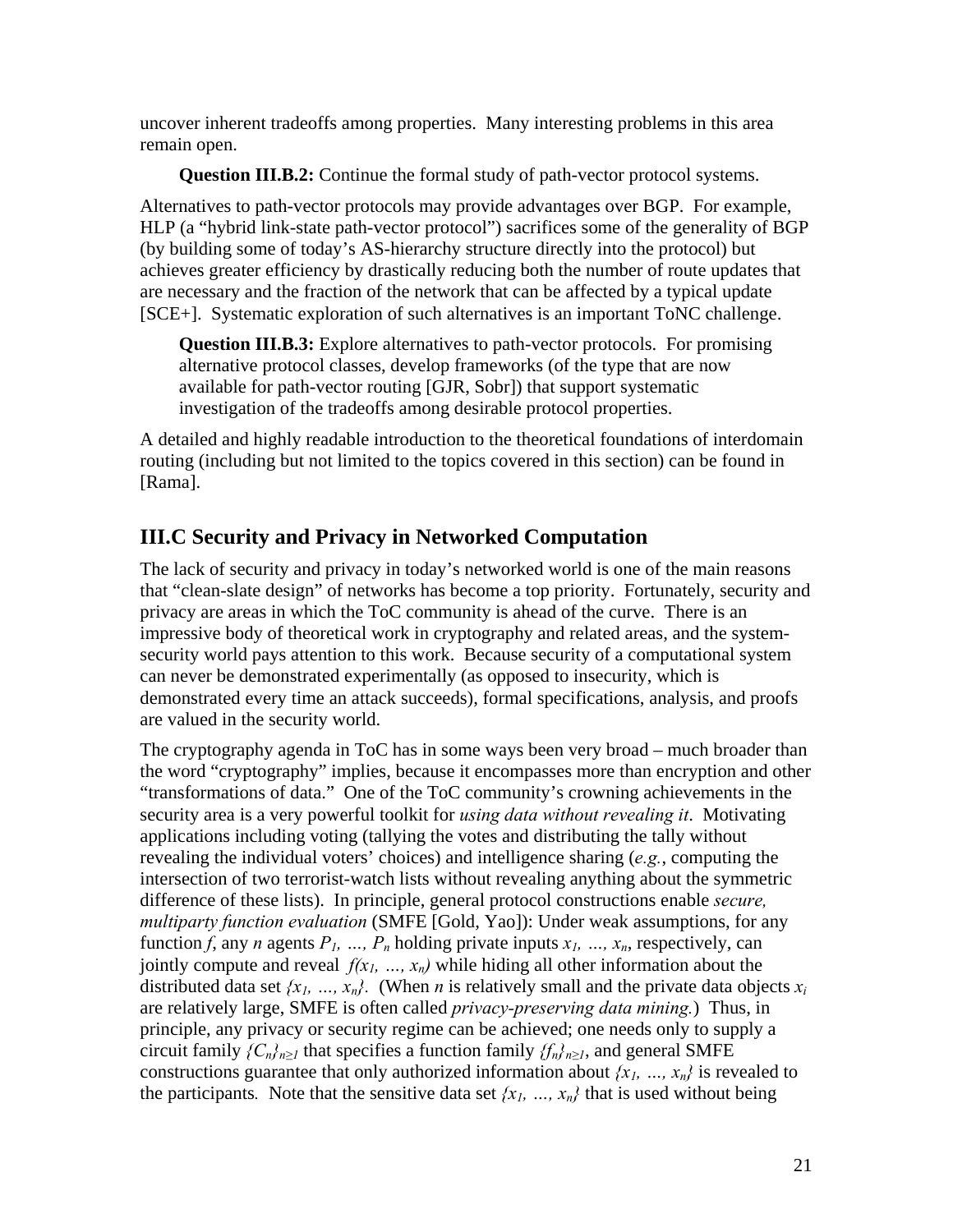revealed resides on multiple nodes of a network, and thus the adjective "secure" describes both computation and communication

On the face of it, SMFE theory seems to be a silver bullet for privacy-preserving networked computation. It is a mature, mathematically elegant theory that considers many types of adversaries and "cheaters," each of which leads to a different (carefully formulated!) definition of "security." Nonetheless, SMFE is not in widespread use; determining why not and, if appropriate, changing this state of affairs, is a major challenge for ToNC. Clearly, one barrier to adoption is the need for special-purpose SMFE protocols that are more efficient than those provided by the existing theory, the primary goal of which has been mathematical generality rather than efficiency.

**Question III.C.1:** Develop, deploy, and experiment with efficient SMFE protocols designed for specific applications. In particular, apply SMFE to real instances of voting, survey computation, set intersection, and order statistics *or determine why SMFE is inapplicable in these scenarios*. Explore the use of SMFE in real-world contexts that require joint computation by mutually distrustful parties, *e.g.*, intelligence, medical research, and drug discovery.

Some work in this area is already underway. For example, the FairPlay system provides a platform for specification, compilation, and execution of SMFE protocols [MNPS] that other researchers have been able to build on [FP+1]. Interestingly, attempts to deploy SMFE have revealed that protocol inefficiency is not necessarily the highest barrier to adoption [FP+2]. Technical requirements of data-mining applications, such as data cleaning and "sanity checking," are not easy to meet when data are used without being revealed. Moreover, there are non-technical barriers to adoption, including lack of clarity about whether SMFE protocols comply with laws and organizational policies that govern information disclosure. ToNC researchers can help answer these interdisciplinary questions.

**Question III.C.2:** Clarify the barriers to adoption of SMFE and related cryptographic theory, including legal and policy barriers as well as technical barriers.

Protections should also be developed for those who use network-based information sources, including the Web. The queries a user executes may reveal non-trivial information about him or her. This issue was highlighted in August 2006, when employees of AOL released a data set including "anonymized" queries to their search engine. The idea was to allow the query set to be studied by researchers. It was quickly discovered, however, that simply removing user names was insufficient to protect privacy. One could use queries that included geographic and other related information to narrow down to a small suspect list and then examine other queries made by the same user to make a good guess at his identity. Although these query data were quickly removed by AOL from public web sites, the story demonstrates the importance of database security in the context of search engines and other interactive network-based tools. All of the major search engines, for instance, record data about their users. Even if we grant that search companies themselves should be able to use the information they gather, questions remain about how this information should be stored and protected to prevent malicious or otherwise unwarranted future use.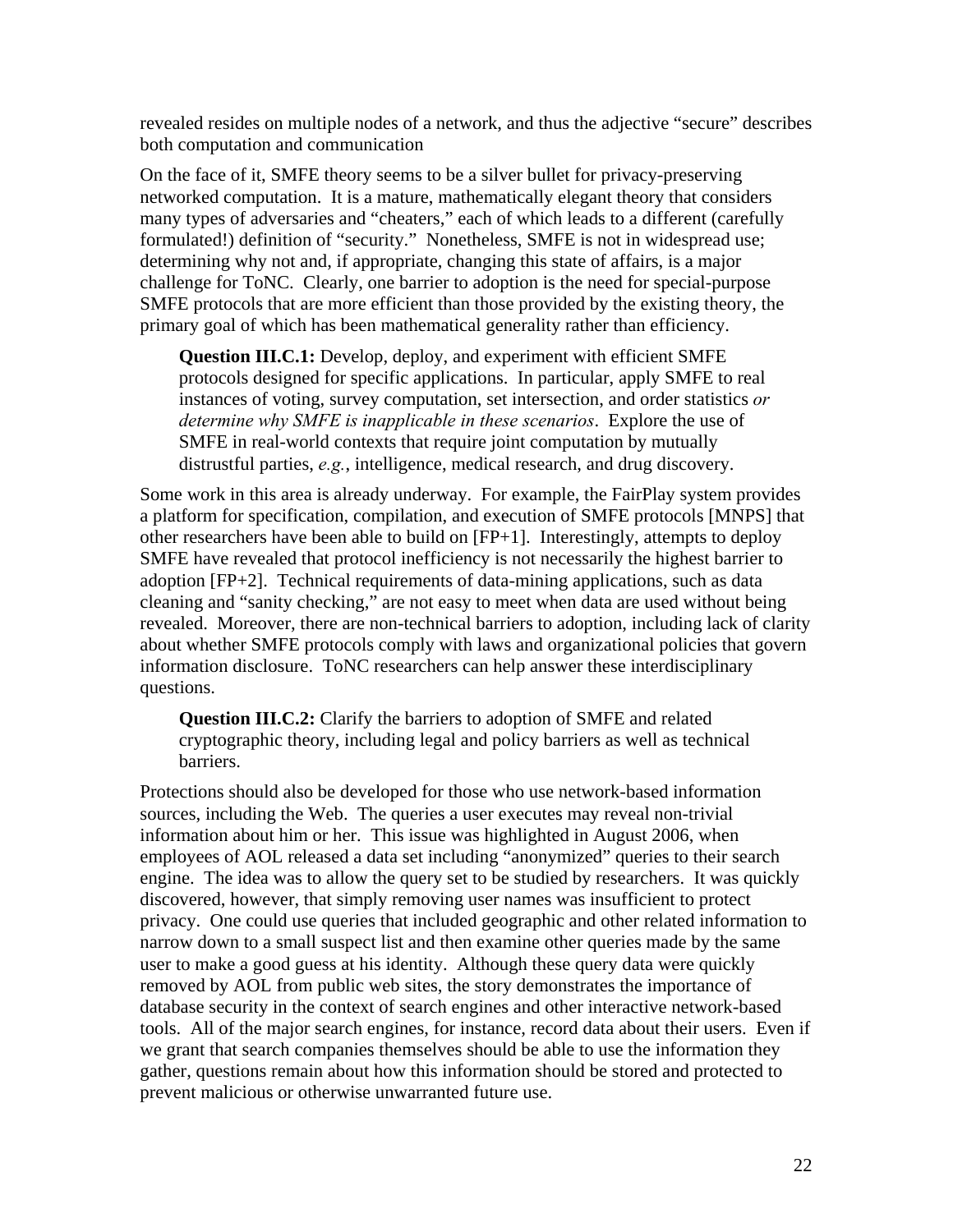**Question III.C.3:** Explore the apparent tension between the good uses that search companies and researchers can make of detailed information about search behavior and the harm that can result if this information is misused. In particular, explore both technical and non-technical methods of requiring "consent" of query subjects to third-party use of data about them.

In the ToC community, the question of how one can query a database without revealing to the database controller potentially compromising information about exactly what one is looking for has spawned the field of *private information retrieval* (PIR [CGKS,Gasa]). The trivial "solution" is for the user simply to download the entire database and perform his queries locally, but this is impractical and inefficient. PIR research has produced more efficient solutions, sometimes under the assumption that there exist multiple, separate copies of the database controlled by different parties who are not allowed to communicate regarding user queries. A recent theoretical breakthrough in this area [Yekh] ties the existence of efficient PIR protocols to the existence of large Mersenne primes! In general, PIR is an existing area of study that presents both remaining theoretical-research challenges and the potential to improve security and privacy in real networked computation.

**Question III.C.4:** Develop, deploy, and experiment with PIR protocols. In particular, explore PIR's applicability to security and privacy in web search.

In recent years, the ToC community has taken up another central challenge in network security, namely protocol interaction and composability. Rigorous analysis of even one protocol in which adversarial behavior is anticipated can be difficult; many apparently reasonable protocols have been found faulty, and a great deal of research has been focused on methods and tools for proving correctness. In the networked world, however, proving that a protocol is secure when considered in isolation is not enough. One must consider how the protocol interacts with others. For example, there might be information leakage that can be taken advantage of elsewhere, or it may be that the protocol is secure when executed once but not when executed multiple times in parallel.

One approach to this problem that the ToC community has put forth is the Universal-Composability Framework [Can0,Can1,CKL,CLOS]. The framework supports precise specification of protocol-security requirements in a systematic way that guarantees continued security under very general notions of protocol interaction. The goal of Universal Composability is modular design and analysis of basic cryptographic ingredients that can be combined and composed freely to meet unforeseen security challenges in networked environments with decentralized control. This will remain an important goal for networked computation, and the Universal-Composability Framework may ultimately prove to be just a first step toward a complete solution.

**Question III.C.5:** Continue to investigate the effects of network-protocol interaction from a security point of view. In particular, continue to develop the Universal-Composability Framework.

One of the primary motivations for GENI is the need for research on "secure architectures" or "security-aware architectures": network architectures that provide primitives, abstractions, capabilities, and "set-up assumptions" (*e.g.*, secure logging, shared randomness, micropayment infrastructure, or source authentication) that are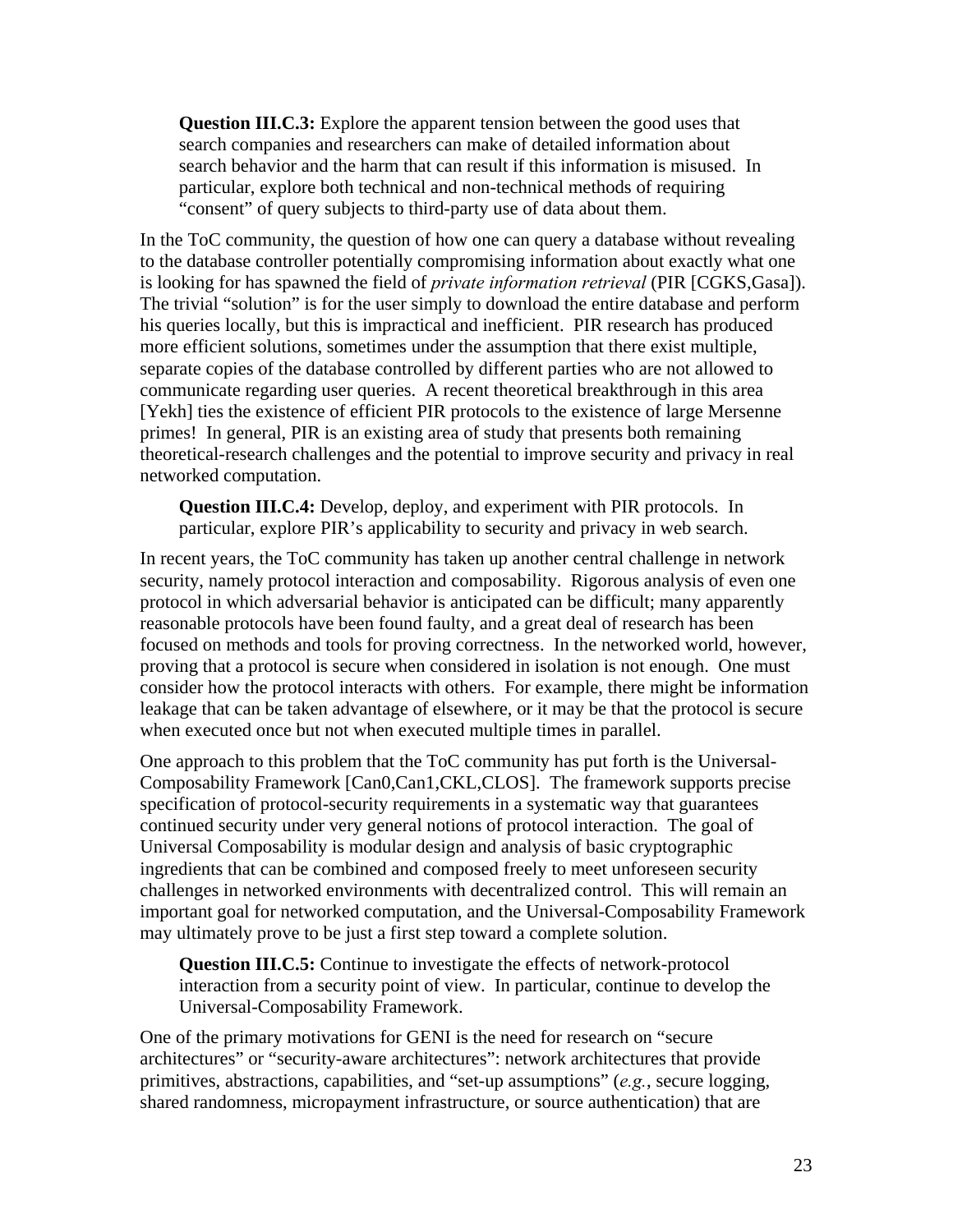provably useful for secure networked computation. ToC research in cryptography has shown that, if these primitives were available (sometimes only if they were available), we could implement SMFE, PIR, and the other algorithms and techniques in the literature [CLOS]. Networks with these capabilities could move us decisively out of the bailingwire-and-chewing-gum situation that we are in today with respect to security and privacy. For example, we would be able to demand probabilistically checkable proofs that results of outsourced computation are correct or that code from an untrusted source satisfies certain requirements (*i.e.*, is not "malware"). More immediately, the opportunity to implement and use this broad array of techniques would meet two short-term needs: It would allow ToNC researchers to acquire operational experience with cryptographic algorithms and techniques (and thus to choose fruitful directions for future theoretical research on secure networked computation), and it would enable GENI users to create a privacy-aware network-monitoring infrastructure.

## **III.D Distributed Algorithmic Mechanisms**

Computer Science has traditionally assumed the existence of a central planner who designs, implements, and deploys the algorithms used by computational nodes. These nodes are generally assumed either to be obedient (*i.e.*, to follow the planner's instructions to the letter) or to malfunction because they are faulty or have been subverted by attackers. This last category of *byzantine* nodes can act arbitrarily; the difficulty of modeling this type of behavior is one of the main reasons that cryptographic theory, in which assumptions are made about the computational resources available to adversaries but nothing is assumed about their motivation or utility, is so appealing.

The assumption of a central authority that designs the computational system and controls the nodes is inadequate for ToNC. The Internet has changed computation from a locally controlled endeavor to one that frequently engages many physically separate and organizationally independent people or machines or both. For example, web services, peer-to-peer systems, and even the interaction among packets on a wire are all cases in which diverse, far-flung agents find themselves jointly computing something on the Internet. Often, these agents behave *selfishly*, interested only in optimizing their own outcome. As a category of behavior, selfishness lies between the extremes of automatic obedience and byzantine disruption. Selfish actors don't deviate arbitrarily from prescribed behavior but may deviate in response to incentives, *i.e.*, the prospect of good or bad outcomes. In Economics, the field of *mechanism design* is concerned with the question of how to incentivize individual selfish agents to act in such a way that their collective actions result in a globally desirable outcome. The seminal paper of Nisan and Ronen [NR] brought the notion of computational efficiency to this study, creating the new field of *algorithmic mechanism design* (AMD) and paving the way to many interesting algorithmic results in keyword auctions, digital-goods auctions, lowest-cost routing, and other mechanism-design problems of interest.

Much of the existing work in this new field of AMD assumes the presence of a central computational facility that performs the calculations required by the economic mechanism. In eBay auctions, for example, the agents (bidders) each have independent goals, but the computation to determine winners and payments is done by the auctioneer. This combination of decentralized incentives but centralized computation applies in some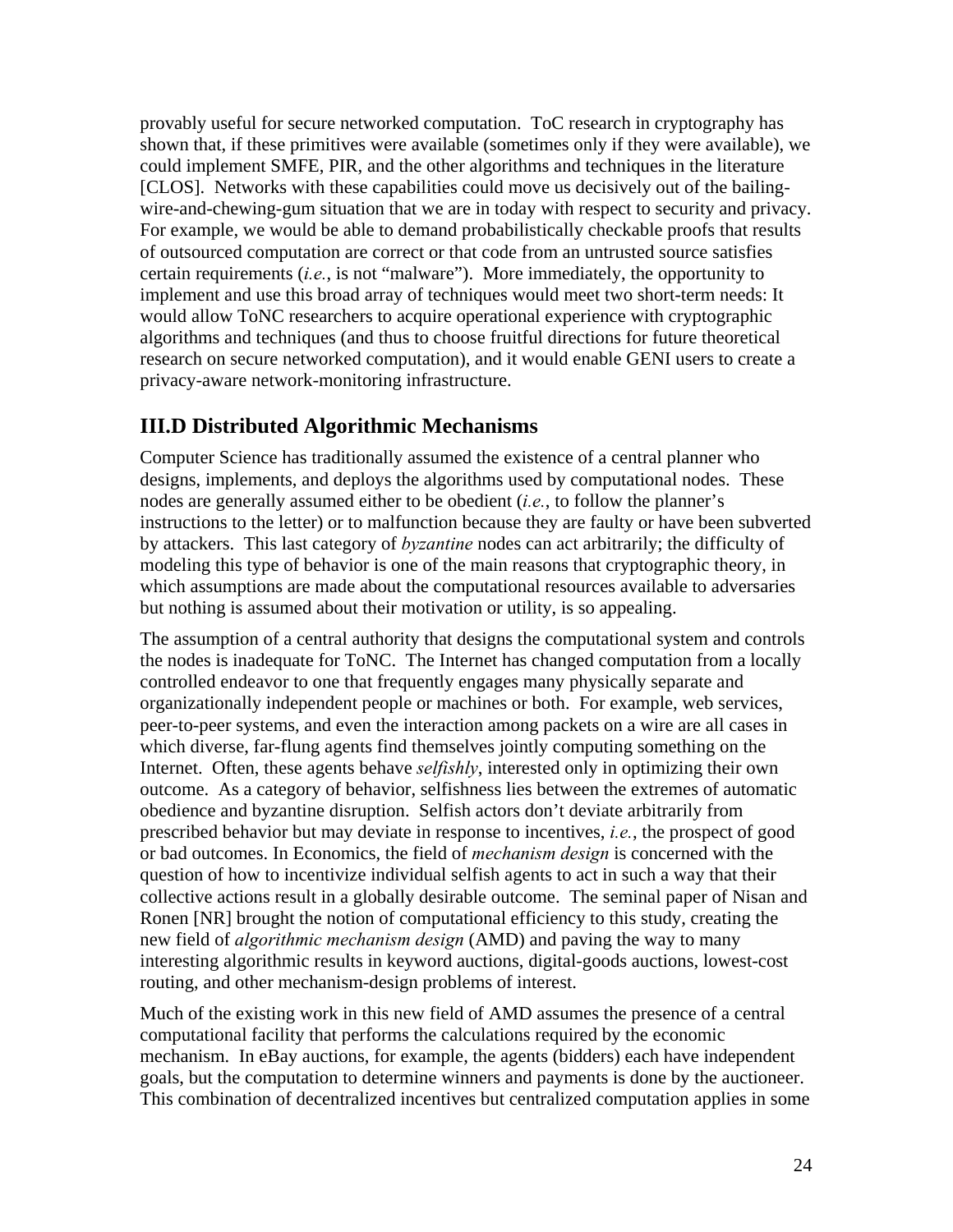ToNC settings but not all. Some AMD problems are *inherently* distributed. There are many reasons that this may be the case. For example, the *data* may be inherently distributed; inputs may originate at or outputs need to be sent to a diverse and far-flung set of agents who do not know each other and cannot communicate with an auctioneer or other trusted center in the standard star pattern of classical economic-mechanism design. Second, the *computational structure* may be inherently distributed; the computation of the mechanism may be part of a larger and more complex task that must be carried out by a distributed algorithm. Third, the *social* or *organizational structure* may be inherently distributed; in the community of agents that wish to compute this mechanism, it may be infeasible to designate a single party as the trusted center. Thus, there is a need to decentralize not only incentives but also computation; this leads to Distributed Algorithmic Mechanism Design (DAMD), which was introduced by Feigenbaum, Papadimitriou, and Shenker [FPS]. Distributed algorithmic mechanisms have been developed for, *e.g.*, multicast cost sharing, peer-to-peer file management, and interdomain routing.

**Question III.D.1:** Continue to design, analyze, and deploy distributed algorithmic mechanisms for keyword auctions, peer-to-peer file management, interdomain routing, and other core networked-computational problems.

DAMD has the same dual concerns, incentive compatibility and computational complexity, as AMD, but it differs in two important respects. First, how should one measure computational complexity? Any measure of the complexity of a distributed algorithm executed over an interconnection network *T* must consider the total number of messages sent over *T*, the maximum number of messages sent over any one link in *T*, the maximum size of a message, the local computation time at each node, and the storage required at each node. If a networked computation requires an excessive expenditure of any one of these resources, then its complexity is unacceptable. This is a start on the formulation of the notion of "network complexity" that has received some attention in the literature, but further research along these lines is needed.

The second major question that arises when mechanism computation is distributed is whether the interconnection network *T* is trusted by all of the agents. If it is, then the measure of complexity is the main difference between AMD and DAMD; in particular, incentive-compatibility concerns can be reduced (as they are in AMD and in economicmechanism design generally) to motivating agents to reveal private information that is relevant. However, if the distributed computation is done by the agents themselves, they have more opportunities to manipulate the outcome, *e.g.*, by misrepresenting the results of a local computation to a neighboring agent or, more drastically, by simply not communicating with that neighboring agent at all, in an attempt to exclude him from the game. Thus, distributed algorithmic mechanisms must provide incentives to guarantee that selfish agents find it in their best interest to perform the distributed computation as specified.

The need to incentivize computational agents to follow protocols as well as to reveal information truthfully has led DAMD researchers to nontraditional "solution concepts" or notions of equilibrium. Traditional solution concepts such as dominant-strategy equilibrium and Nash equilibrium are either too strong or weak, and they are designed primarily to incentivize truthful revelation of preferences. In DAMD, the notion of *ex-*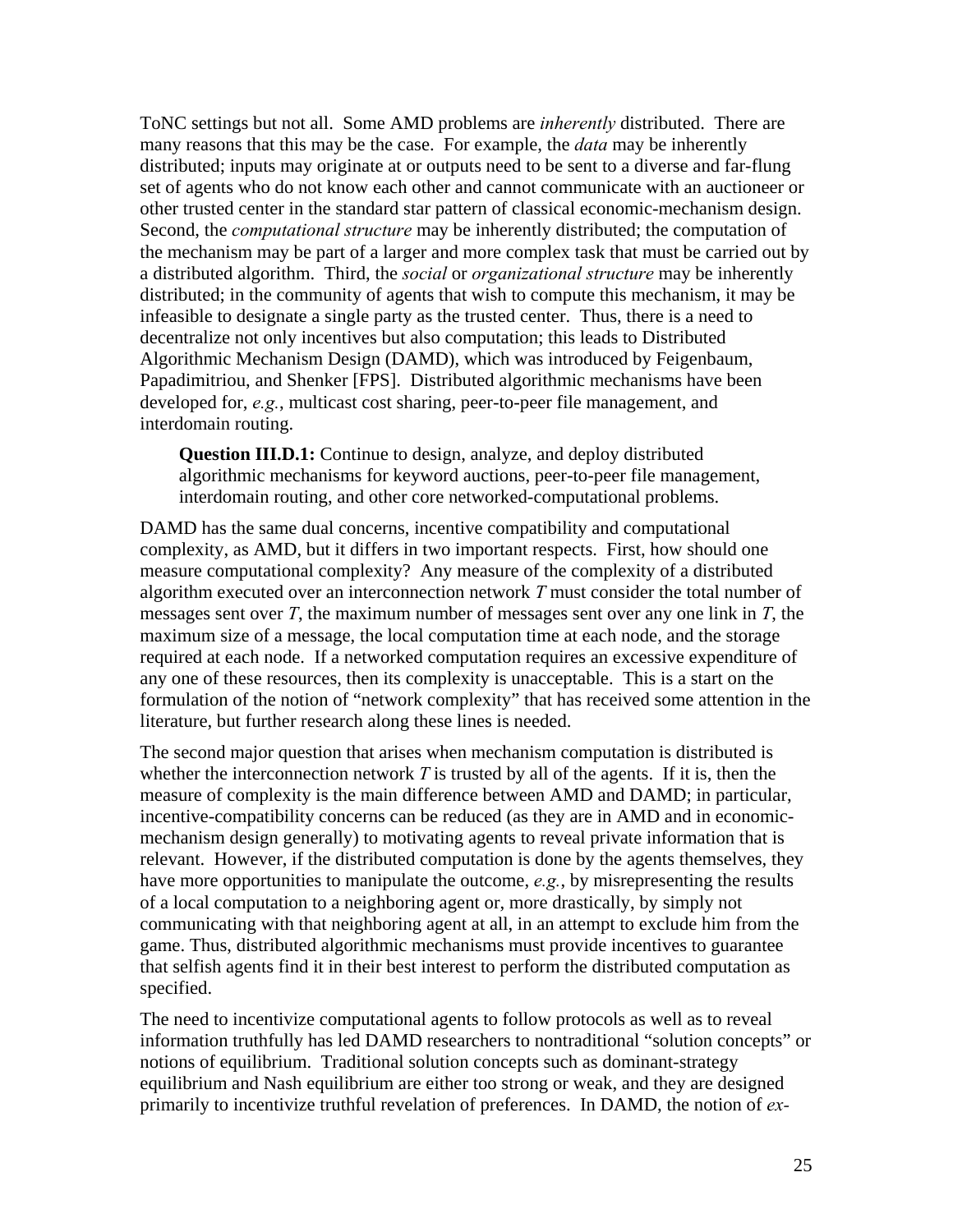*post Nash equilibrium* has received a great deal of attention. Informally speaking, in expost Nash equilibrium, an agent will self-interestedly follow the specified algorithm if all other agents are doing so, regardless of the other agents' private inputs to the algorithm. In network-protocol terms, ex-post Nash equilibrium is a useful concept when networked-computational agents all use "out-of-the-box" protocol software but insist on keeping their protocol-configuration parameters private. Although weaker than dominant-strategy equilibrium, ex-post Nash equilibrium is a fairly strong solution concept; it does not require strategic agents to have any knowledge of or to make any assumptions about the private system-configuration information of other agents. Contrast this with the standard Nash-equilibrium concept, in which agents are assumed to know the inputs ("moves," in game-theoretic terms) of other agents; in the interdomain-routing context, this would mean that ASes are assumed to know the local routing policies of other ASes, which is unrealistic.

These notions of network complexity and equilibrium are first steps toward the desiderata for networked computation, but considerably more work is needed.

**Question III.D.2:** Develop a comprehensive and rigorously formulated set of properties that distributed algorithmic mechanisms should satisfy. In particular, further explore the notions of complexity and equilibrium that have been used in the existing DAMD literature, and develop new notions as needed.

In Section III.C, we pointed out that protocol interaction is an important issue in the struggle for secure networked computation. Similarly, mechanism interaction is important in the struggle for incentive-compatible networked computation. Internetbased payment mechanisms, such as PayPal, are widely used and may be subject to manipulation of various sorts; how should they be integrated with other distributed mechanisms so that incentives and fraud-control measures developed independently by various mechanism designers do not interact in unfavorable ways? In webbased commerce, an issue for sellers of advertising space such as Google and Yahoo is that their return is based not only on the bid of the advertiser, but also on the probability that the ad is clicked by the end user [MSVV]. In general, agents in distributed-mechanism computations are likely to engage in collusion, approximation, adversarial behavior, and other things that are not modeled adequately by existing DAMD theory. The theory should be expanded to accommodate these realistic scenarios.

**Question III.D.3:** Explore the roles of mechanism interaction, approximation, collusion, and adversarial behavior in distributed algorithmic mechanisms and in definitions of equilibria.

### **III.E Coding and Communication**

For many years, information theory was not a major focus of the ToC community; it was studied primarily in engineering departments. Over the last decade, inspired by newly discovered connections to algorithms and complexity theory, ToC researchers have invested significant energy in information-theoretic problems. For example, major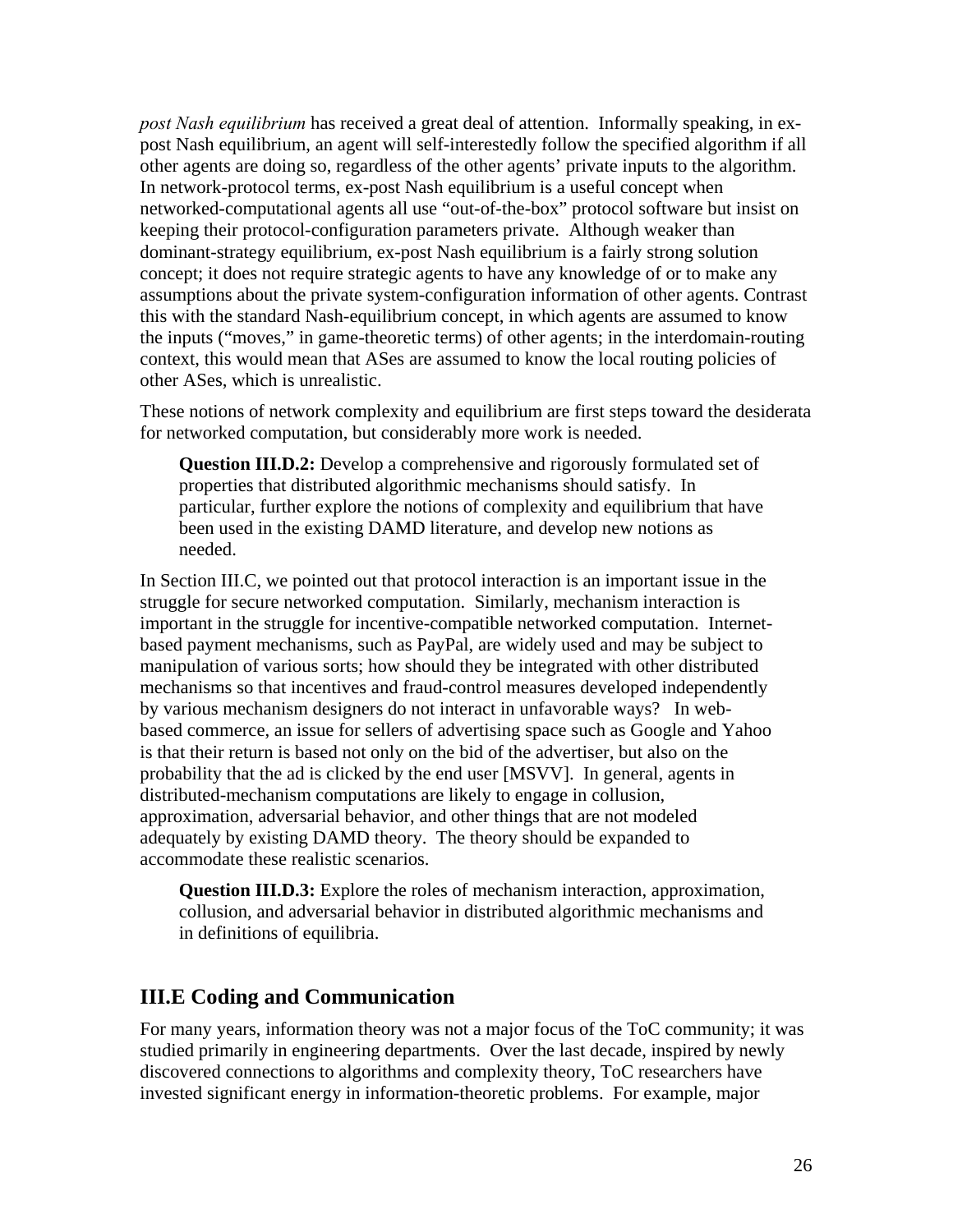advances in low-density parity-check codes [LM+1, LM+2] and list decoding [Suda, GS] have been made in Computer Science.

During this time, information theory has moved from the sender-channel-receiver model, in which the transmission medium is viewed largely as a black box, toward a fuller, more computational model of the underlying network. ToC, with its long history of work on distributed computation, has a great deal to offer in this research effort. Two representative problem areas in which ToC can contribute are network coding and the information-theoretic foundations of mobility.

In standard store-and-forward networks that use coding, encoding is done at the source, and decoding is done at the destination. Network coding considers the possibility that intermediaries in the network have sufficient power and intelligence to do more than just store and forward packets. Instead, they can actively combine or otherwise transform packets they have received to create new pieces of information for transmission. What are the implications of this change in structure?

As a simple example of how network coding can lead to improvements, consider a wireless or sensor network in which two agents *X* and *Y* communicate through a relay *R*. Agents *X* and *Y* can send to *R* but not to each other; the relay *R* can send to both *X* and *Y* and can also broadcast a message to both of them, as they are both in range. Agent *X* wishes to send the message *x* to *Y*, and *Y* wishes to send the message  $\gamma$  to *X*. We assume that the messages are a single packet in length. The natural way to do this uses four transmissions: *X* sends *x* to *R* and *R* forwards it to *Y*, and similarly in the other direction. Using network coding, it can be done with three transmissions as follows: Agents *X* and *Y* send their messages to *R*, and *R* then broadcasts the exclusive-or of *x* and *y* to both. With the exclusive-or, both *X* and *Y* can recover the desired information; the end result is the same, but the communication cost is lower.

Network coding has received a tremendous amount of attention in the last few years, but many basic questions remain open. They provide an interesting theme for ToNC by positing that computation should be a fundamental part of communication, while the point of departure for most of the questions in this report is that communication should be a fundamental part of computation. The groundbreaking paper of Ahlswede, Cai, Li, and Yeung [ACLY] established the area of network coding in 2000, demonstrating a fundamental connection between network information flow and the max-flow-min-cut theorem. Further connections have been made to multicommodity flow [AHJ+] and Steiner-tree problems [AC]. Indeed, perhaps the key open problem in network coding is algorithmic: Can decoding for network codes be made faster algorithmically, perhaps in a manner similar to that used in low-density parity-check coding [LM+1, LM+2]? We expect network coding to flourish in coming years, fortifying the connections between the information-theory and ToC communities.

**Question III.E.1:** What are the benefits and costs of network coding in realistic network structures? What tradeoffs can be obtained among computation, latency, buffer size, and other network resources when using network coding? Are there more efficient algorithmic methods for network decoding?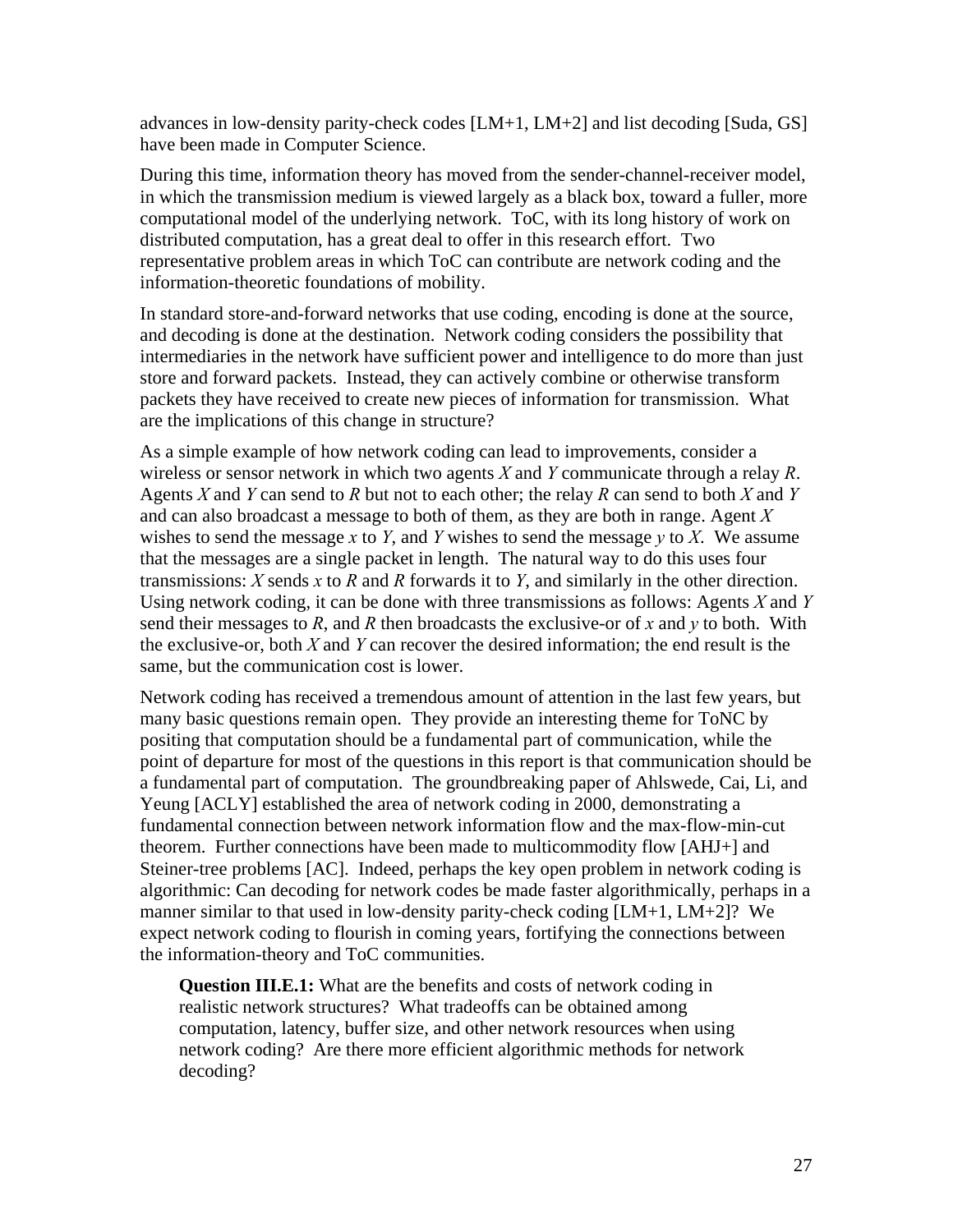In an extreme version of network coding, known as the *black-box channel* model, almost all of the "computation" part of "networked computation" is subsumed by the communication channels. In this model, channels are described by properties ("bithiding channels," "anonymous channels," "authenticated channels," *etc.*); the composition of two channels is a channel, and thus network algorithms and protocols that are themselves channels can be built by composing channels. It may be possible to leverage known reductions among properties (including, but not limited to, security properties) to prove both upper and lower bounds on the complexity of protocol-design tasks and to develop a useful notion of universality, as discussed above in Section II.A.

Closely related to network coding is the study of information transmission over mobile networks and, in particular, over mobile ad-hoc networks (MANETs). The informationtheoretic point of view focuses on the achievable rate at which information can flow through the network, often in terms of specific source and destination pairs, and on means for achieving this rate in practice. However, network performance is also inherently tied to the underlying geometry of the network; geometric considerations have not received a lot of attention in the engineering community's study of MANETs, but they are an active area of study in ToC. Random-graph theory asks questions such as "what is the minimum edge density at which a network is likely to be connected?," or "how one can effectively construct matchings on random graphs?" Such questions can play a fundamental role in understanding capacity limitations of MANETs.

**Question III.E.2:** Develop formal models of MANETs. Explore the use of geometry and random-graph theory to capture the total communication capacity of MANETs.

The study of MANETs presents algorithmic challenges as well as mathematical-modeling and information-theoretic challenges. For example, both incentive compatibility and security are poorly understood in the MANET context. Ad-hoc networks in general, and MANETs in particular, are often short-lived; thus, subscriptions and other long-lived financial and management arrangements may not be applicable. As explained in Question II.C.6, network resources themselves may serve as currency when monetary transfers aren't applicable (as bandwidth does in BitTorrent), but exactly which resources can serve in this way is not clear. Similarly, public-key infrastructure and other security arrangements that rely on long-lived relationships aren't easy to deploy in ad-hoc networks. In general, MANET computation is an even more wide-open area than MANET engineering.

**Question III.E.3:** Design and implement algorithms that can be executed reliably on MANETs. In particular, develop mechanisms that ensure security and incentive-compatibility in short-lived network environments.

Network coding and MANETs are just two among many areas in which theoretical Computer Science and theoretical EE can work together on the ToNC agenda. Joint work by these two communities may benefit academic culture as well as ToNC research.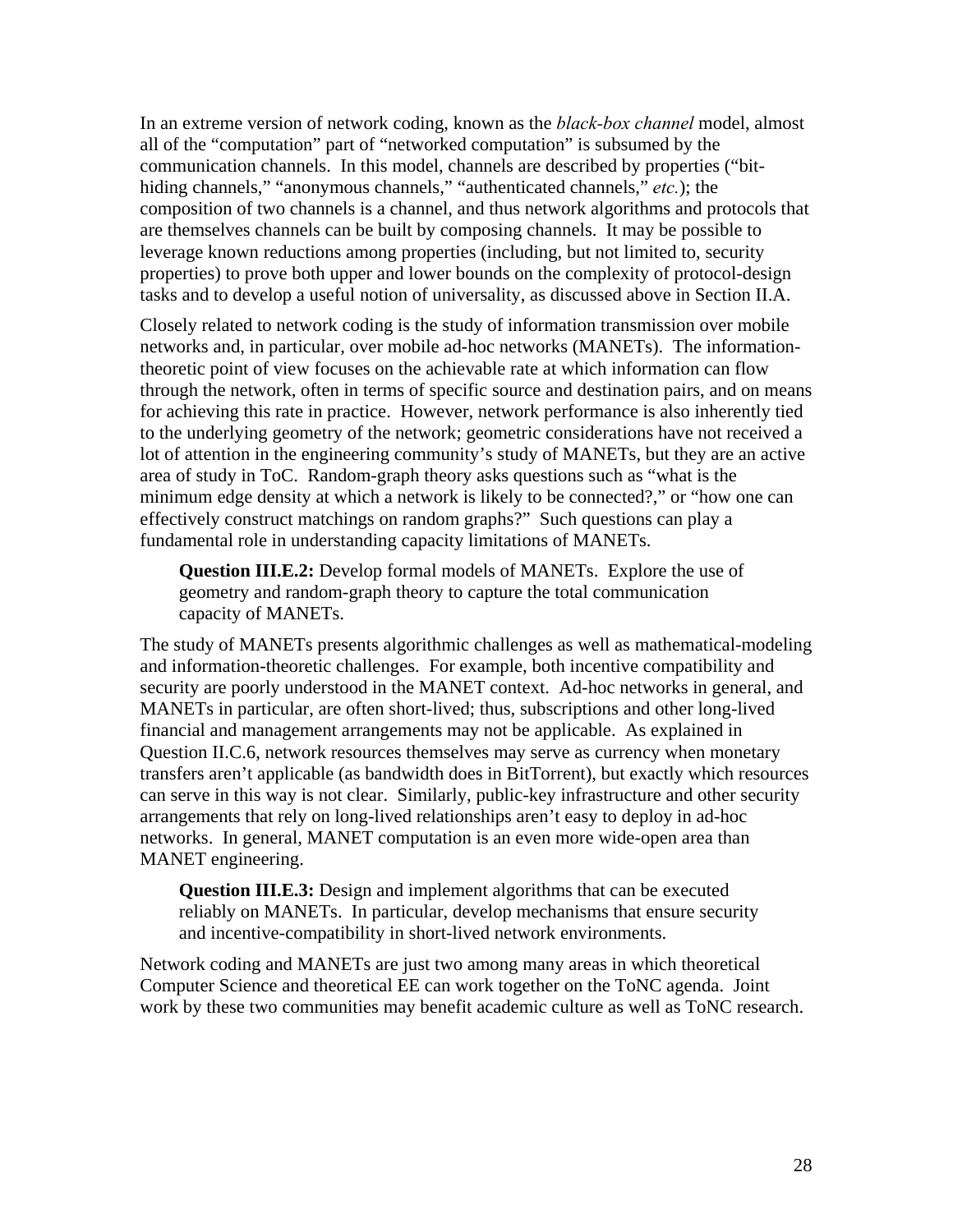#### **III.F Search: Networks as Information Sources**

Search engines have greatly enhanced the utility of the World Wide Web. Who could have imagined a decade ago that the web would grow to its current size of billions of publicly accessible pages and that, moreover, one would be able to search through this vast collection of pages in a split second? Despite these advances, most users have had the experience (all too often!) of searching for things that they have not found or of being unable even to express a query in the languages provided by today's search engines. Enhancing the power of search is a central element of the ToNC agenda.

Security and privacy challenges in search are touched upon in Section III.C above, but there are many other challenges as well. For example, almost all practical implementations of search today are keyword-based. This greatly limits the ability to find data that is not text-based and, in particular, to find images, video, audio, or database records, even if they are on public websites and in standard formats. There is every reason to believe that the ToC community can make progress in this area; it has played a key role in the development of ranking algorithms now used in search engines, most notably in the formulation of the HITS algorithm [Kle0] and the PageRank algorithm [PBMW]. Although they are used today to answer keyword searches, the breakthrough contribution of these algorithms was not better text analysis but rather a systematic way to exploit the link structure of the web.

**Question III.F.1:** Develop search techniques that work for images, video, audio, databases, and other non-text data on the web. Look for peer-produced structure in the web that can support search for non-text data in the same way that link structure supports keyword search.

One research area that may greatly improve search but has only recently received attention in ToC is human-aided computing. The most successful outcome of collaboration between these two fields has been the creation of CAPTCHAs (Completely Automated Public Turing Tests to Tell Computers and Humans Apart [ABL,N]), which are tests that distinguish humans (who are the intended users of web-based services) from computers (which can be programmed to abuse these services), by posing problems that are apparently hard for computers but easy for humans. CAPTCHAs are in widespread use today. In the tradition of public-key cryptography, computational intractability has been turned into an asset instead of a liability. Humans naturally provide feedback in many ways that could aid search; indeed, recent proposals (*e.g.*, [AD]) suggest creating games that, as a by-product, provide labels that could aid in the image-searching problem we've already highlighted.

Providing theoretical foundations for human-aided networked computation is a particularly novel ToNC challenge. Many observers have celebrated the "democratization" of the information environment that has been wrought by blogs, wikis, chatrooms, and, underlying it all, powerful search. More human input to the search process will make the information environment even more democratic, but it will also strain the algorithmic and mathematical foundations of correctness and information quality that have traditionally been present in the technological world.Trust, noise, and scalability all play a part in human-aided networked computation, and these words mean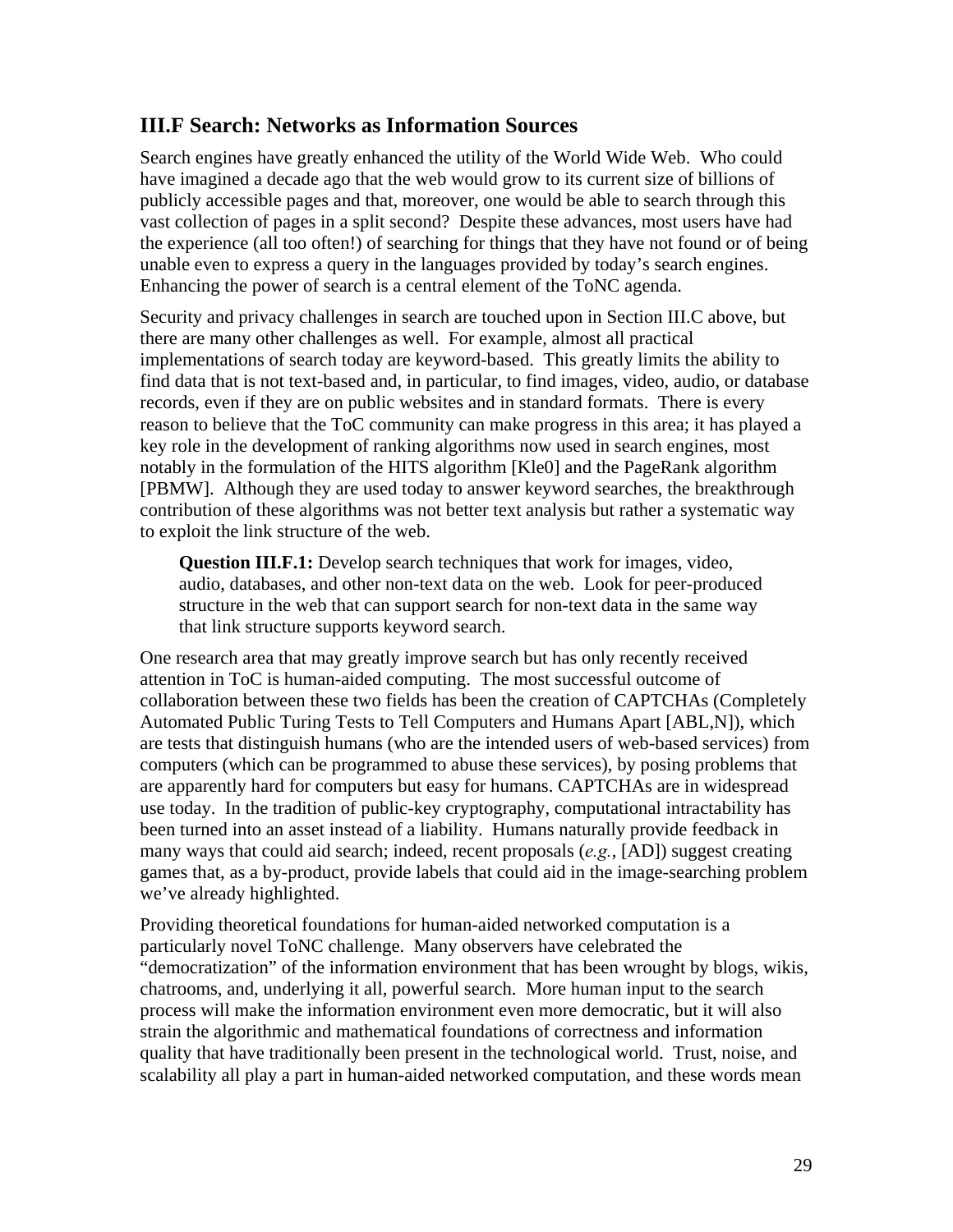different things when applied to humans from what they mean when applied to computers.

**Question III.F.2:** Develop the theoretical foundations of human-aided networked computation; in particular, develop algorithms that allow networked computers to leverage and aggregate the results of millions of human actions. Explore the power and limitations of increasing human involvement in network-based search.

## **IV. Solving Problems that are Created or Exacerbated by Networks**

In addition to new network designs and new computational models, the ToNC-research agenda includes algorithmic questions in established models of computation (*e.g.*, streaming, sampling, and sketching algorithms to answer questions about massive, network-generated data sets) and some purely mathematical questions (*e.g.*, generative models for various sorts of "network-like" random graphs). Interestingly, some of the challenges raised by pervasive networked computation are not primarily technical in nature; they are as much questions about philosophy, law, and social norms as they are about mathematics, algorithms, and technology. This is particularly true in such areas as data privacy, copyright, and electronic commerce. We explore these aspects of ToNC in this section.

## **IV.A Privacy and Control of Sensitive Information**

Much of 20 -century computational theory equates "privacy" with confidentiality or secrecy. This approach has proven to be inadequate for networked computation, in which more and more sensitive information about people and organizations is created, captured, and stored by the computers and networks that mediate our daily lives.

It is our thesis that draconian use of encryption and access control, even if its development and deployment were technologically feasible, would not create a world in which legitimate work proceeds unimpeded but sensitive information is never misused. Networks are increasingly popular precisely *because* they enable people and organizations to share far more information than ever before. Is there any intuitive notion of "privacy" that is consistent with that basic fact? Rather than *hiding* sensitive information entirely from all but a small number of people or machines that are identified before the information is created (the traditional goal of the cryptographic-research world), can some combination of technology, law, organizational policy, and social norms ensure *appropriate use* of information by the dynamic and potentially large set of people and machines that may have legitimate access to it over the course of its lifetime?

The ToNC community can contribute by formulating and exploring "less black-andwhite" privacy frameworks that capture stakeholders' requirements while allowing for realistic solutions to problems. For example, there are existing cryptographic techniques, such as anonymous electronic payments [Chau], that would enable transactions between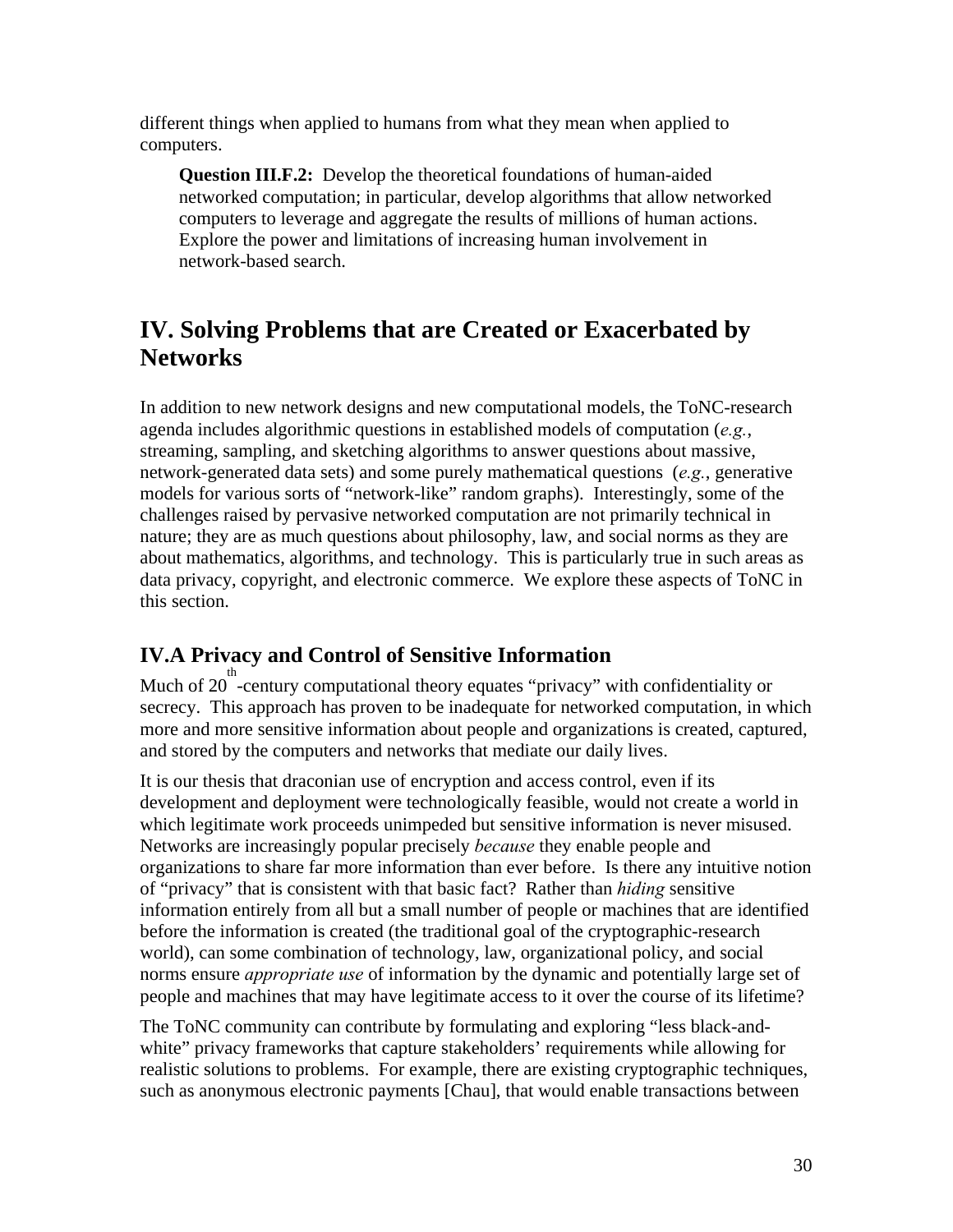businesses and customers without requiring the exchange of personally identifying information (PII). These techniques have not been widely adopted, at least in part because *businesses do not want to give up this information*. As discussed in Section III.C, the abstract goal of "using data without revealing it," which has been promoted for almost 25 years by cryptography researchers in the ToC community, fails to model some practically important aspects of real-world data-processing problems, *e.g.*, data cleaning. This leads to the following general question about models and definitions.

**Question IV.A.1:** Is there a reasonable, enforceable notion of privacy that allows businesses to collect and store PII about their customers?

In their pursuit of privacy-preserving computation, cryptographers in the ToC community have concentrated on interactive protocols, *e.g.*, SMFE and PIR; these lines of research lead to interesting problems in "computing on networks," some of which are discussed in Section III. However, in today's world of massive databases and the potential (wrought by high-bandwidth networks) to publish them or to share them selectively with partially trusted collaborators, it is desirable to consider non-interactive techniques as well. Two complementary scenarios in which ToC cryptographers have explored broader and potentially more useful notions of privacy are "privacy in public databases" [CDM+], in which the goal is to modify a database so as to support aggregate queries but protect individual data subjects (think census), and "group privacy" [NS], in which the goal is to modify a database so as to support retrieval of individual (or small, precisely specified sets of) records but prevent retrieval of large or imprecisely specified sets of records (think airline-passenger databases). Some positive results have been obtained (*e.g.*, it is possible to encode a database of names and email addresses so that one can look up the email address of someone whose name one knows but cannot "mass harvest" all of the email addresses for spamming purposes), but there is not yet a complete characterization of the sets of queries that can be enabled precisely.

**Question IV.A.2:** Explore database encodings that (provably) permit the (efficient) retrieval of some sensitive data and prevent the retrieval of others. In particular, consider the use of "gray areas," in which some properties of the original database are readily revealed by the encoded version, some are provably hidden, and no guarantees can be made about others.

Complete solutions to these problems will have to incorporate essential aspects of networked computation, *e.g.*, the massive scale of modern databases, the interplay of cryptography and coding theory, and the fact that interested parties may try to lie about their identities in an attempt to gain unauthorized access to sensitive information.

Several reasons that SMFE, PIR, and other ToC formulations of secure networked computation, while technically elegant and perhaps somewhat useful, may not be sufficient have already been given, but there is at least one more important reason: These constructions (and cryptographic theory in general) have nothing to say about which properties of sensitive data sets should be revealed and which should be hidden. How can one assess the consequences of revealing a particular functional value  $f(x_1, ..., x_n)$  of a sensitive data set  $\{x_1, ..., x_n\}$ ? What information might relevant parties already possess that could be combined with  $f(x_1, ..., x_n)$  to affect the participants in nonobvious ways?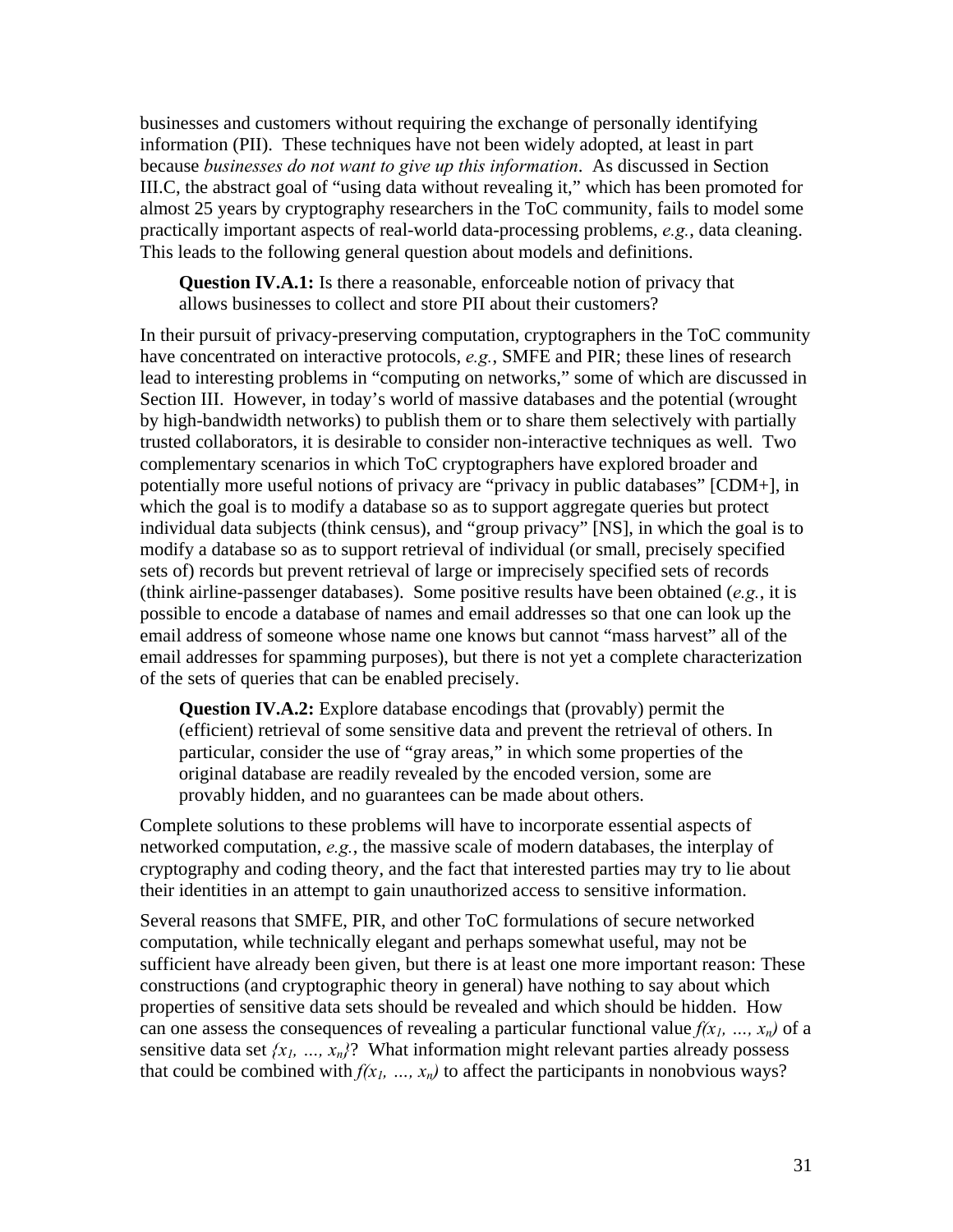**Question IV.A.3:** Develop formal methods for determining which properties of sensitive data sets "should" be revealed in various contexts. In particular, develop formal methods for assessing the prospects that relevant parties could combine revealed information with pre-existing knowledge in harmful ways.

A start on multidisciplinary consideration of what information "should" be revealed in various contexts can be found in Nissenbaum's work on *contextual integrity* [Niss]. Note that the prospect of an organization's publishing data that it has determined to be harmless (perhaps after an attempt at sanitization) and then learning that people have combined that data with pre-existing knowledge in harmful ways is not at all hypothetical: This is precisely what AOL was vilified for in August 2006.

Finally, recall that sensitive data need not be "private." Rather, they must be handled in accordance with agreed-upon rules, if none of the stakeholders is to be harmed. Copyright is the canonical area in which use of data is clearly rule-governed, but the traditional notion of privacy as confidentiality is useless: Published, copyrighted works are the sensitive data objects in question, and they generally are not supposed to be kept confidential; indeed, many of them are supposed to circulate widely. Just as increasing use of powerful, networked computers in the course of everyday business transactions necessitates a rethinking of "privacy," increasing use of powerful, networked computers in entertainment and other creative work necessitates a rethinking of copyright. Existing copyright law is in some ways ill-suited to the regulation of digital works, *e.g.*, because it depends heavily upon the copyright owner's right to control copying (an essential operation in *every* use of a digital work, not just those that could conceivably be construed as infringement) and because it specifies owners' rights much more clearly than it specifies users' rights (thus leaving open the possibility that digital-distribution regimes that are far more restrictive than traditional analog-distribution regimes could effectively moot fair use and other types of access that users have long enjoyed but that, strictly speaking, are "defenses" against charges of infringement, rather than affirmatively specified "rights"). On the other hand, the fact that digital works can be copied, distributed, and modified far more easily than analog works threatens to undermine some legitimate owners' rights. Is there a way simultaneously to fulfill the US Constitutional vision<sup>3</sup> of "promot[ing] progress in science and the useful arts" through intellectual-property rights and to exploit the vastly increased power that computers and networks bestow upon creators and users?

**Question IV.A.4:** Explore the co-design of legal systems and technological systems that support the creation, distribution, and use of digital copyright works.

For an in-depth discussion of the interplay of law and technology in the copyright arena, see, *e.g.*, [CIPR].

## **IV.B Incentives and Economic Models**

In formulating new definitions and computational models for the networked environment, it is extremely important to take economic and incentive considerations into account. For

 3  *Article 1, Section 8, Clause 8*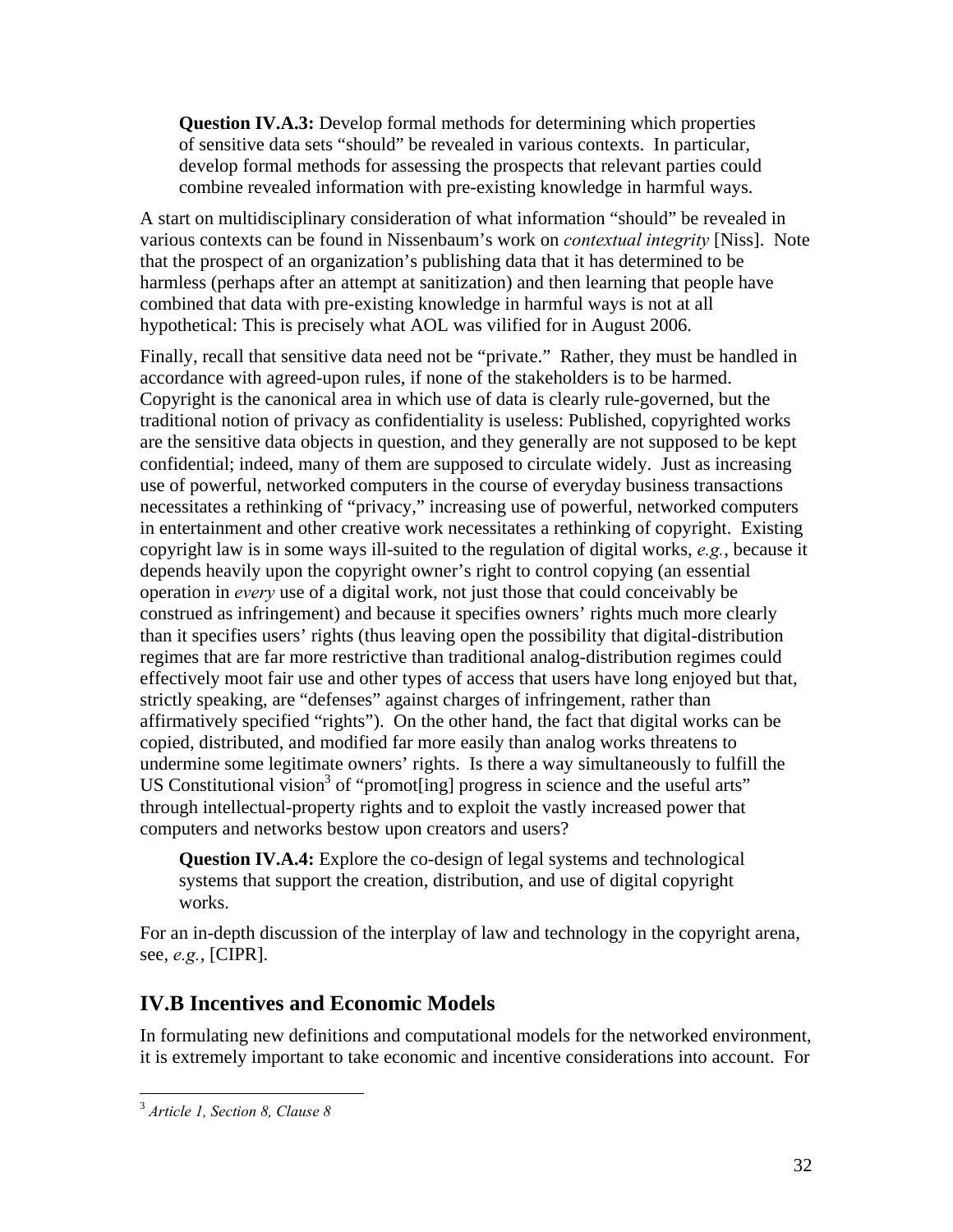example, most definitions, models, and metrics in established cryptography and security theory focus on providing worst-case guarantees, typically in a stylized model of a network of interacting agents and typically from the viewpoint of a single agent. It is now necessary to approach security at the network level rather than at the agent level and to provide quantitative measures of security with respect to realistic models of user behavior rather than absolute guarantees of security with respect to a stylized model of behavior. Useful metrics should permit comparison of the cost to deploy security measures with the expected benefit to the system. Following seminal work by Anderson [Ande], researchers are now using economic theory to go beyond simply proving that a technology is secure and also establish that, with the proper incentives, it will actually be deployed and used. This economic approach may, for example, guide the development of general techniques for comparing locally deployable security technology (*e.g.*, client-side spam filtering), for which individual users bear the responsibility and over which they exercise control, to centrally deployable security technology (*e.g.*, server-side spam filtering), which users do not have to take responsibility for but also cannot control.

In formulating appropriate security models for networked computation, one must keep in mind that security *per se* is rarely, if ever, the primary goal of users; instead, users typically want to accomplish a specific goal (*e.g.*, web searching or email), for which they use a specific network service or protocol and expect a certain level of performance at a certain cost. A plausible definition of a "secure" service or protocol is one that maintains good performance in the presence of adversaries. With such definitions in hand, it is natural to ask the following type of question:

**Question IV.B.1:** When, if ever, does security raise the cost of network services and protocols? If secure services and protocols are indeed more expensive to design, build, and use, how much more expensive are they, and are users willing to pay this increased cost?

Privacy (of users, service providers, product vendors, and all other stakeholders) is another aspect of networked computation that cries out for economically informed definitions and models. In practice, users of network-based services are often willing to give up privacy, *e.g.*, by revealing PII to e-commerce service providers, presumably because they value something that they receive in return. However, this tradeoff has not been successfully formulated or quantified. Similarly, the cost of data discovery plays an important role in the *perception* of privacy but is not modeled by current theories. For example, the availability of conventional phonebooks (keyed on people's names) and the availability of reverse-number-lookup phonebooks (keyed on phone numbers) are perceived very differently from a privacy point of view, in spite of the fact that they contain exactly the same information. On a more basic level, the migration of "public records" from paper to websites has changed the practical, if not the legal, meaning of "public": The ability to learn the Social Security Number of a person whose name one knows by going to a court house and retrieving a property deed is much less valuable than the ability to find the same deed on a local-government website. This discussion leads to the conclusion that ease of information access should play a role in a theory of privacy.

**Question IV.B.2:** Develop an integrated theory of privacy, economics, and networked computing. In particular, formulate and quantify the relationship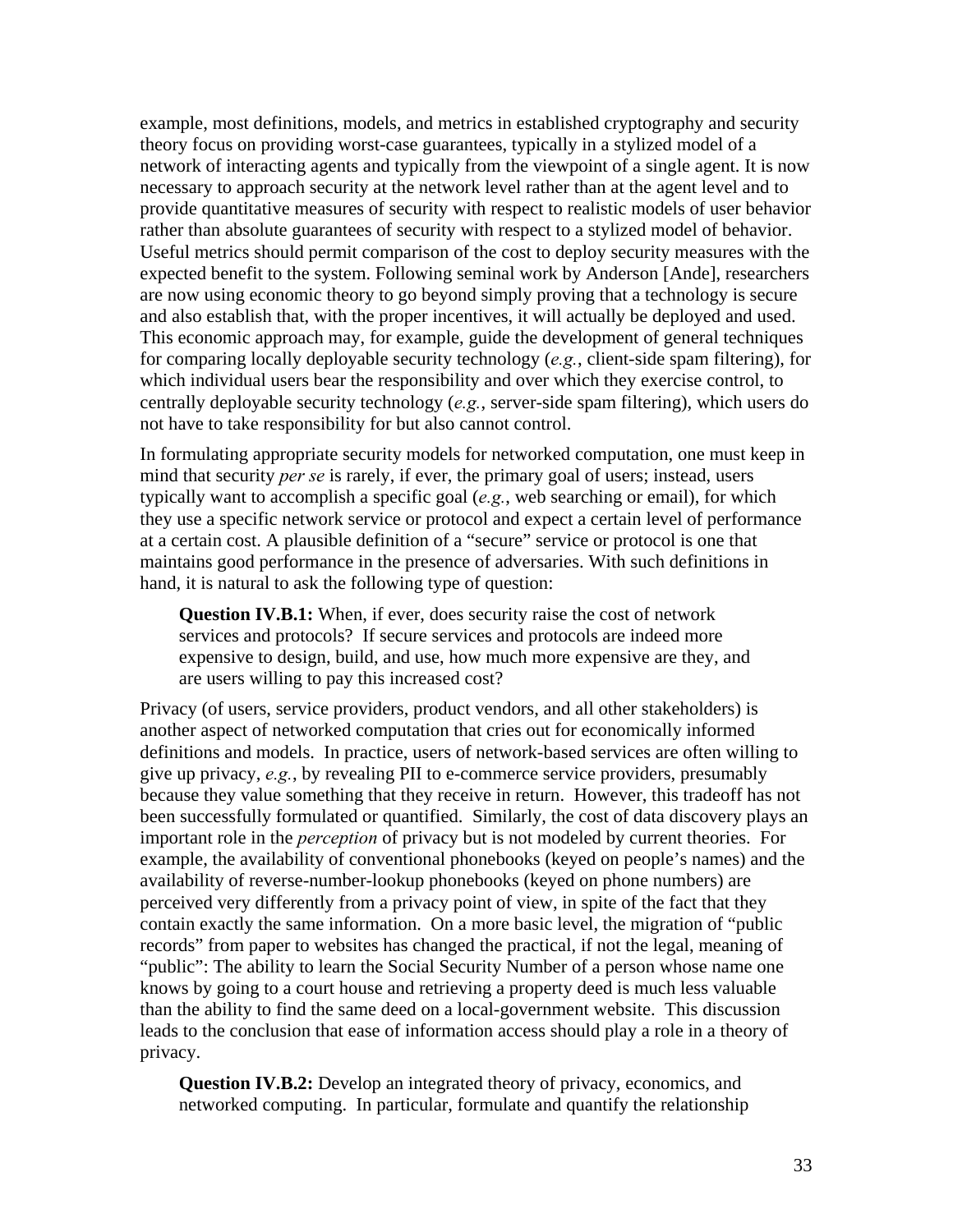between the computational cost of data discovery and the practical privacy of data subjects and data owners.

Economic and incentive issues enter the theory of networked computation on many levels. For example, the phrase "clean-slate design" has become a mantra in networkingresearch forums and in calls for proposals. Not surprisingly, many people have raised the question of whether anything that requires a "clean slate" could ever be brought to fruition in a world in which networked computation is pervasive and mission-critical. From a research perspective, one crucial point is that clean-slate *design* does not presume clean-slate *deployment*. Part of the ToNC agenda is the evaluation of new technologies, methods, algorithms, *etc.* from the perspective of incremental deployability and paths to adoption.

**Question IV.B.3:** Develop techniques with which to assess proposed networked-computational systems with respect to adoptability, deployability, and migration paths from current technology. Identify good test cases with which to assess progress on adoptability, particularly of security technology.

Unquestionably, the current Internet-protocol framework is problematic. Protocol behavior, especially cross-protocol interaction, is poorly understood. Network operation, management, and troubleshooting are horrendously difficult. Operational goals and policies are difficult to express, and small changes in policy can lead to big, unpredictable changes in behavior. This unsatisfactory state of affairs is one major motivation for the clean-slate design effort, and many of the research questions discussed in Sections II and III above grow out of that effort.

Nonetheless, critical examination of the need for clean-slate design of a next-generation Internet may also fruitful. Although we have known for years of the existence of operator choices and user behavior that could cause total chaos and network meltdown, this worst-case scenario has not materialized, and the Internet has continued to grow more useful and more central to everyday life. Can we formalize, both descriptively and prescriptively, the reasons that worst-case scenarios have not materialized? The work of Gao and Rexford [GR] provides an excellent example of this type of analysis. The basic question addressed therein is why the BGP interdomain-routing system works as well as it does in practice, in view of the fact that, in theory, ASes may choose policies that lead to BGP divergence or oscillation – states in which users in different Internet domains may be unable to communicate with each other. Gao and Rexford formulated three conditions on the routing preferences of and commercial relationships among ASes that guarantee BGP convergence and stability; moreover, they observed that these conditions accurately describe the current structure of the commercial Internet and that border routers can, in practice, be configured to conform to them. More results of this type might provide an alternative to clean-slate design.

**Question IV.B.4:** Develop methods for the identification of operating regimes and market structures in which particular network protocols work well, despite the existence of conditions in which these protocols are known to fail or to work poorly.

Similar questions can be investigated at a higher level of abstraction than that of specific network protocols. Any long-lived, large-scale networked system can be viewed as an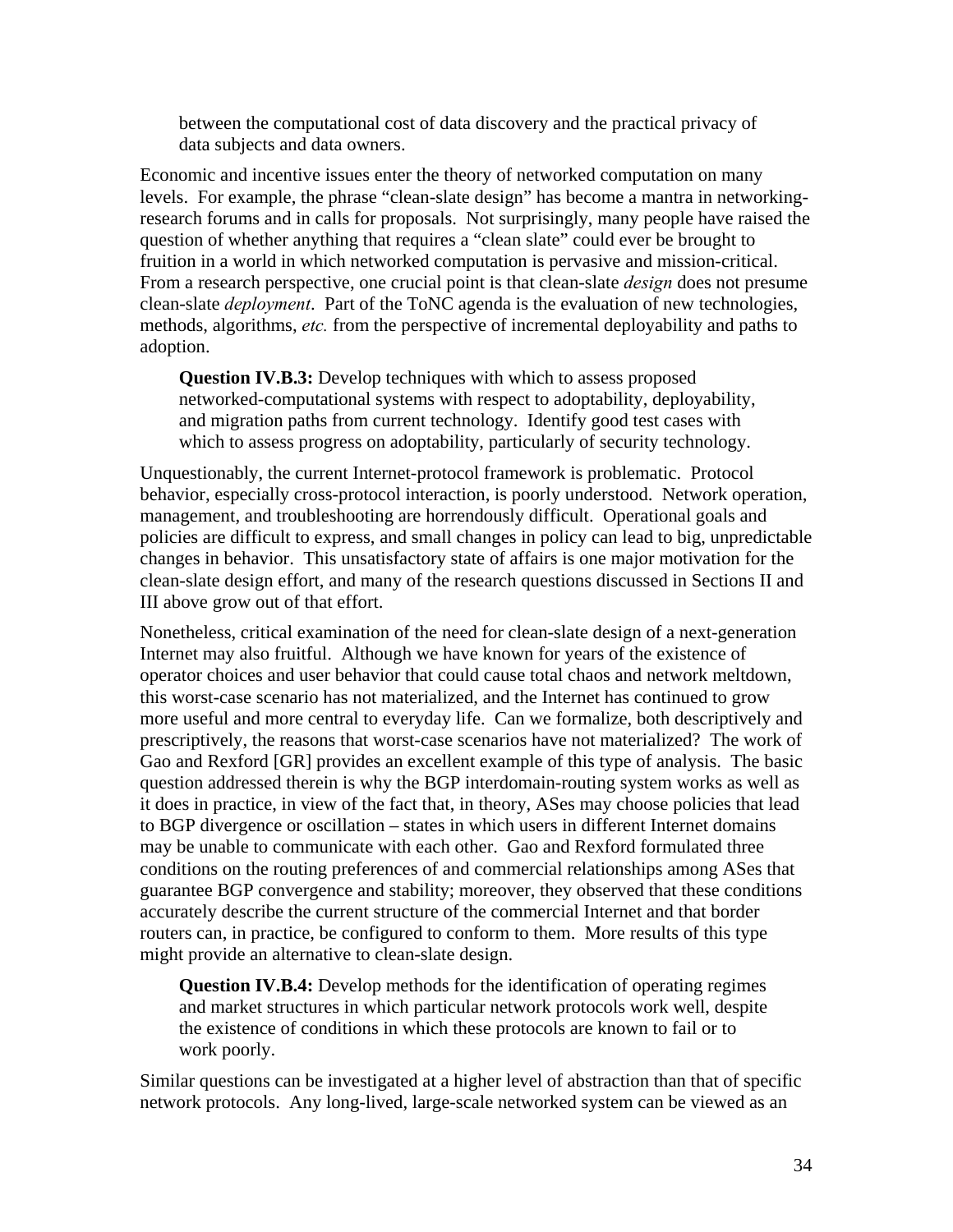equilibrium, even though it may have grown and cohered in an ad-hoc manner, rather than as a result of an explicitly formulated game. If we could formulate games of which existing successful networks are equilibria, we might be able to predict whether proposed changes to these games would result in more desirable equilibria.

**Question IV.B.5:** Develop methods for "reverse engineering" networks to discover the social processes and incentive structures that created them.

Finally, we remark that explicit use of market mechanisms in networked computation may result in the integration of network activity with existing and future financial markets and thus in the importation to the Internet of financial-market risks and volatility. For example, consider the use of bandwidth and other network resources as currency, as contemplated in Question II.C.6. If bandwidth, say, were to become a widely traded commodity, might this lead to speculation and other "purely financial behavior" that is entirely unmotivated by network performance? Would such markets lead to more efficient allocation of network resources than those arrived at by network operators, or would they drastically increase the incentive for denial-of-service attacks and other disruptions by legitimizing the financial rewards for such activities? Or both? The general observation is that any financial-incentive mechanism that is widely adopted in cyberspace may interact with the wider financial system and that algorithmic-mechanism designers should take this into account.

**Question IV.B.6:** Determine how one can leverage finance, insurance, and other established market structures in the course of developing mechanisms and incentive systems for networked-computational activities – instead of being thwarted by incompatibility with these established markets.

## **IV.C Analytical Paradigms**

Until recently, most mainstream Computer-Science research has dealt with "man-made" or "designed" objects: Hardware and software systems were designed, built, programmed, and studied, using approaches and methods akin to those in engineering and mathematics. Today's large-scale networks (and even large, complex pieces of software) are in some ways closer to the "found" objects or natural phenomena studied by scientists: Detailed knowledge of the constituent components and processes of such a system is often insufficient for understanding and prediction of the system's aggregate behavior, because of the scale and complexity of the aggregate and the crucial role of exogenous forces, most notably the behavior of human users and operators. This presents abundant opportunity for mathematical modeling and analysis of network behavior.

One approach to modeling and analysis that has proved fruitful is to divide it into five stages [Mitz]:

- **Observe:** Gather data about the behavior of the network.
- **Interpret:** Explain the importance of these observations in the context of the particular research project that they are part of.
- **Model:** Propose an underlying model for the observed behavior.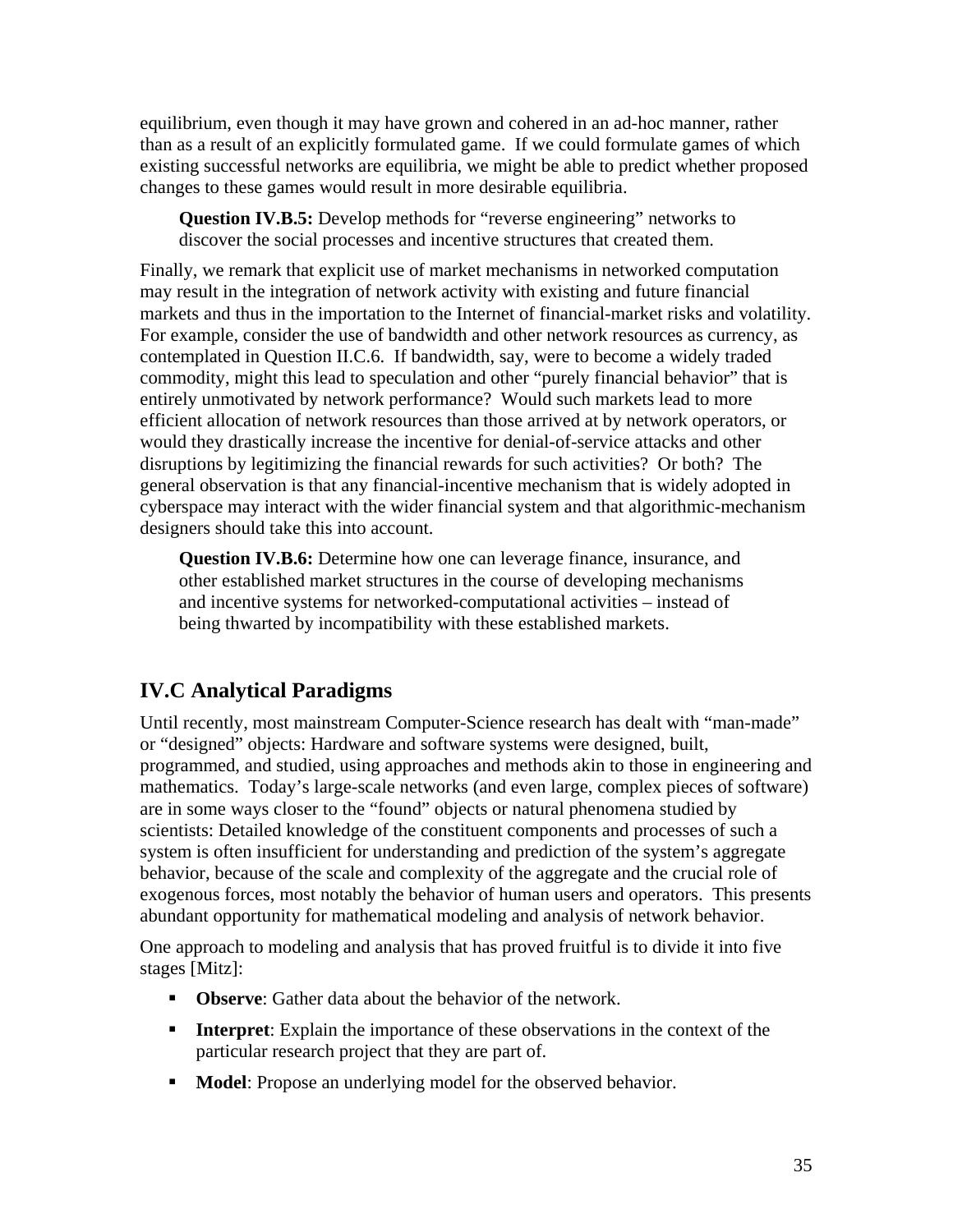- **Validate:** Find data to validate (and, if necessary, specialize or modify) the model.
- **Control:** Based on the model, design ways to control the network behavior.

Observation and interpretation have been proceeding apace for many years, and some consistent themes have emerged. For example, power-law and lognormal distributions are observed almost everywhere that there is networked computation, both in Computer Science (file sizes, download times, Internet topology, the Web graph, *etc.*) and in other fields (income distributions, city sizes, word frequency, bibliometrics, species and genera, *etc.*).<sup>4</sup> Despite their ubiquity in the study of network data, we do not yet fully understand how best to use these classes of distributions. In particular, it can be unclear whether observed data are more accurately modeled as a power-law distribution or a lognormal distribution. The distinction can be extremely important in some modeling contexts (*e.g.*, stock prices and insurance tables); when and why it is important in the modeling of network behavior is not always clear.

**Question IV.C.1:** Develop techniques for distinguishing empirically between power-law distributions and lognormal distributions. For situations in which they cannot be distinguished empirically, explore the implications of both modeling choices for validation of the model and subsequent control of network behavior.

Distinguishing empirically between power-law-distribution models and lognormaldistribution models is a specific case of the validation challenge. In general, there are many models of network behavior in the literature, but there are few effective techniques for validating that a model is the right one in order to predict and control future behavior. Some of the best work on model validation has actually resulted in model refutation [CCG+, LBCX]. Validation is inherently harder than refutation; in fact, it is not clear exactly what constitutes convincing validation. Fleshing out this area is a basic ToNC challenge.

**Question IV.C.2:** Develop techniques for validating models of network behavior, *e.g.*, for proving that a probabilistic model is consistent with observed data or that one model is a "better fit" than another.

Ultimately, the goal of network modeling and analysis is the ability to predict and control network behavior. Accurate models should inform the co-design of networks and algorithms. They should also empower us to change various aspects of network design, use, or operation in ways that improve performance without unforeseen negative sideeffects. Many other themes explored in this report, *e.g.*, incentive compatibility, network algorithmics, and networked-computational complexity, might be useful for control.

**Question IV.C.3:** Explore the feasibility of controlling networks for which models have been validated. In particular, explore the use of incentives (both with and without monetary transfers), limits on users' access to network resources (such as space and bandwidth), and limits on access to information about the network state.

 $\overline{a}$ 

 $\tau$  *A power-law distribution is one that satisfies*  $Pr[X \ge x] \sim cx^a$ *. The random variable <i>X* is lognormally distributed if *ln X* is normally distributed.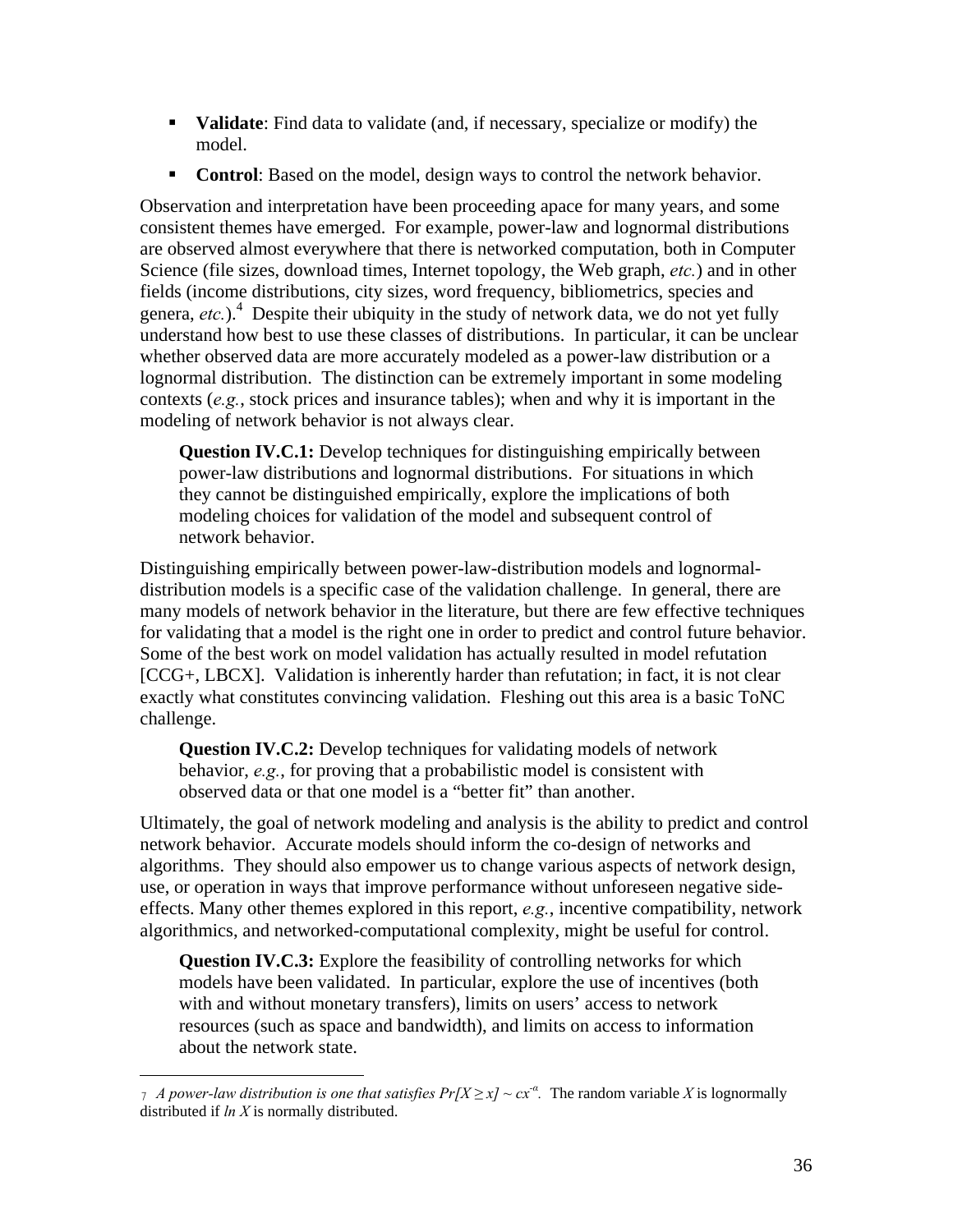Answering Questions IV.C.1-3 will involve a mix of theoretical and experimental work and will obviously require access to data, some of which may have to be acquired through sophisticated network monitoring. GENI should provide an opportunity to gather the necessary data.

There are also purely theoretical problems that beckon in the area of analytical paradigms for networked computation. For example, holistic network models remain elusive. Previous work has focused on one observable at a time, *e.g.*, network formation, network traffic, or a particular network interface to the external world. Models that describe and predict many features of a networked system would be useful, particularly if they could be tuned to accommodate different applications that have different requirements. In the area of mathematical methods, the network analog of smoothed analysis would clearly be useful [ST]. In standard (one-machine) computational complexity, smoothed analysis is an alternative to the extremes of worst-case running time (as a function of *n*, the maximum, over all x of length  $n$ , of the running time on input  $x$ ) and average-case running time (as a function of *n*, the average running time over *R*, where *R* is a distribution on instances of length *n*). The smoothed complexity is the maximum, over *x* of length *n*, of the average over *R* of the running time on instance  $x + \varepsilon R$ . Smoothed analysis, which has shed light on classic problems such as the running time of the simplex algorithm for solving linear programs, captures the fact that there can be uncertainty about in the input to an algorithm. This is quite relevant to network algorithms, where the uncertainty might come from, *e.g.*, unpredictable traffic congestion, unreliable network components, unpredictable user behavior, or intentionally supplied random bits.

**Question IV.C.4:** Expand the scope of network modeling and analysis. In particular, develop holistic models that capture many network features simultaneously and analytical methods that exploit uncertainty about the environment.

Interesting mathematical problems can also be found in the area of Erdos-Renyi style generative network models. Existing work has focused on the generation of random graphs with specified degree properties (*e.g.*, [FKP]); many challenges remain in the generation of graphs with specified conductance or spectral properties [MPS].

Finally, new analytical paradigms may help us capture some of the social and political aspects of networked computation. In today's peer-produced information environment, anyone can contribute "information," but quality-control mechanisms vary widely across information-retrieval systems and are sometimes entirely absent. Is "democratization" inherently at odds with accuracy, or can "social-certification" mechanisms be developed to improve information quality? Also on the border of mathematics and social science is the study of "small-world phenomena" in networks. Much is known about how to exploit small-world structure for routing information through networks; less well understood is the influence of small-world structure on the diffusion of behavior in networks, including fads, opinions, and adoption of new products [Kle1].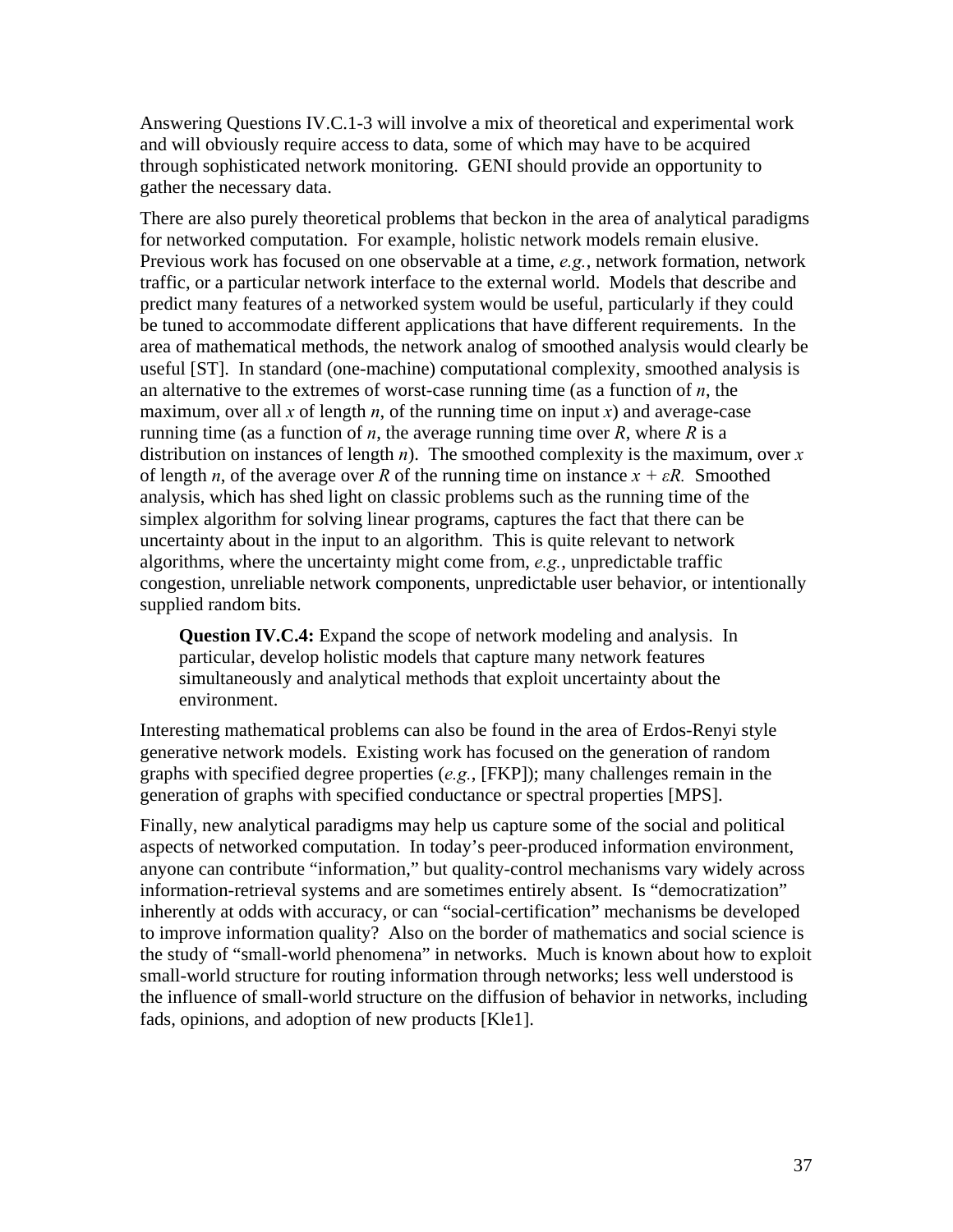### **IV.D Massive-Data-Set Algorithmics**

We have already remarked several times that robust technological trends (*e.g.*, the everdecreasing cost of data storage, the ever-increasing ubiquity of computers and networks in daily life, and the accelerating deployment of sensor networks and surveillance systems) have led to an explosion of potentially interesting data and that, as a result, fresh thinking is needed about data privacy. Here, we point out that this situation also strains our *algorithmic* ability to understand and use available data. Massive-data-set (MDS) computation will thus be a central theme of the ToNC agenda.

The ToC community has already taken up this challenge on multiple fronts. New computational models have been developed, including data streaming [Muth], external memory and cache obliviousness [ABW], and sampling, spot checking, and property testing [EKK+, GGR]. Applications have already been found in network measurement and monitoring (*e.g.*, [EV]). The emphasis has been on near-linear, linear, or even sublinear time and/or space requirements, because the standard notions of polynomial time and space are inadequate when data sets are truly massive. Randomization and approximation are essential in many MDS tasks, and the fact that the ToC community has studied both in depth for many years will stand it in good stead.

Despite recent progress in MDS computation, much remains to be done. Indeed, no computational aspect of massive data is completely understood, and no concrete problem of interest has yet been completely satisfactorily solved. The Web-searching problem domain perfectly exemplifies both the great progress that has been made and the tough challenges that lie ahead; representative challenges in search are presented in Section III above. In this section, our goal is simply to observe both that network elements (such as routers and web servers) routinely generate potentially interesting massive data sets, that powerful networks give users massively increased access to potentially interesting data of all sorts, and that algorithmic challenges abound.

**Question IV.D.1:** Continue the development of MDS algorithmics. In particular, develop

- additional lower-bound techniques in the streaming, sampling, and sketching models,
- **MDS** algorithms that can handle strategic or adversarial data sources,
- MDS algorithms for complex data formats, including images, video, and audio.

If the possibility of strategic or adversarial behavior by data sources seems far-fetched, note that, in fact, it is already in evidence: Web searching is a prime example of MDS computation, and, as remarked in Section III, Web-site owners regularly exhibit strategic and adversarial behavior.

Massive-graph algorithms are an important part of the ToNC agenda; they have already received some attention (*e.g.*, [FKM+]), but many challenging problems remain open. The following two questions exemplify the discussion of massive-graph problems at the ToNC workshops.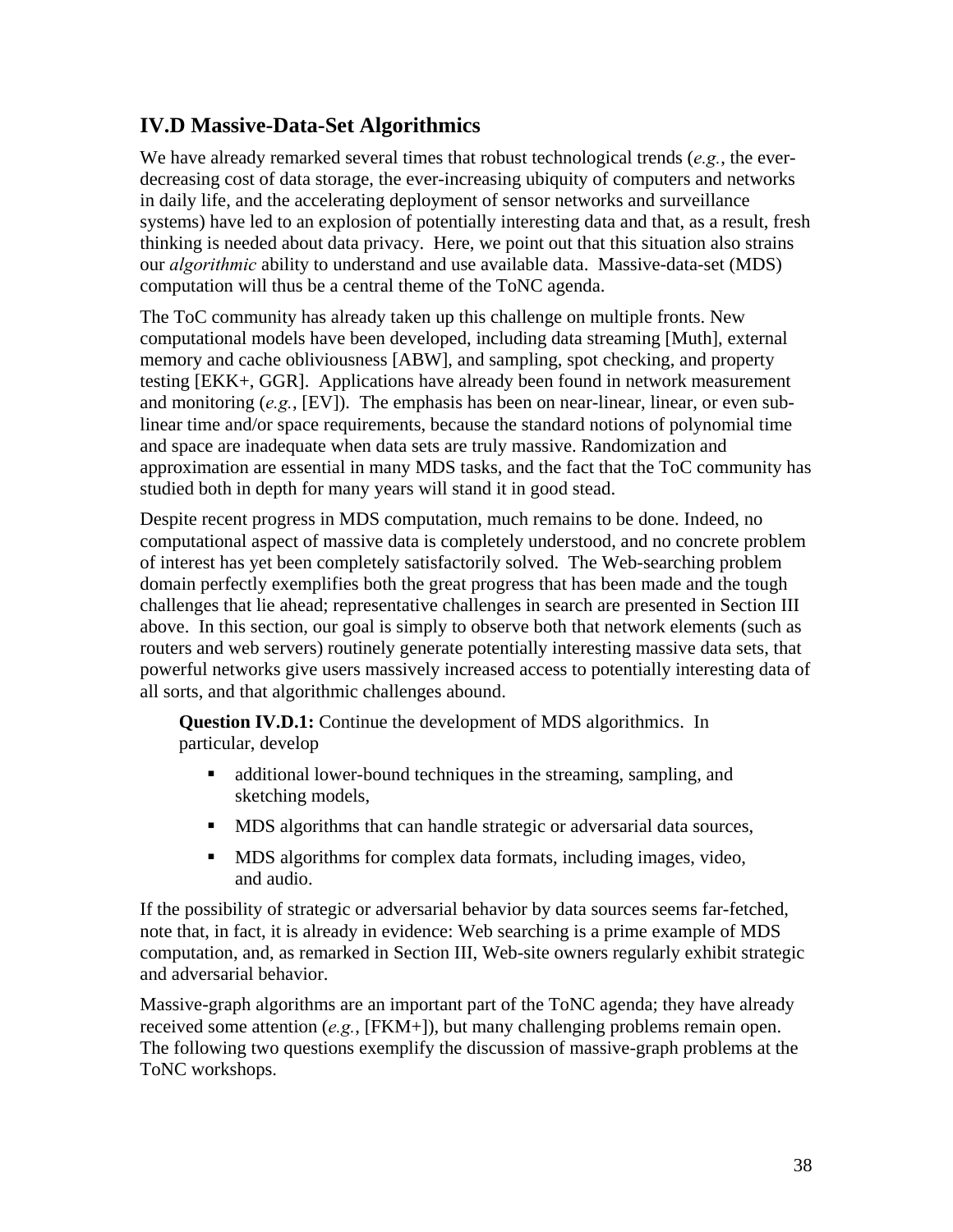**Question IV.D.2:** Given a massive, evolving graph presented as a stream of edge-insertions and -deletions, are there one-pass, space-efficient algorithms to compute (or approximate) key graph properties, *e.g.*, conductance, eigenvalues, and bad cuts?

**Question IV.D.3:** If a (single) computer (that is not a node in the evolving graph under consideration) can compute or approximate these values, can it also efficiently prescribe corrective action when problems are detected?

## **IV.E Specification and Verification**

Specification and verification of hardware components and software programs is an established area of Computer Science; in the networking area, there has been some success in specifying and verifying individual protocols (*e.g.*, cryptographic protocols [Mead]). However, only recently have specification and verification techniques been applied to network services and the influence of packet transformations that they perform. As a specific example, consider firewalls, which are ubiquitous and indispensable defense mechanisms used in business and enterprise networks. Just as router misconfigurations can lead to unpredictable routing problems, misconfigured firewalls may fail to enforce the intended security policies or may incur high packetprocessing delay. As distributed firewall rules are concatenated, it becomes extremely difficult to predict the resulting end-to-end behavior and to decide whether it meets the higher-level security policy. Similar issues arise in other settings in which packet transformations or exclusions may occur, including packet filtering and quality-of-service mapping.

Symbolic model checking has been used successfully to find security and reliability bugs in large programs; the checker examines the control-flow and/or the data-flow to determine whether a program satisfies user-specified properties without running the program. The concatenation of the configuration rules of firewalls can be viewed as a specialized software program. After classifying all possible policy anomalies (including both inconsistency and inefficiency), firewalls can be modeled as finite-state transition systems. Symbolic model checking techniques can then be applied to these finite-state representations to detect violations and inconsistencies at different levels: intra-firewall, inter-firewall, and cross-path [YMS+].

Instead of finding bugs, one may want to guarantee a certain quality of service. In a typical firewall setting, packets are compared against a list of rules sequentially until the packet matches a rule. The total number of rules configured and the order in which they are applied play major roles in firewall efficiency. Firewalls with complex rule sets can cause significant delays of network traffic and become attractive targets for DoS attacks. To optimize packet filtering and provide network Quality of Service (QoS) guarantees, it would be desirable to apply verification-based techniques, proactively preventing vulnerabilities in firewalls by using static analysis before actual deployment.

**Question IV.E.1:** Explore the application of specification and verification techniques to network services and structures. Specifically, apply established techniques from device and program verification to the analysis of end-to-end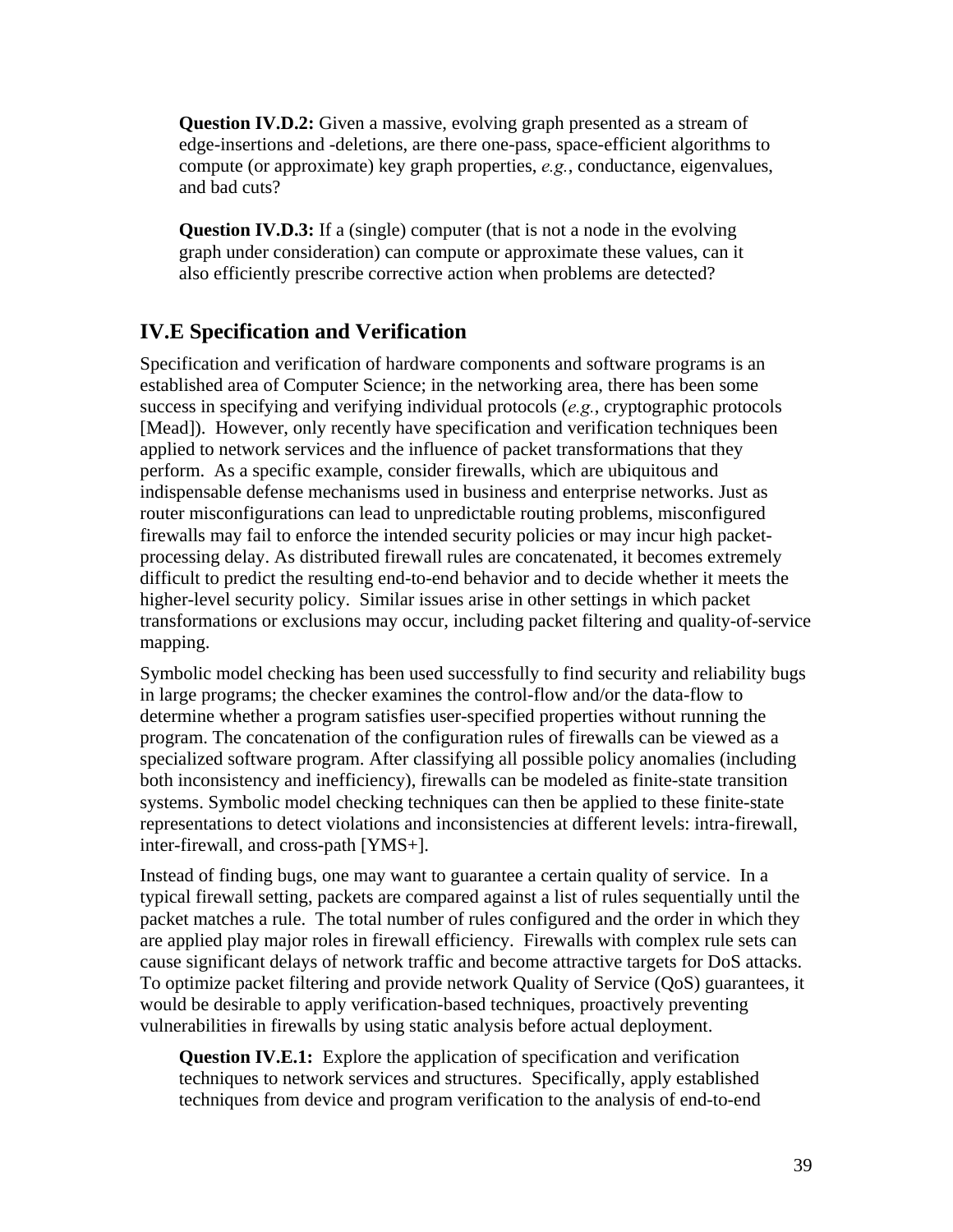properties of computer networks, or develop new validation techniques as needed.

Validation of end-to-end properties can be done by measurement and monitoring infrastructure as well as by formal analysis tools. Much of the thought about measurement and monitoring, however, has focused on optimization, *e.g.*, how to measure latency in order to optimize routing? (See Section II.E.) Monitoring schemes have also been suggested for purposes of accounting, *e.g.*, for finding the elephants (or large flows) passing through a router.

Suppose instead that we design a measurement and monitoring infrastructure to detect or potentially anomalous network behavior before it becomes problematic. Such a monitoring system might detect a small number of malfunctioning components and isolate them before the problem spreads to the rest of the network; it might allow forensic examination of evidence for the purpose of identifying attackers and improving defenses. Much of this type of monitoring might be done on a component basis, instead of a flow or connection basis. In effect, we would like the network to perform basic self check-ups, with the goals of stopping the equivalent of individual colds before they become epidemics and of identifying outbreaks of new, more virulent problems. This process would complement formal verification methods; it will be used to diagnose problems in deployed systems and issue warnings, rather than to prevent deployment of vulnerable systems.

**Question IV.E.2:** Develop tools that perform routine network check-ups and take action to prevent problems from spreading. How can data collected from such tools be organized and stored in a manner that facilitates forensic analysis?

Ongoing work on analysis of network-security data that includes a ToC component can be found in, *e.g.*, [CTA].

#### **IV.F Design and Implementation of Wireless and Sensor Networks**

New technologies and infrastructures have led to fundamentally new types of networks, including wireless and sensor networks.<sup>5</sup> These networks have different characteristics from those of the wired Internet and therefore motivate a wealth of interesting open problems. There has been an explosion of research in this area, and we cannot possibly cover it all; our focus in this section will be on three research areas in which ToC plays a particularly active role: scheduling, routing, and algorithms for constrained devices.

#### **Scheduling**

 $\overline{a}$ 

 $<sup>5</sup>$  The definitions of these types of networks are themselves somewhat fuzzy. We use the term "wireless"</sup> network" to refer to networks that primarily serve mobile users; these users may be communicating with fixed-location base stations, mobile base stations, or other mobile users, depending on the context. By contrast, we take as the defining characteristic of "sensor networks" the fact that nodes have relatively little communication and computational power. Of course, one could have wireless sensor networks, and wireless technology can also provide communication among non-mobile nodes.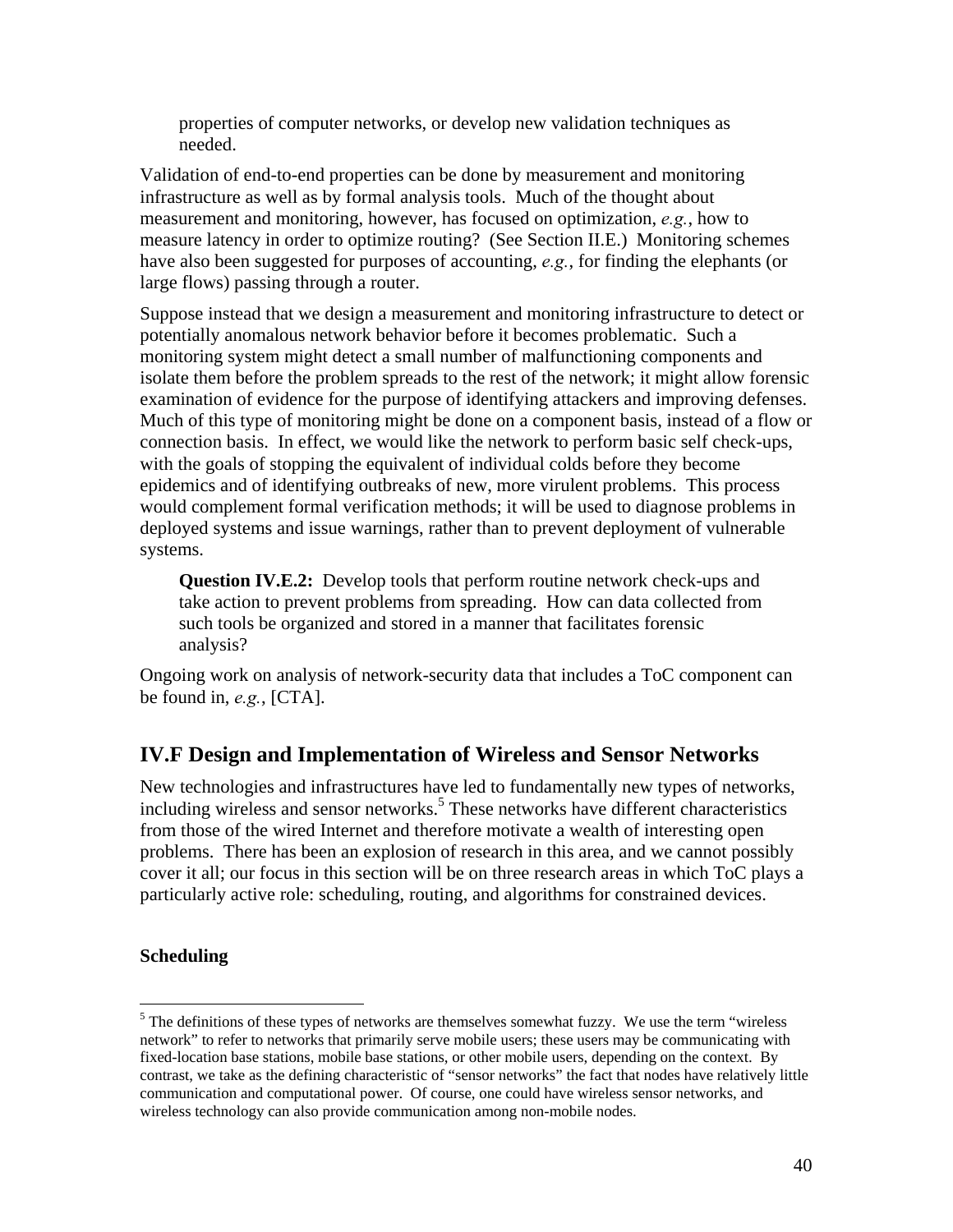In networks in which mobility is possible, a key scheduling question is whether to serve a nearby user at a higher rate or a distant user at a lower rate. Optimization problems with multiple users and transmitters are challenging even in static settings; when the users' positions (and hence the available service rates) change dynamically, the optimization process is even more challenging.

Much of the previous scheduling work in the networking area deals with average-case, stochastic models, where service rates and requirements are given by stationary stochastic processes. It is unclear that these models are suitable in a mobile, wireless setting; stationarity may be destroyed unless strong, largely unjustifiable assumptions are made about the nature of the mobility. ToC, with its historical emphasis on worst-case algorithmic analysis, has much to offer this line of research. Although systems will not be optimized for the worst case, it may be important to know what the worst-case behavior is, because it gives insight into how the system might break down, *e.g.*, an emergency or disaster scenarios. Alternatively, one might design a system that gives up some performance in the average case in order to improve the worst case.

**Question IV.F.1:** What insights does worst-case analysis offer for scheduling strategies in wireless networks? Can one design systems that offer nearoptimal average-case behavior while maintaining reasonable worst-case performance guarantees?

#### **Routing**

Wireless and sensor networks have rich geometric structures. Determining users' current positions and taking advantage of these locations can improve basic network functions, including routing. Most existing geometric-routing schemes are based on moving closer step by step to the final destination. But greedy forwarding runs the risk of not taking the optimal path or, more extremely, of reaching a dead end. Some progress has been made in this area [KK], but existing solutions are not optimal; in particular, how best to deal with obstacles to communication (including both fixed obstacles like walls and buildings and intermittent sources of interference) is an open problem in geometric routing.

**Question IV.F.2:** How can geometry best be exploited in wireless networks? What mechanisms can be used to deal with interference of various types? What are the alternatives to greedy forwarding and, more generally, to geometric routing?

The question of where to put fixed or moving resources (including routers and data sinks) within a wireless or sensor network also presents algorithmic challenges. The underlying geometric structures of these networks suggests that several well-studied ToC problems, including the Steiner-tree and the facility-location problems, may have something to offer. For example, the question of where to place a limited number of data-collection units (sinks) so as to minimize the cost of sending sensor data to a central hub can be seen either as a Steiner-tree or a facility-location problem, depending on the forwarding capability of the sensors. Algorithm advances on basic geometric problems may thus pay off immediately in wireless and sensor networking.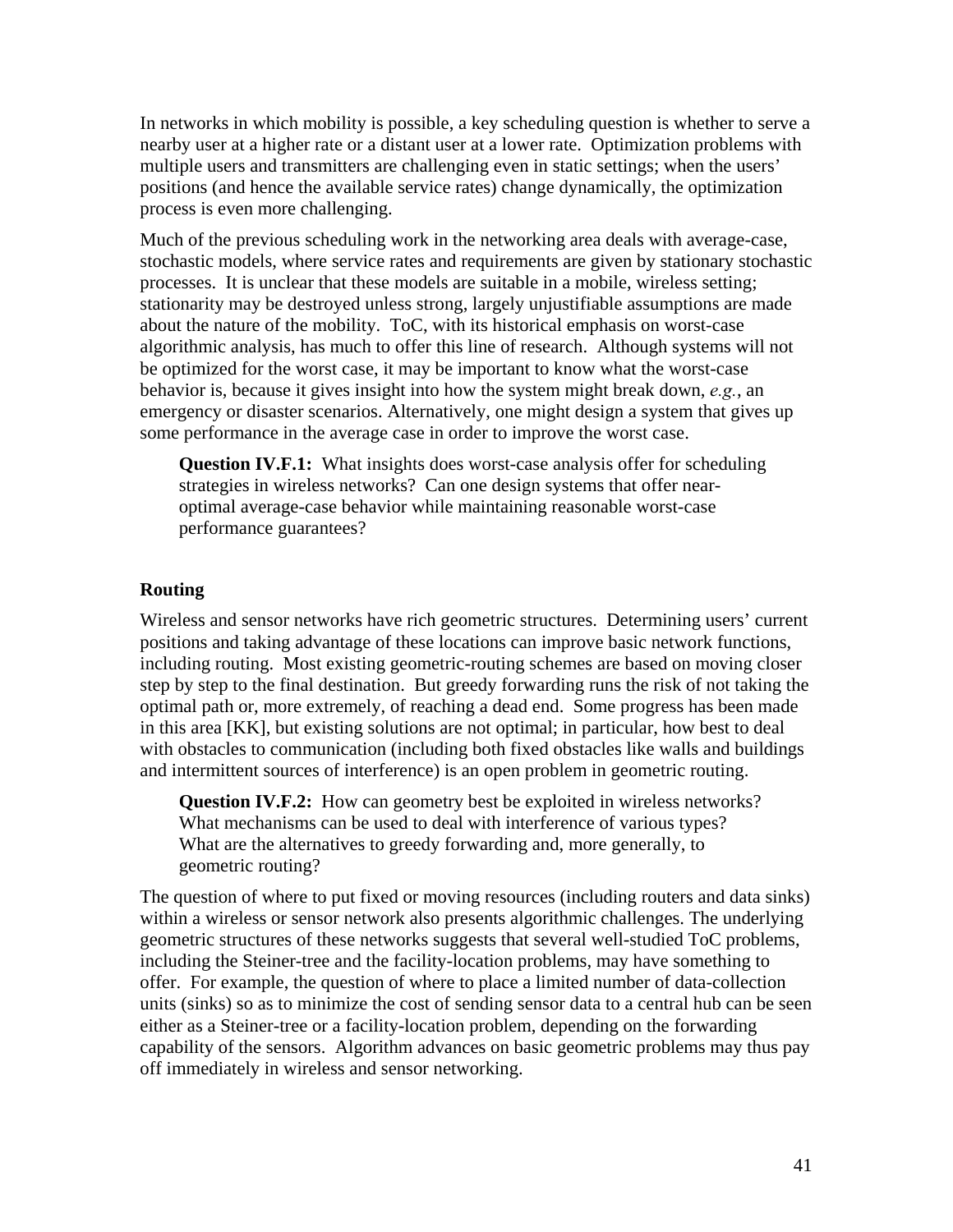**Question IV.F.3:** Explore the application of classical geometric algorithms, including Steiner-tree and facility-location algorithms, to routing and other problems in sensor and wireless networks. Consider new variations on these problems that capture sensor- and wireless-network requirements.

Interestingly, advances in geometric routing may find subsequent use in the wired Internet. In overlay and peer-to-peer networks, nodes can be assigned "network coordinates" in a multi-dimensional geometry in order to capture significant features of network performance, such as round-trip time [CDK+, DCK+]. These coordinates need not be static; as network properties such as latency or bandwidth change, the network coordinates can change accordingly. In this sense, the wired Internet can be modeled as a mobile network inside some Euclidean (or non-Euclidean!) space, and algorithms or methodologies developed for wireless or sensor networks can be used if they provide significant benefits [LPMS, PLMS]. Work by Kleinberg, Slivkins, and Wexler [KSW] provides an initial theoretical framework for this approach, showing that low-dimensional embeddings that are accurate for most distances can be achieved with very limited infrastructure.

**Question IV.F.4:** Explore the applicability of geometric routing in wired networks. What are the theoretical limits of embeddings into smalldimensional geometric spaces, and what do they imply about routing? Is there a natural role for non-Euclidean geometries in this setting, and how does one route naturally in non-Euclidean metrics?

**Question IV.F.5:** When using geometry in wireless and sensor networks, consider embeddings into higher-dimensional geometries in order to incorporate additional information about the nodes that cannot be incorporated in low-dimensional embeddings.

#### **Constrained Devices**

Current sensors (or variants such as RFID tags) have very limited communication and computational capabilities. Although these capabilities are likely to improve in the long run, the push for very small and low-cost sensors is likely to leave us with heavily resource-constrained nodes for the foreseeable future. In particular, for devices with limited battery life, communication can be extremely expensive; even the act of waking up to see whether a message is arriving can be significantly more expensive than a large chunk of computation. Memory capacity is also a potentially significant constraint.

In such a setting, many distributed computing problems that have been solved in the theoretical literature, such as consensus, leader election, clock synchronization, and even broadcast, become interesting again, because the change in the underlying network model renders existing solutions unusable. Problems that are more specific to sensor networks, such as data aggregation, also force us to rethink basic distributed algorithms and, in particular, to rethink the tradeoffs between communication and computation. Finally, security challenges abound in this new environment, including cryptography that can easily be implemented on constrained computing devices and protocols that work smoothly even when "listening isn't free."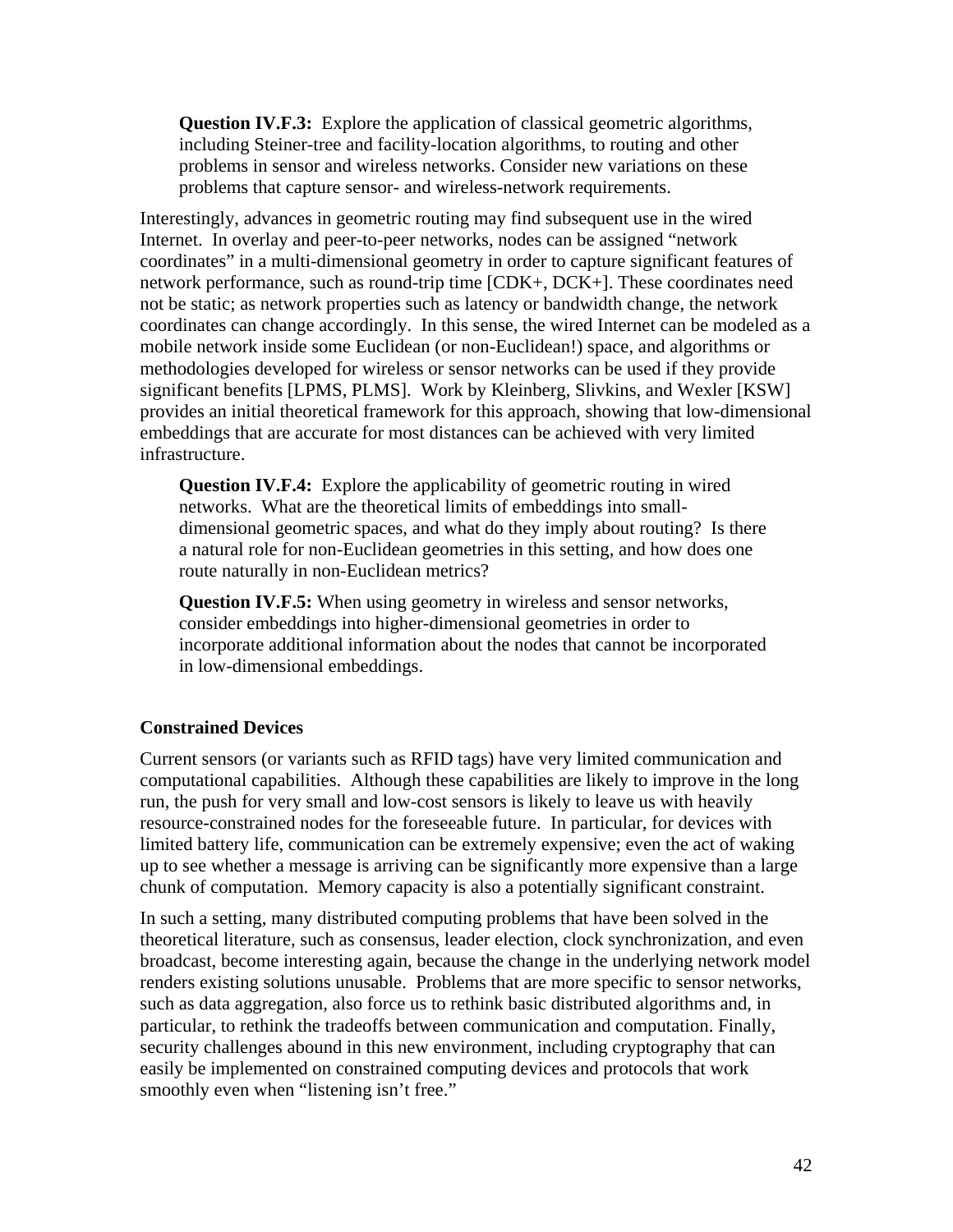**Question IV.F.6:** Rethink "solved" problems in the distributed-algorithms and security-protocol areas in light of the prevalence of networks with severely resource-constrained nodes.

## **V. Conclusions and Discussion**

From the presentations and discussions at the ToNC workshops held in Spring 2006, we have culled a very broad set of research questions that we hope will engage a large fraction of the ToC community. This set is not meant to be an exhaustive list but rather a large enough sample to demonstrate conclusively that there is a substantial role for ToC researchers to play in the design, development, analysis, operation and use of future networks. We conclude this report with a brief discussion of challenges and potential obstacles to progress on this agenda.

## **Institutional Support of ToNC**

The ToC community can pursue the ToNC-research agenda on many fronts and in many ways. Valuable types of research projects include but are not limited to:

- **Small, single-investigator, purely theoretical projects:** By "small," we mean funded at a level sufficient to pay for one or two months' of PI summer salary per year, one or two PhD students per year, and a few incidentals such as conference travel or commodity computers for the project participants.
- **Medium- and large-sized, multi-investigator projects involving both theory and experimentation:** The distinguishing features of such a project are (1) multiple PIs, at least one of whom is a theorist and at least one of whom is an experimentalist and (2) the inclusion of experimental work on a "real problem" arising in a network that can be built or at least envisioned in the current technological environment. Funding levels for these projects can range from anything that is bigger than "small" up to several million dollars per year.

Program Directors in NSF's Computer and Network Systems Division have explicitly welcomed the type of medium- and large-sized project proposal described here, and the "distinguishing feature" text above comes from them. Careful consideration was given at the workshops to whether small, purely theoretical projects are equally important for success of the ToNC agenda, and participants decided that they are, for two basic reasons: (1) The intellectual scope of ToNC should not be limited by networks that can be built or even envisioned in the current technological environment; technologically untethered but mathematically rigorous investigation of networked computation is also worthwhile. (2) Some of the most eminent and productive members of the ToC community have traditionally worked by themselves or in collaboration with other theorists, and they have established broad and deep research track records in the process. Their potential contribution to the ToNC agenda is immense and should not be conditioned on participation in multi-PI, substantially experimental projects. NSF's Computing and Communication Foundations Division (CCF) should support small,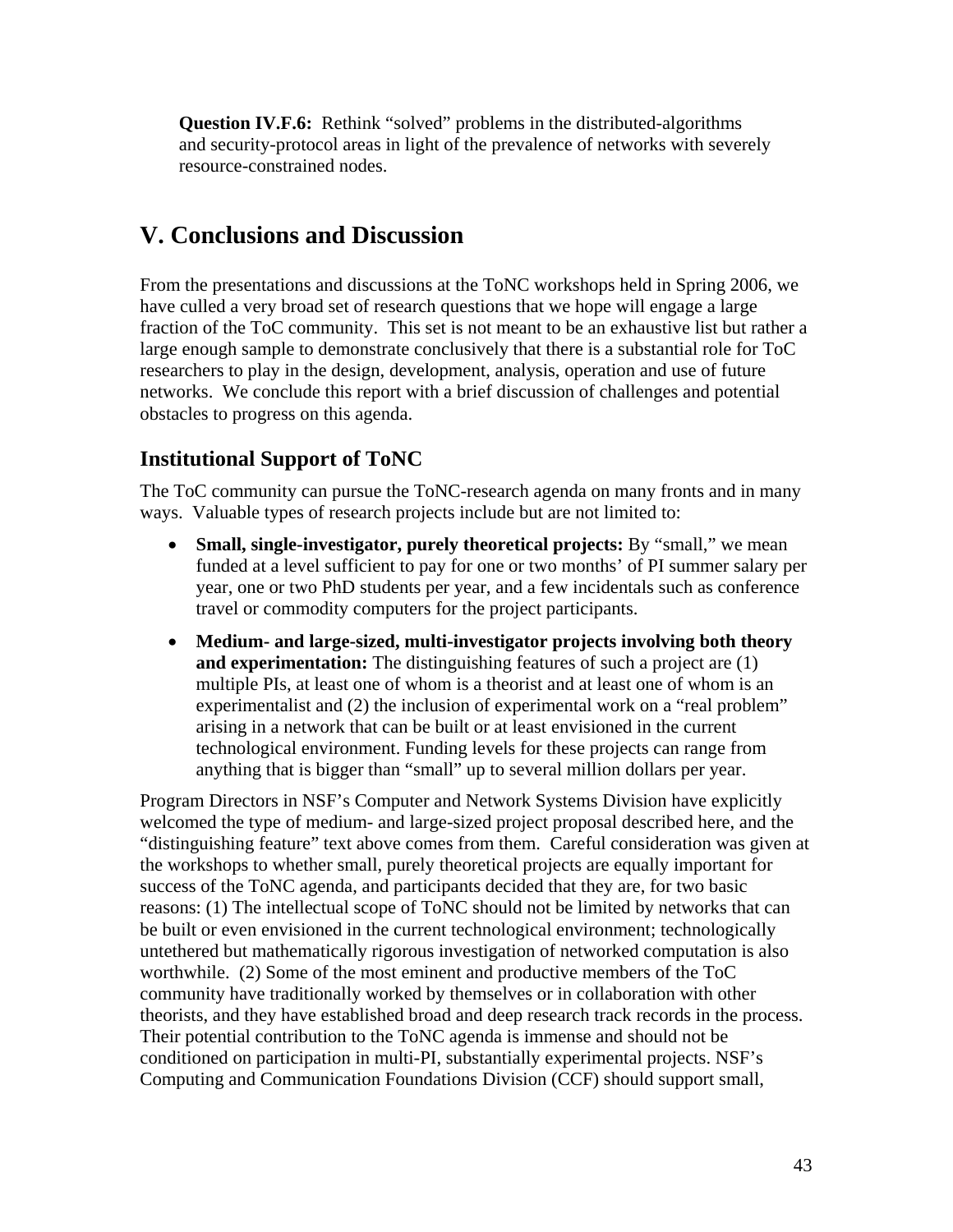purely theoretical ToNC-research projects, but, ideally, CCF would not be the only source of such support.

## **Unresolved Issues**

Networks play a key role in many sciences, including physics and biology. Statistical physics studies the macroscopic properties of large systems of simple components, which undergo local interactions at the microscopic level. These local interactions define a network on the simple components, and one could say that these physical objects carry out a networked computation. The human brain might also be viewed as a large network carrying out computation: The local interactions of billions of neurons collectively form a brain and are responsible for our experience as humans. Systems biology studies behavior at the subcellular and cellular levels emerging from local interactions of genes and cells. The way these physical and biological systems operate may be analogous to the way global properties of the WWW emerge from changes and interactions at the local level. The structure of complex combinatorial problems and complex behavior and algorithms derives from local constraints and local interactions.

At both ToNC workshops, a considerable amount of time was devoted to the question of whether networks in physics and biology (and other sciences) are a natural part of the ToNC scope, but no firm conclusions were reached. Clearly, computation in physical and biological systems is of interest to Computer Scientists, and good work in this area has been underway in the ToC community for years. However, substantial technical overlap, either in results or in methods, has not been established with the type of research explored in Sections II, III, and IV above. Moreover, most ToNC-workshop participants have never worked on computational questions arising in physical and biological systems and don't foresee doing so in the near- and medium-term future. Concerns were raised about the possibility of defining ToNC so broadly that it becomes meaningless and about crafting funding solicitations so broadly that they result in a deluge of thoroughly incomparable proposals.

The research style evinced in Sections II, III, and IV is very deeply Computer-Scientific. It privileges algorithmic results and algorithmic thinking to an extent not done in the research agendas of other communities that work on networks. The phrase "theory of networked computation" was chosen in part to suggest a primary role for algorithmic thinking, as phrases such as "theory of network design" or "network theory" would not.

As networks continue to grow in importance throughout the technical world, and GENI commands a large fraction of CISE's attention, alternative theoretical-research agendas in networking will be put forth. In particular, approaches that are distinctly less algorithmic will be pursued. The challenge for Computer-Science researchers interested in pursuing the ToNC vision that we have presented will be to embrace the ideas of these other communities when appropriate, to resist embracing them simply in order to get funding, and to compete successfully with alternative "network-theory" visions by effectively articulating the naturalness of an algorithmic approach.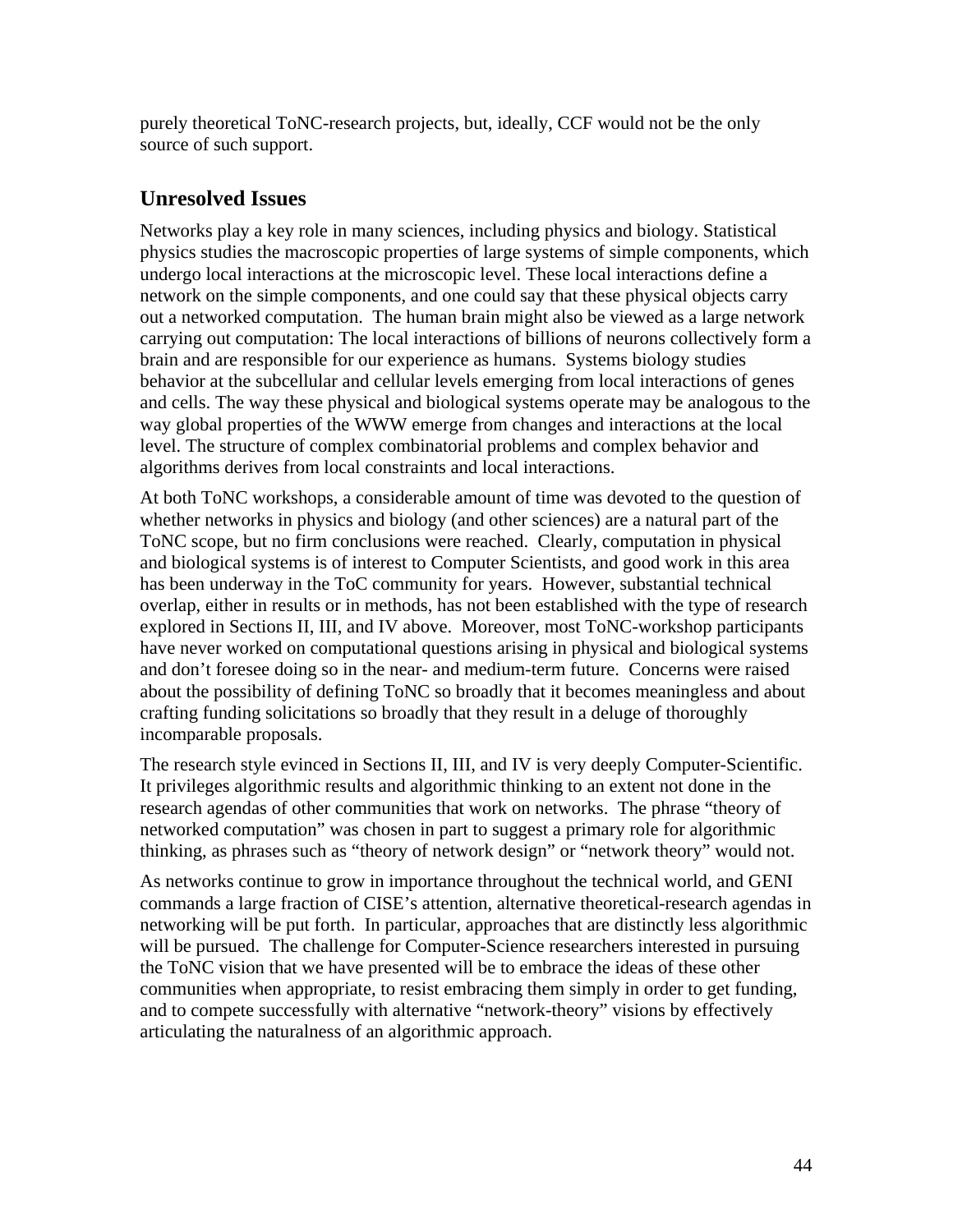## **Next Steps**

For ToNC research to be as broad and deep as it promises to be, support will have to be obtained from diverse sources. In particular, funding will have to come from all three divisions in the CISE Directorate at NSF, from Federal agencies other than NSF, and from forward-looking IT companies. This is one of the major challenges ahead for ToNC-community leaders. Vigorous advocacy and outreach will be important in meeting this challenge.

Finally, the ToNC community should coordinate and collaborate with the networkingresearch community, both in advocacy and in research. ToNC researchers can participate in the Global Environment for Network Innovations [GENI] by formulating testable hypotheses about the inherent power and limitations of networks. The architectureresearch community is currently wrestling with fundamental questions about the value, costs, and tradeoffs of various networking primitives and abstractions. Very similar questions must be answered in the pursuit of a rigorous Theory of Networked Computation, and GENI will present a unique opportunity to experiment with new networks that have both innovative functionality and rigorous foundations.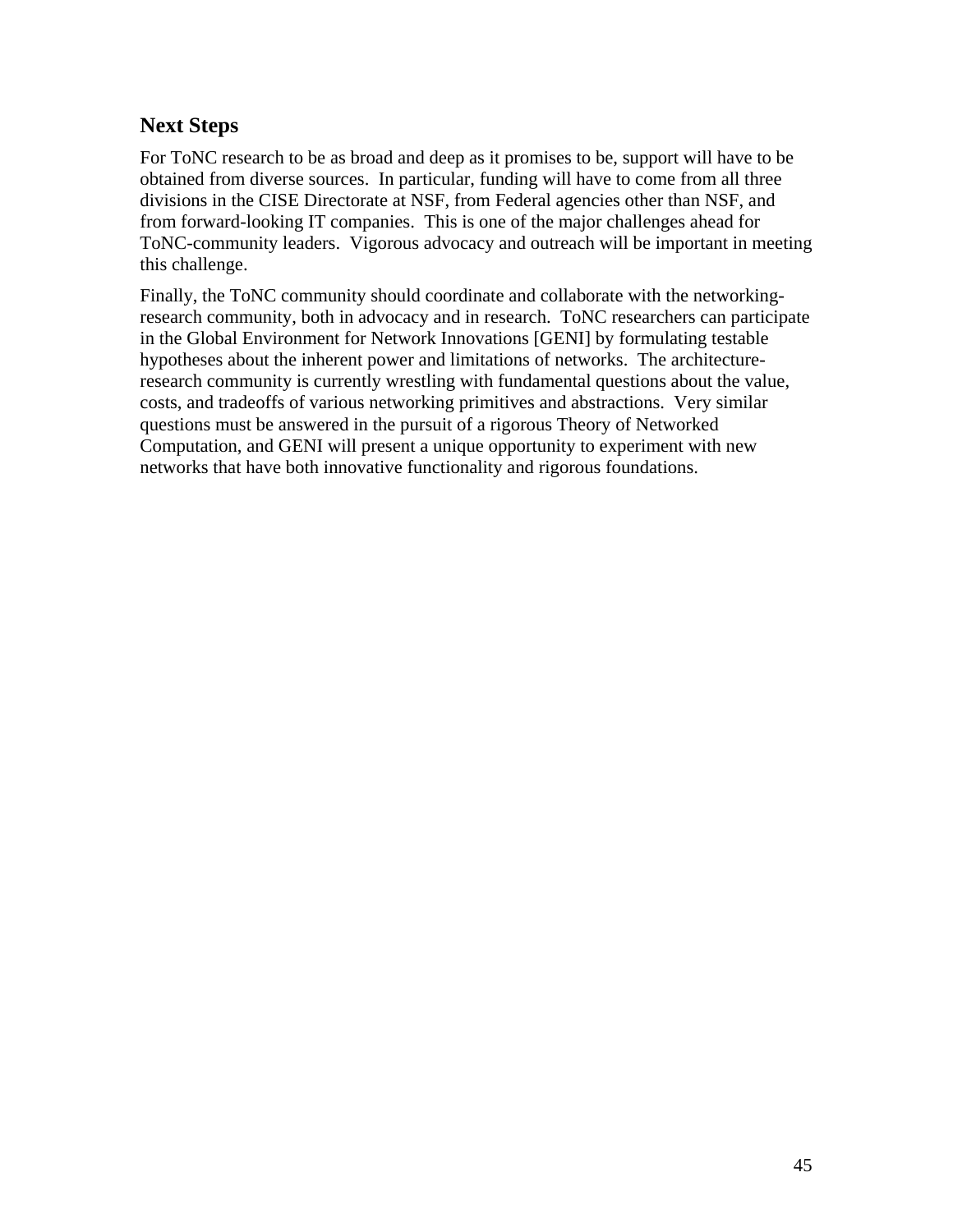## **VI. References**

[ABW] J. Abello, A. Buchsbaum, and J. Westbrook, "A Functional Approach to External Graph Algorithms," *Algorithmica* **32** (2002), pp. 437-458.

[AHJ+] M. Adler, N. Harvey, K. Jain, R. Kleinberg, and A. Lehman, "On the capacity of Information Networks," in *Proceedings of the 17th Symposium on Discrete Algorithms*, ACM/SIAM, New York/Philadelphia, 2006, pp. 241-250.

[AC] A. Agrawal and M. Charikar, "On the Advantage of Network Coding for Improving Network Throughput," in *Proceedings of the IEEE Information Theory Workshop*, 2004. [http://ee-wcl.tamu.edu/itw2004/program/charikar\\_inv.pdf](http://ee-wcl.tamu.edu/itw2004/program/charikar_inv.pdf)

[ACLY] R. Ahlswede, N. Cai, S. Li, and R. Yeung. "Network Information Flow," *IEEE Transactions on Information Theory* **46** (2000), pp. 1204-1216.

[ABL] L.von Ahn, M. Blum, and J. Langford, "Telling humans and computers apart automatically," *Communications of the ACM* **47** (2004), pp. 55-60.

[AD] L. von Ahn and L. Dabbish, "Labeling images with a computer game," in *Proceedings of the SIGCHI Conference on Human Factors in Computing Systems*, ACM Press, New York, 2004, pp. 319-326.

[Ande] R. Anderson, "Why Information Security is Hard – An Economic Perspective," invited presentation at the *2001 ACM Symposium on Operating System Principles*. Paper available at [http://www.cl.cam.ac.uk/ftp/users/rja14/econ.pdf.](http://www.cl.cam.ac.uk/ftp/users/rja14/econ.pdf) 

[AS] S. Androutsellis-Theotokis and D. Spinellis, "A survey of peer-to-peer content distribution technologies," *ACM Computing Surveys* **36** (2004), pp. 335-371.

[BC] M. Blumenthal and D. Clark, "Rethinking the design of the Internet: The end-to-end arguments vs. the brave new world," *ACM Transactions on Internet Technology* **1** (2001), pp. 70-109.

[Can0] R. Canetti, "Universally Composable Security: A New Paradigm for Cryptographic Protocols," in *Proceedings of the 42nd Symposium on Foundations of Computer Science*, IEEE Computer Society Press, Los Alamitos, 2001, pp. 136-145.

[Can1] R. Canetti, "Universally Composable Signature, Certification, and Authentication," in *Proceedings of the 17<sup>th</sup> Computer Security Foundations Workshop*, IEEE Computer Society Press, Los Alamitos, 2004, p. 219-235.

[CKL] R. Canetti, E. Kushilevitz, and Y. Lindell, "On the Limitations of Universally Composable Two-Party Computation Without Set-Up Assumptions," *Journal of Cryptology* **19** (2006), pp. 135-167.

[CLOS] R. Canetti, Y. Lindell, R. Ostrovsky, and A. Sahai, "Universally composable two-party and multi-party secure computation," in *Proceedings of the 34th Symposium on Theory of Computing*, ACM Press, New York, 2002, pp. 494-503.

[Chau] D. Chaum, "Security without Identification: Transaction Systems to Make Big Brother Obsolete," *Communications of the ACM* **28** (1985), pp. 1030-1044.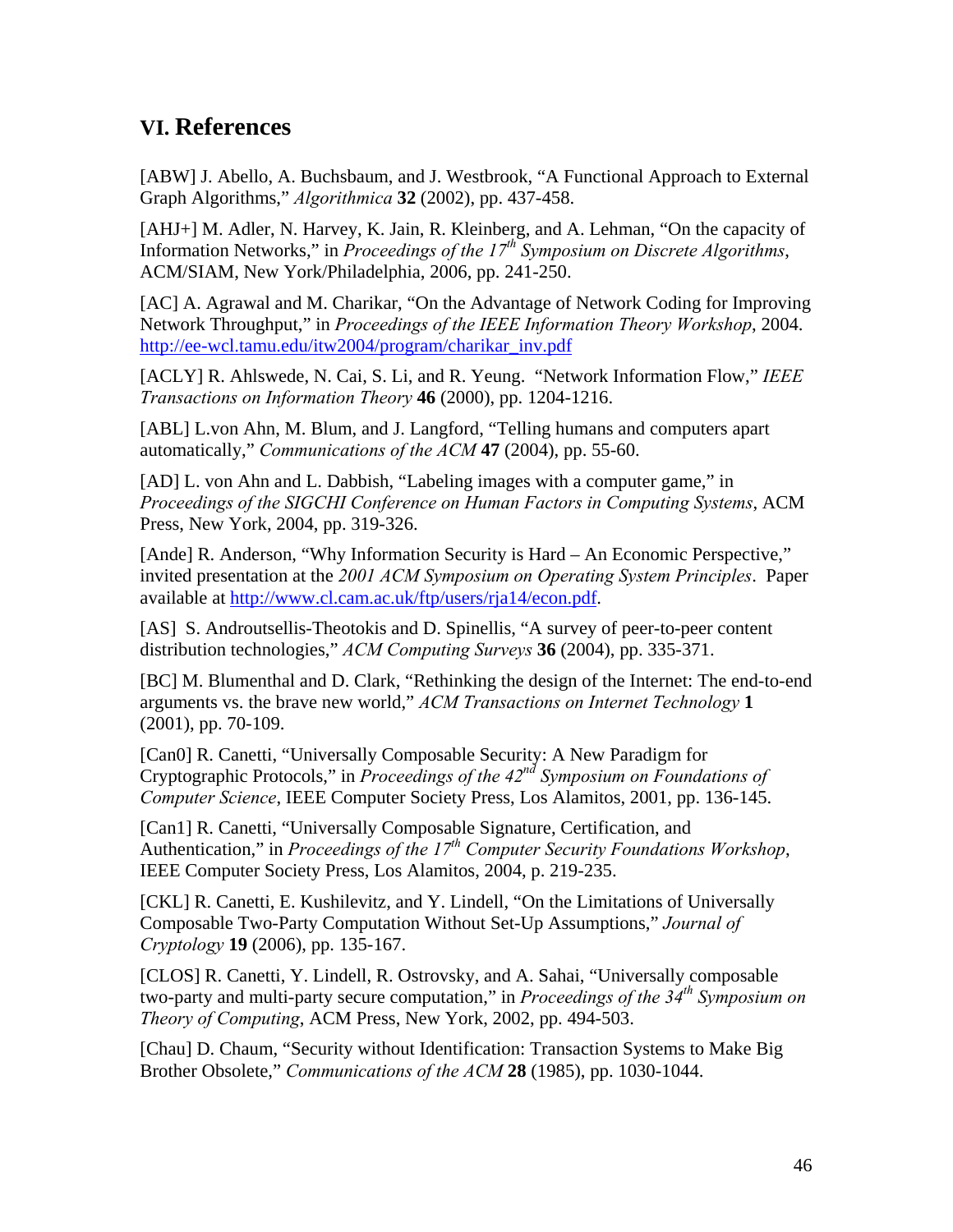[CDM+] S. Chawla, C. Dwork, F. McSherry, A. Smith, and H. Wee, "Towards Privacy in Public Databases," in *Proceedings of the 2nd Theory of Cryptography Conference*, LNCS volume 3378, Springer, Berlin, 2005, pp. 363-385.

[CCG+] Q. Chen, H. Chang, R. Govindan, S. Jamin, S. Shenker, and W. Willinger, "The Origin of Power Laws in Internet Topologies Revisited," in *Proceedings of INFOCOM 2002*, IEEE Computer Society Press, Los Alamitos, 2002, pp. 608–617.

[CGKS] B. Chor, O. Goldreich, E. Kushilevitz, and M. Sudan, "Private Information Retrieval," *Journal of the ACM* **45** (1998), pp. 965-982.

[CIPR] Committee on Intellectual Property Rights and the Emergency Information Infrastructure, **The Digital Dilemma: Intellectual Property in the Information Age**, National Academy Press, Washington DC, 2000.

[CDK+] R. Cox, F. Dabek, F. Kaashoek, J. Li, and R. Morris, "Practical, Distributed Network Coordinates," *Computer Communication Review* **34** (2004), pp. 113-118.

[CKP+] D. Culler, R. Karp, D. Patterson, A. Sahay, K. Schauser, E. Santos, R. Subramonian, T. Eicken, "LogP: towards a realistic model of parallel computation," in *Proceedings of the 4th Symposium on Principles and Practice of Parallel Programming*, ACM Press, New York, 1993, pp. 1-12.

[CTA] Cyber-Threat Analytics, <http://www.cyber-ta.org/>

[DCK+] F. Dabek, R. Cox, F. Kaashoek, and R. Morris, "Vivaldi: A Decentralized Network-Coordinate System," in *Proceedings of Sigcomm '04*, ACM Press, New York, 2004, pp. 15-26.

[EKK+] F. Ergün, S. Kannan, R. Kumar, R. Rubinfeld, and M. Viswanathan, "Spot checkers," *Journal of Computer and System Sciences* **60** (2000), pp. 717-751.

[EV] C. Estan and G. Varghese, "New directions in traffic measurement and accounting: Focusing on the elephants, ignoring the mice," *ACM Transactions on Computer Systems* **21** (2003), pp. 270-313.

[FKP] A. Fabrikant, E. Koutsoupias, and C. Papadimitriou, "Heuristically Optimized Trade-Offs: A New Paradigm for Power Laws in the Internet," in *Proceedings of the 29th International Colloquium on Automata, Languages and Programming*, LNCS volume 2380, Springer, Berlin, 2002, pp. 110-122.

[FKM+] J. Feigenbaum, S. Kannan, A. McGregor, M Strauss, and J. Zhang, "On Graph Problems in a Semi-Streaming Model," *Theoretical Computer Science* **348** (2005), pp. 207-216.

[FKSS] J. Feigenbaum, A. Krishnamurthy, R. Sami, and S. Shenker, "Hardness Results for Multicast Cost Sharing," *Theoretical Computer Science* **304** (2003), pp. 215-236.

[FPS] J. Feigenbaum, C. Papadimitriou, and S. Shenker, "Sharing the cost of multicast transmissions," *Journal of Computer and System Sciences* **63** (2001), pages 21–41.

[FP+1] J. Feigenbaum, B. Pinkas, R. Ryger, and F. Saint-Jean, "Secure Computation of Surveys," *EU Workshop on Secure Multiparty Protocols*, 2004. <http://crypto.stanford.edu/portia/pubs/articles/FPRS1820104872.html>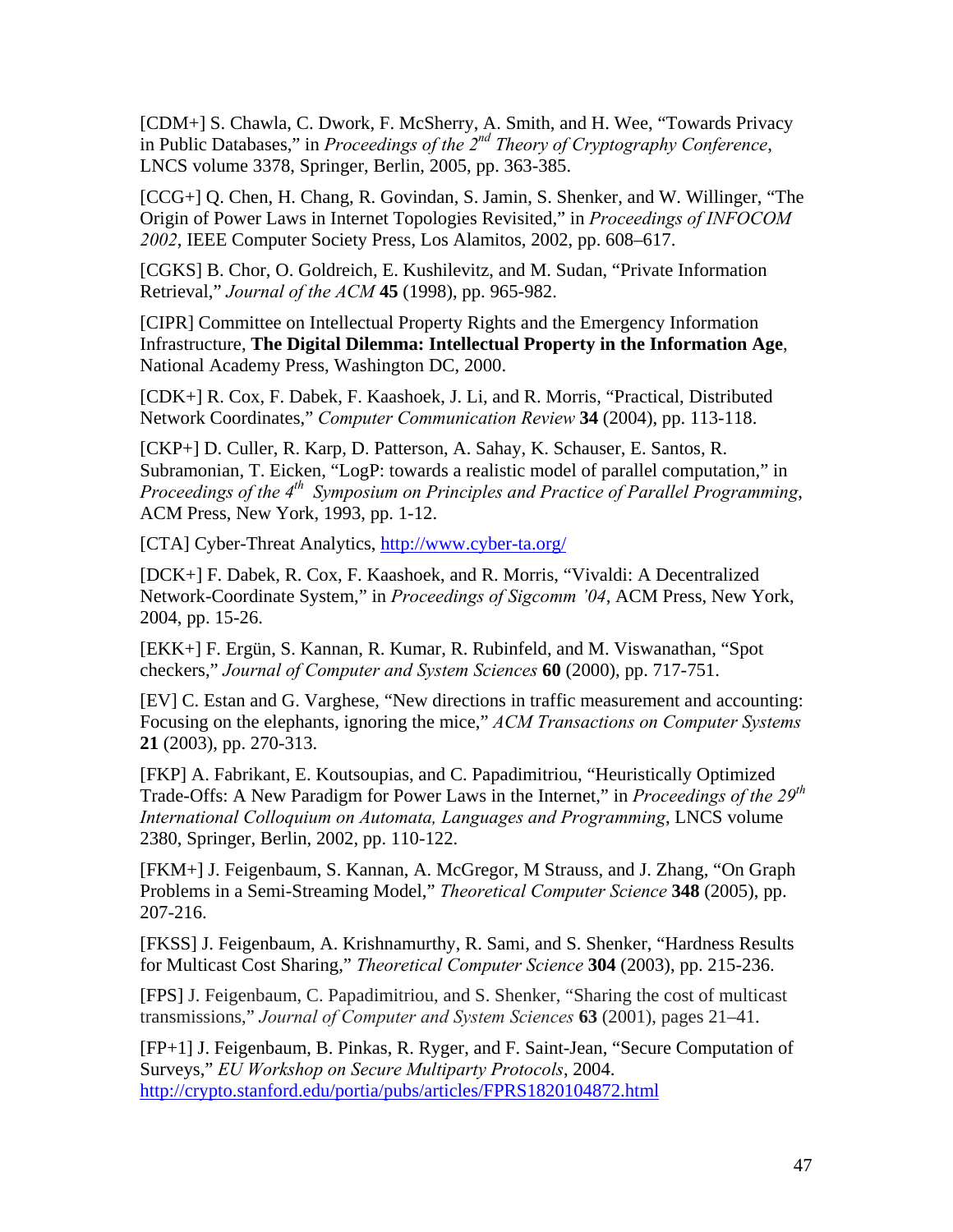[FP+2] J. Feigenbaum, B. Pinkas, R. Ryger, and F. Saint-Jean, "Some Requirements for Adoption of Privacy-Preserving Data Mining," PORTIA Project White Paper, April 2005. <http://crypto.stanford.edu/portia/pubs/articles/FPRS446165839.html>

[GR] L. Gao and J. Rexford, "Stable Internet Routing without Global Coordination," *IEEE/ACM Transactions on Networking* **9** (2001), pp. 681-692.

[Gasa] W. Gasarch, "A survey of private information retrieval," *The Bulletin of the EATCS* **82** (2004), pp. 72-107.

[GENI] Global Environment for Network Innovations, <http://www.geni.net>

[GIG] Global Information Grid,<http://www.globalsecurity.org/intell/systems/gig.htm>

[Gold] O. Goldreich, **The Foundations of Cryptography**, Cambridge University Press, 2004. See volume 2, chapter 7.

[GGR] O. Goldreich, S. Goldwasser, and D. Ron, "Property Testing and Its Connection to Learning and Approximation," *Journal of the ACM* **45** (1998), pp. 653-750.

[GJR] T. Griffin, A. Jaggard, and V. Ramachandran, "Design Principles of Policy Languages for Path-Vector Protocols," in *Proceedings of Sigcomm '03*, ACM Press, New York, 2003, pages 61-72.

[GS] V. Guruswami and M. Sudan, "Improved Decoding of Reed-Solomon and Algebraic-Geometry Codes," *IEEE Transactions on Information Theory* **45** (1999), pp. 1757-1767.

[Harr] T. Harris, "A Survey of PRAM Simulation Techniques," *ACM Computing Surveys* **26** (1994), pp. 187-206.

[KK] B. Karp and H. T. Kung, "GPSR: Greedy Perimeter Stateless Routing for Wireless Networks," in *Proceedings of the 6<sup>th</sup> International Conference on Mobile Computing and Networking*, ACM Press, New York, 2000, pp. 243-254.

[Kle0] J. Kleinberg, "Authoritative sources in a hyperlinked environment," *Journal of the ACM* **46** (1999), pp. 604-632.

[Kle1] J. Kleinberg, "The Convergence of Technological and Social Networks," presented at the NRC Computer Science and Telecommunications Board's 20<sup>th</sup> Anniversary Celebration, Washington DC, October 2006.

[KSW] J. Kleinberg, A. Slivkins, and T. Wexler, "Triangulation and Embedding Using Small Sets of Beacons," in *Proceedings of the 45<sup>th</sup> Symposium on Foundations of Computer Science*, IEEE Computer Society Press, Los Alamitos, 2004, pp. 444-453.

[LBCX] A. Lakhina, J. Byers, M. Crovella, and P. Xie, "Sampling Biases in IP Topology Measurements," in *Proceedings of INFOCOM 2003*, IEEE Computer Society Press, Los Alamitos, 2003, pp. 332–341.

[LPS] L. Lamport, R. Shostak, and M. Pease, "The Byzantine Generals Problem," *ACM Transactions on Programming Languages and Systems* **4** (1982), pp. 382-401.

[LPMS] J. Ledlie, P. Pietzuch, M. Mitzenmacher, and M. Seltzer, "Wired Geometric Routing," Submitted for publication. Available in preprint form as Harvard University Computer Science Technical Report TR-19-06, November 2006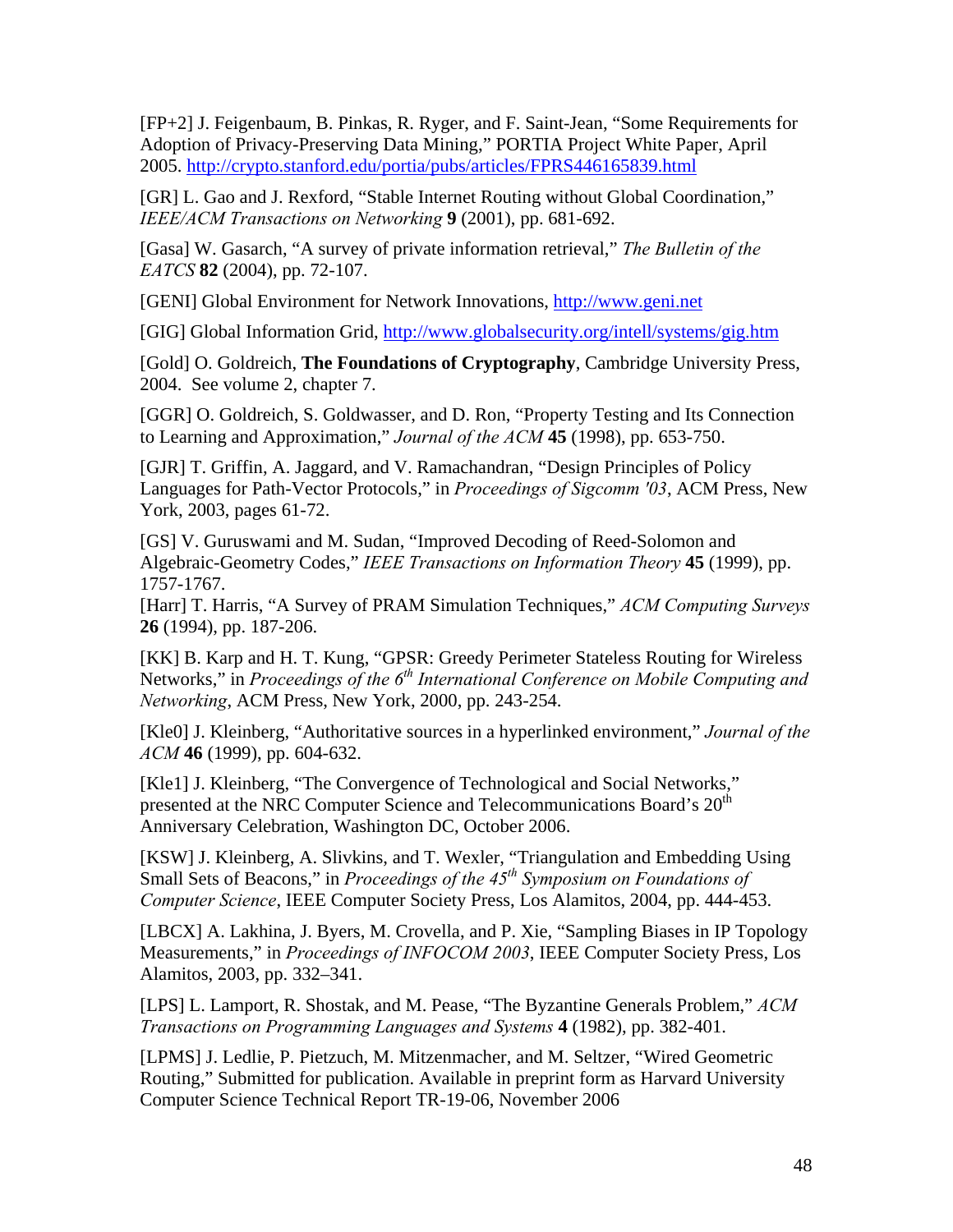[LM+1] M. Luby, M. Mitzenmacher, A. Shokrollahi, and D. Spielman, "Efficient Erasure Correcting Codes," *IEEE Transactions on Information Theory* **47** (2001), pp. 569-584.

[LM+2] M. Luby, M. Mitzenmacher, A. Shokrollahi, and D. Spielman, "Improved Low-Density Parity-Check Codes Using Irregular Graphs," *IEEE Transactions on Information Theory* **47** (2001), pp. 585-598.

[MNPS] D. Mahlki, N. Nisan, B. Pinkas, and Y. Sella, "Fairplay – A Secure, Two-Party Computation System," in *Proceedings of the 13th Symposium on Security*, USENIX, Berkeley, 2004, pp. 287-302.

[Mead] C. Meadows, "The NRL Protocol Analyzer: An Overview," *Journal of Logic Programming* **19-20** (1994), pp.1-19.

[MSVV] A. Mehta, A. Saberi, U. Vazirani, and V. Vazirani, "Adwords and Generalized On-line Matching," in *Proceedings of the 46th Symposium on Foundations of Computer Science*, IEEE Computer Society, Los Alamitos, 2005, pp. 264-273.

[MPS] M. Mihail, C. Papadimitriou, and A. Saberi, "On Certain Connectivity Properties of the Internet Topology," in *Proceedings of the 44th Symposium on Foundations of Computer Science*, IEEE Computer Society Press, Los Alamitos, 2003, pp. 28-35.

[Mitz] M. Mitzenmacher, "Editorial: The Future of Power Law Research," *Internet Mathematics* **2** (2006), pp. 525-534.

[Muth] S. Muthukrishnan, "Data Streams: Algorithms and Applications," <http://athos.rutgers.edu/~muthu/stream-1-1.ps>

[N] M. Naor, "Verification of a human in the loop or Identification via the Turing Test," Manuscript, 1996. <http://www.wisdom.weizmann.ac.il/~naor/PAPERS/human.pdf>

[NS] V. Narayanan and V. Shmatikov, "Obfuscated Databases and Group Privacy," in *Proceedings of the 12th Conference on Computer and Communications Security,* ACM Press, New York, 2005**,** pp. 102-111.

[NR] N. Nisan and A. Ronen, "Algorithmic Mechanism Design," *Games and Economic Behavior* **35** (2001), pages 166-196.

[Niss] H. Nissenbaum, "Privacy as Contextual Integrity," *Washington Law Review* **17** (2004), pp. 101-139.

[PBMW] L. Page, S. Brin, R. Motwani, and T. Winograd, "The PageRank Citation Algorithm: Bringing Order to the Web," Available at <http://dbpubs.stanford.edu/pub/1999-66>

[Patt] D. Patterson, "20<sup>th</sup> century vs. 21<sup>st</sup> century C&C: the SPUR manifesto," *Communications of the ACM* **48** (2005), pp. 15-16.

[PLMS] P. Pietzuch, J. Ledlie, M. Mitzenmacher, and M. Seltzer, "Network-Aware Overlays with Network Coordinates," to appear in *Proceedings of the 1st International Workshop on Dynamic Distributed Systems*, IEEE Computer Society Press, Los Alamitos, 2006. <http://www.eecs.harvard.edu/~michaelm/postscripts/iwdds06.pdf>

[Rama] V. Ramachandran, *Foundations of Interdomain Routing*, PhD Thesis, Yale University, December 2005. <http://www.cs.stevens.edu/~vijayr/papers/dissertation.html>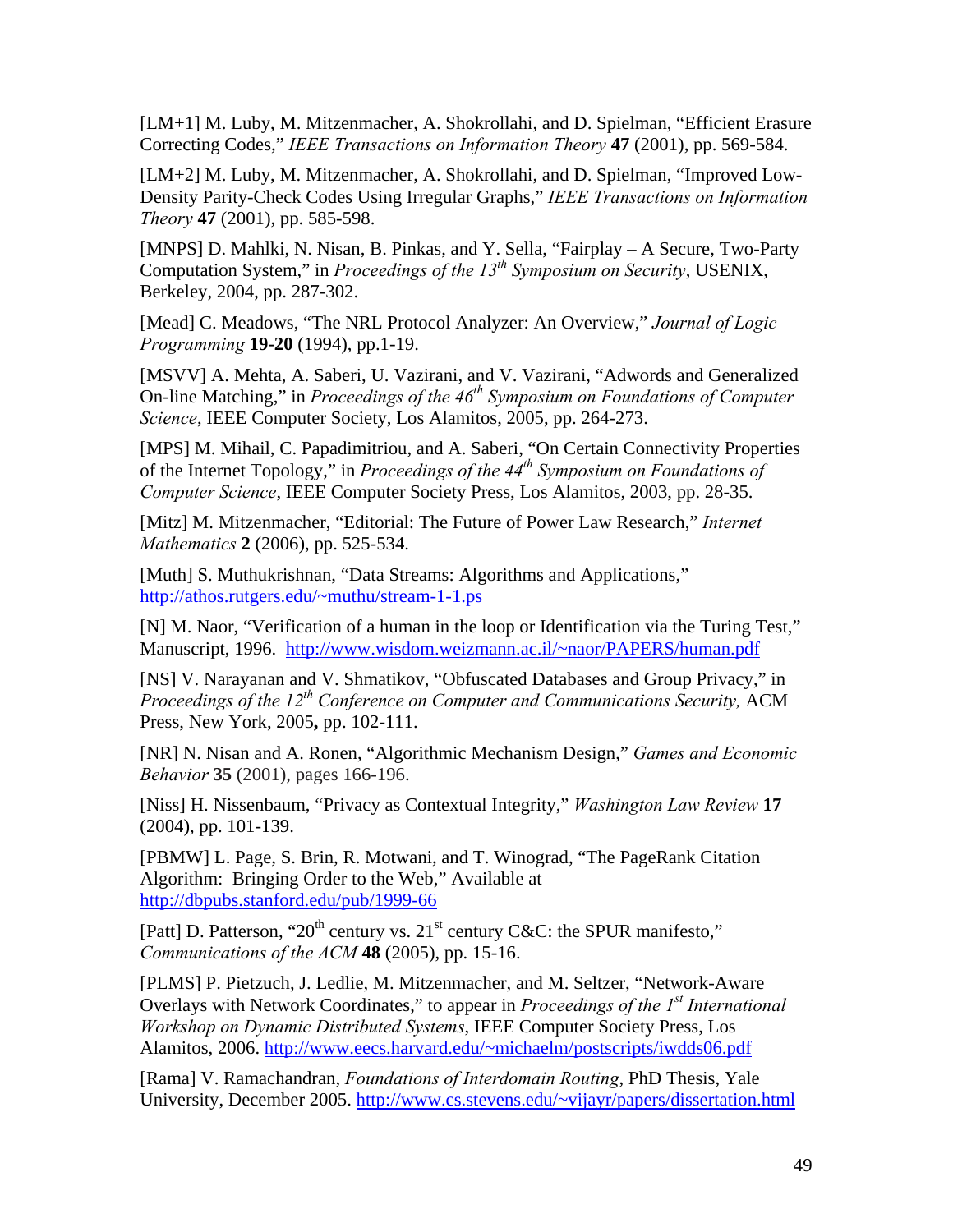[SRC] J. Saltzer, D. Reed, and D. Clark, "End-to-End Arguments in System Design," *ACM Transactions on Computer Systems* **2** (1984), pp. 277-288.

[Sobr] J. Sobrino, "An algebraic theory of dynamic network routing," *IEEE/ACM Transactions on Networking* **13** (2005), pp. 1160-1173.

[ST] D. Spielman and S. Teng, "Smoothed Analysis: Why the Simplex Algorithm Usually Takes Polynomial Time," *Journal of the ACM* **51** (2004), pp. 385-463.

[SCE+] L. Subramanian, M. Caesar, C. T. Ee, M. Handley, M. Mao, S. Shenker, and I. Stoica, "HLP: A Next-Generation Interdomain-Routing Protocol," in *Proceedings of Sigcomm '05*, ACM Press, New York, 2005, pp. 13-24.

[Suda] M. Sudan, "Decoding of Reed-Solomon Codes Beyond the Error-Correction Bound," *Journal of Complexity* **13** (1997), pp. 180-193.

[ToNC] Towards a Theory of Networked Computation, <http://www.cs.yale.edu/homes/jf/ToNC.html>

[Vali] L. G. Valiant, "A bridging model for parallel computation," *Communications of the ACM* **33** (1990), pp. 103-111.

[Vish] U. Vishkin, "A Case for the PRAM as a Standard Programmer's Model," in *Proceedings of the Workshop on Parallel Architectures and Their Efficient Use: State of the Art and Perspectives* (First Heinz-Nixdorf Symposium), LNCS Volume 678, Springer, Berlin, 1993, pp. 11-19.

[Yao] A. C. Yao. "How to generate and exchange secrets," in *Proceedings of the 27th Symposium on Foundations of Computer Science*, IEEE Computer Society Press, Los Alamitos, 1986, pp. 162–167.

[Yekh] S. Yekhanin, "New Locally Decodable Codes and Private Information Retrieval Schemes," Electronic Colloquium on Computational Complexity, Report TR06-127, October 2006.

[YMS+] L. Yuan, J. Mai, Z. Su, H. Chen, C.-N. Chuah, and P. Mohapatra, "FIREMAN: A Toolkit for FIREwall Modeling and Analysis," in *Proceedings of the 27th Symposium on Security and Privacy*, IEEE Computer Society Press, Los Alamitos, 2006, pp. 199- 213.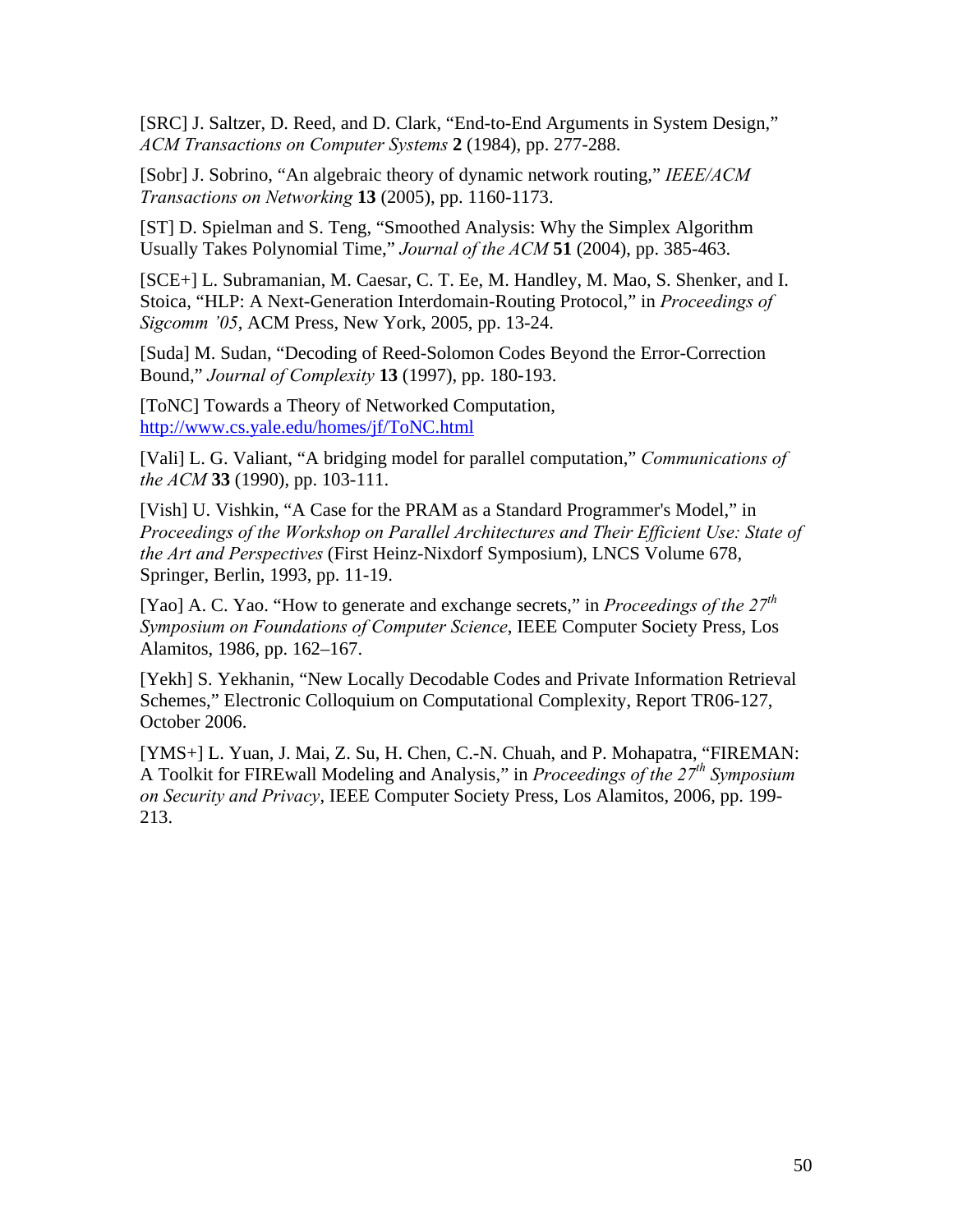## **Appendix: Workshop Format and Participants**

The material in this report was generated at two ToNC workshops during Spring semester 2006, one at the Nassau Inn in Princeton, NJ on February 16-17 and the other at the International Computer Science Institute (ICSI) in Berkeley, CA on March 16-17. Both workshops were attended by invited participants and by members of the Computer Science community who sent in successful applications. At both events, plenary talks were presented on important ToNC themes, and then participants formed "breakout groups" for in-depth discussion and problem formulation.

The Princeton ToNC workshop was chaired by Joan Feigenbaum and Jennifer Rexford. Breakout-group themes were Next-Generation Information Systems (Andrei Broder, chair), Next-Generation Network Architecture (Ashish Goel, chair), Next-Generation Network Protocols (Bruce Maggs, chair), Control of Personal Information in a Networked World (Rebecca Wright, chair), and Economic Approaches and Strategic Behavior in Networks (Michael Kearns, chair). The participants were Matthew Andrews (Bell Labs), Sanjeev Arora (Princeton), James Aspnes (Yale), Hari Balakrishnan (MIT), Boaz Barak (Princeton), Amotz Barnoy (Brooklyn College, CUNY), Andrei Broder (Yahoo! Research), Moses Charikar (Princeton), Nick Feamster (Georgia Institute of Technology), Joan Feigenbaum (Yale) , Michael Foster (NSF), Ashish Goel (Stanford) , David Goodman (NSF), David Johnson (AT&T Labs) , Howard Karloff (AT&T Labs) , Richard Karp (UC Berkeley and ICSI), Jonathan Katz (University of Maryland), Michael Kearns (University of Pennsylvania) , Vincenzo Liberatore (Case Western Reserve University), Bruce Maggs (CMU and Akamai), Stephen Mahaney (NSF), S. Muthukrishnan (Rutgers), Kathleen O'Hara (NSF), Jennifer Rexford (Princeton), Rahul Sami (University of Michigan), Alex Snoeren (UC San Diego), Daniel Spielman (Yale), William Steiger (NSF), Eva Tardos (Cornell), Robert Tarjan (Princeton), Sirin Tekinay (NSF) , Eli Upfal, (Brown), Avi Wigderson (IAS), Gordon Wilfong (Bell Labs), Tilman Wolf (University of Massachusetts), and Rebecca Wright(Stevens Institute of Technology).

The Berkeley ToNC workshop was chaired by Joan Feigenbaum and Scott Shenker. Breakout-group themes were Algorithmic Foundations of Networked Computing (John Byers, chair), Analytical Foundations of Networked Computing (Eva Tardos, chair), Complexity-Theoretic Foundations of Networked Computing (Russell Impagliazzo, chair), Economic Foundations of Networked Computing (Milena Mihail, chair), and Foundations of Secure Networked Computating (Salil Vadhan, chair). The participants were Moshe Babaioff (SIMS), Kirstie Bellman (Aerospace Corporation), John Byers (Boston University), Chen-Nee Chuah (UC Davis), John Chuang (SIMS), Luiz DaSilva (Virginia Poly), Neha Dave (UC Berkeley), Joan Feigenbaum (Yale), Michael Foster (NSF), Eric Friedman (UC Berkeley [on leave from Cornell]), Joseph Hellerstein (UC Berkeley), Russell Impagliazzo (UC San Diego), Matti Kaariainen (ICSI), Anna Karlin (University of Washington), Richard Karp (UC Berkeley and ICSI), Robert Kleinberg (UC Berkeley/Cornell), Richard Ladner (University of Washington), Karl Levitt (NSF), Gregory Malewicz (Google), Milena Mihail (Georgia Institute of Technology), Christos Papadimitriou (UC Berkeley), Kathleen O'Hara (NSF), Satish Rao (UC Berkeley), Vijay